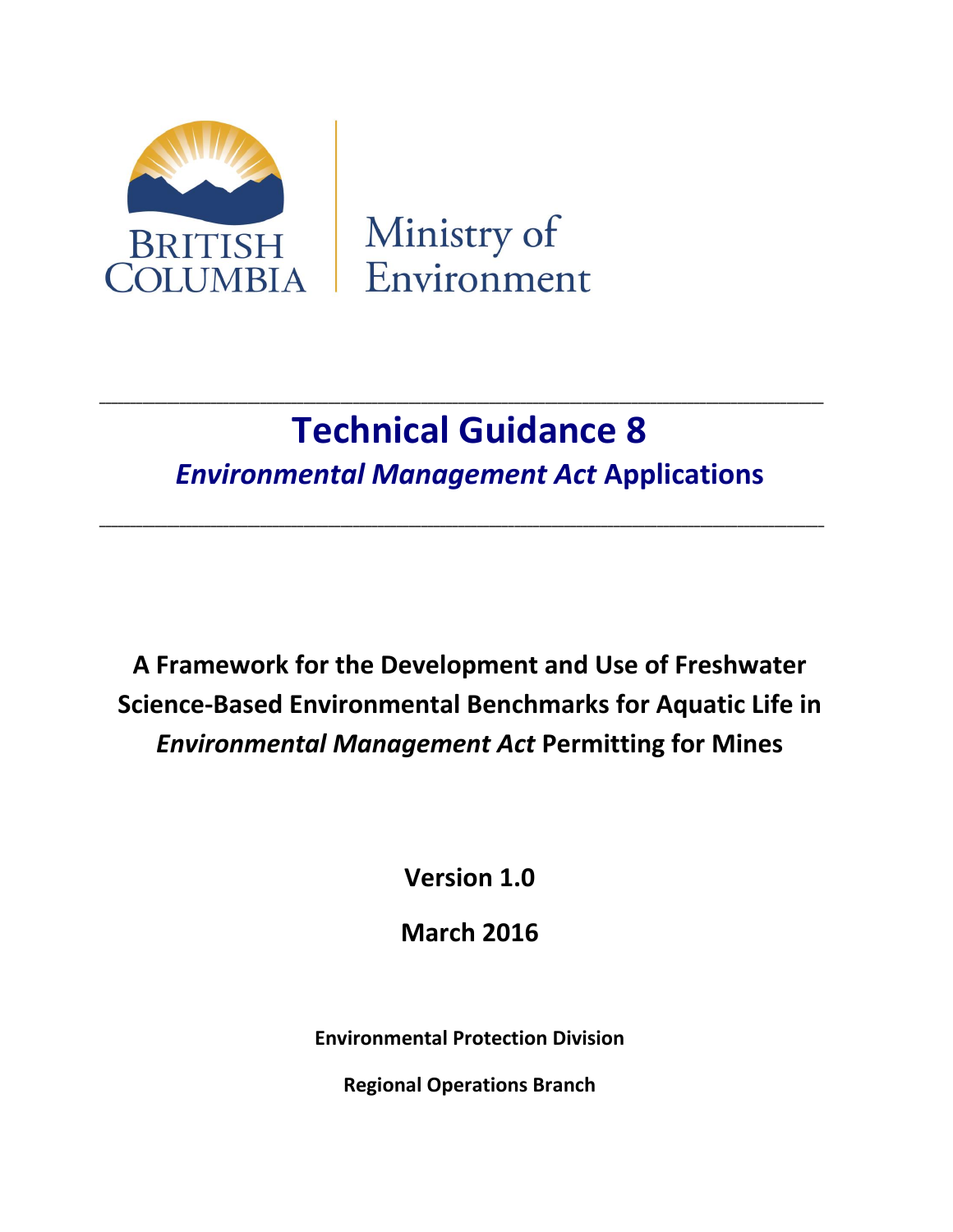### **Disclaimer**

This document does not replace the *Environmental Management Act* or its regulations. It does not list all provisions relating to waste discharges. If there are differences or omissions in this document, the Act and regulations apply.

This document is intended to provide a high-level overview of the process for establishing science-based environmental benchmarks and is intended specifically for mining project applicants. Those requiring more detail on the process or seeking to attain a discharge permit are strongly advised to contact the British Columbia Ministry of Environment.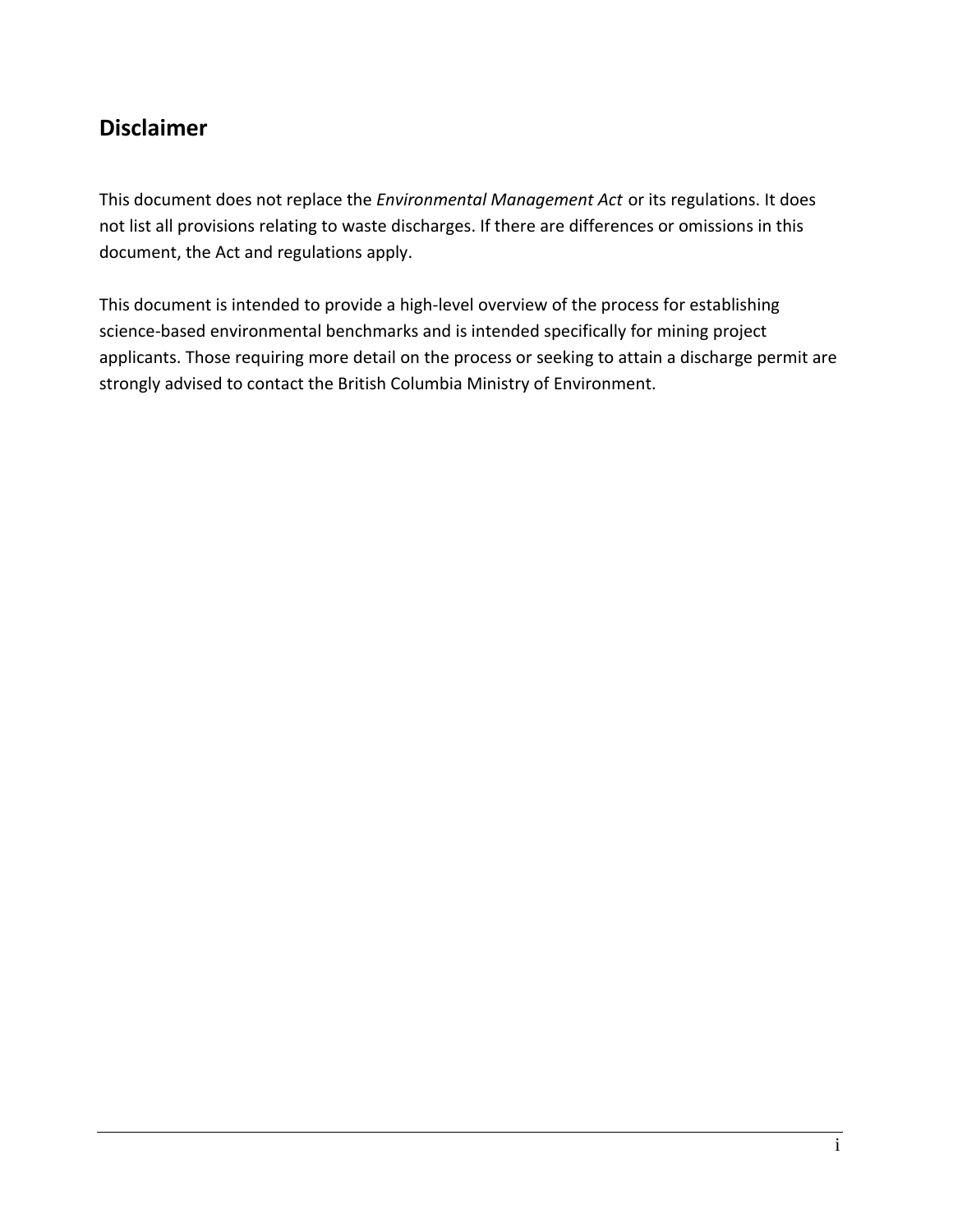## **Table of Contents**

| 1.   |                                                                                     |  |
|------|-------------------------------------------------------------------------------------|--|
| 2.   |                                                                                     |  |
| 2.1. |                                                                                     |  |
| 2.2. |                                                                                     |  |
| 2.3. |                                                                                     |  |
| 3.   |                                                                                     |  |
| 4.   |                                                                                     |  |
| 5.   |                                                                                     |  |
| 5.1. |                                                                                     |  |
| 5.2. |                                                                                     |  |
| 6.   | Use of Science-Based Environmental Benchmarks in Permitting Decisions 17            |  |
| 7.   | Minimum Requirements for Science-Based Environmental Benchmarks 18                  |  |
| 7.1. |                                                                                     |  |
| 7.2. |                                                                                     |  |
| 8.   | Acceptable Approaches to Science-Based Environmental Benchmarks 18                  |  |
| 8.1. |                                                                                     |  |
| 8.2. | Background Concentration Procedure, Residence Species Approach, Water Effects Ratio |  |
| 8.3. |                                                                                     |  |
| 8.4. |                                                                                     |  |
| 8.5. |                                                                                     |  |
| 8.6. |                                                                                     |  |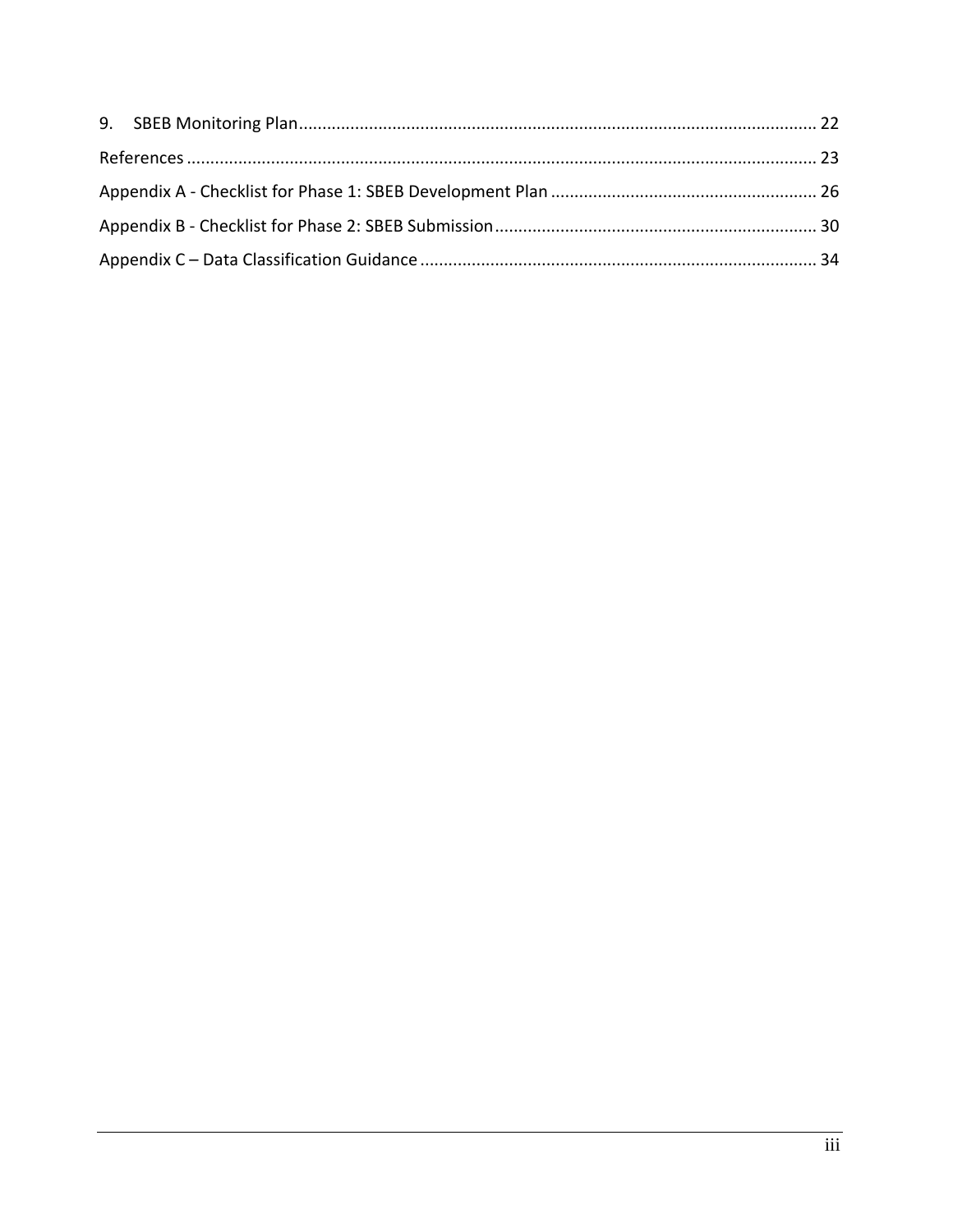## **List of Figures**

| Figure 2. Decision tree to determine whether SBEBs are the appropriate tool for a specific |  |
|--------------------------------------------------------------------------------------------|--|
| Figure 3. Steps for the design and development of science-based environmental              |  |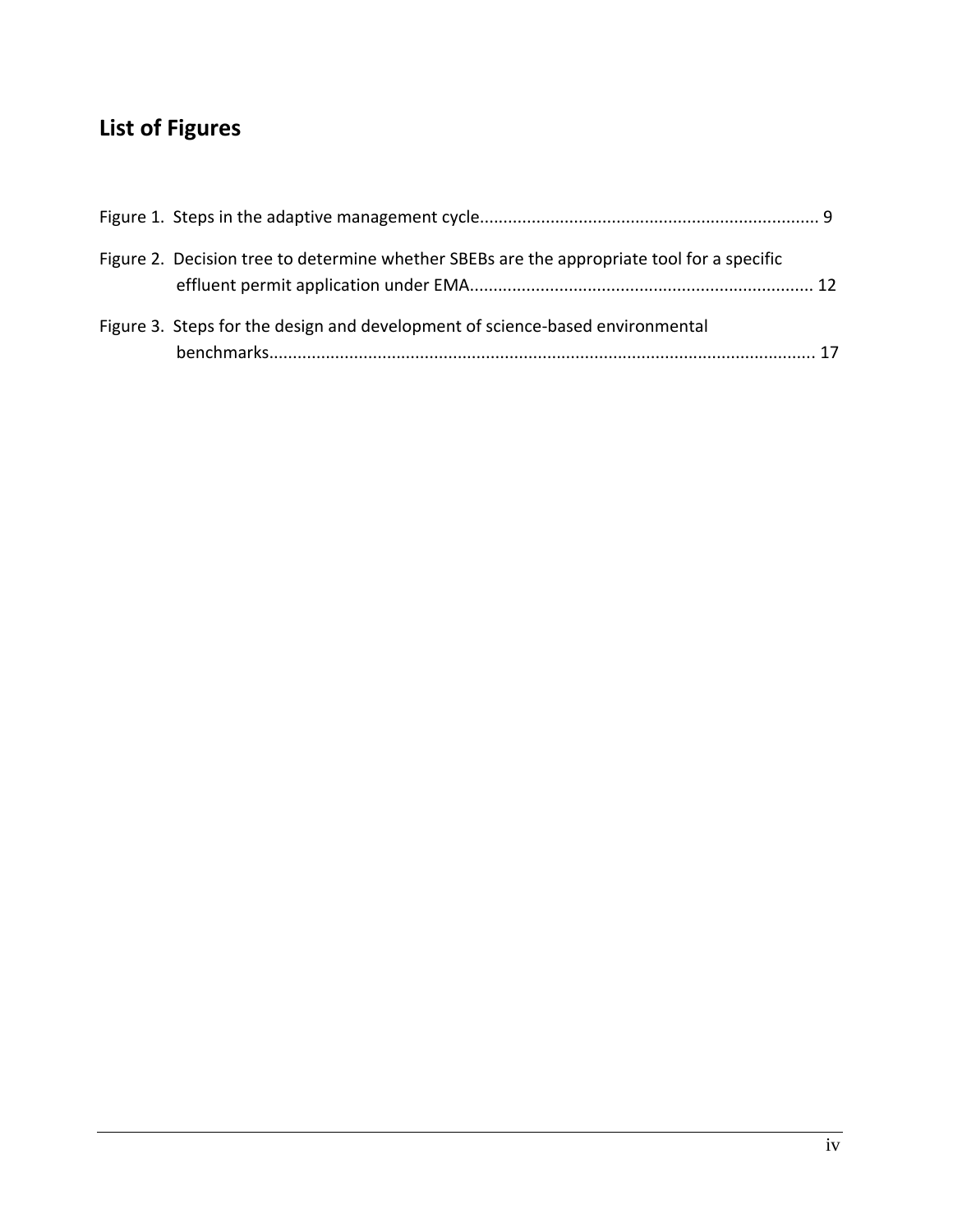### **Executive Summary**

The *Environmental Management Act* (EMA) (SBC 2003, Chapter 53) prohibits the discharge of waste to the environment unless specifically authorized. Authorizations under EMA may be issued for air emissions, refuse disposal or effluent discharges. A permit authorizes the discharge of wastes from an industry, trade, business, operation or activity to the environment, and sets the terms and conditions under which the discharge may occur so that pollution is prevented.

The release of effluent into the environment has the potential to result in changes to receiving water quality in streams, lakes, and groundwater, which in turn has the potential to affect local aquatic life and/or other water uses. An impact assessment for a proposed discharge must be conducted as part of preparing an application to inform effluent permit discharge decisions about potential risks to water quality and to ensure appropriate terms and conditions are set to protect water uses.

In British Columbia, water quality guidelines (WQGs) and water quality objectives (WQOs) have been utilized to assess impacts of chemical or physical water conditions on aquatic life or other water uses (agriculture, drinking water, recreation, wildlife). WQGs represent levels that, when met, provide confidence that given water uses will not be adversely affected. Exceeding a WQG does not necessarily mean that detrimental effects will occur; rather, risks to water uses are increased and further assessment is needed to reduce uncertainty to fully inform resource management decisions. WQGs are intended to be applicable throughout the province, but do not account for all of the site-specific factors. WQOs take into consideration site-specific conditions and are generally developed to protect or enhance existing water quality in an area. Once developed, WQOs become official ministry policy and must be considered in all ministry decisions in the watershed.

In some circumstances, science-based environmental benchmarks (SBEBs) may be developed to support permitting or other regulatory decisions. SBEBs should only be considered after bestachievable technologies (BAT) and best management practices have been considered and incorporated into development plans. SBEBs must be protective of the most sensitive aquatic species and life stages at a site.

An SBEB is defined as a quantifiable receiving environment parameter or attribute developed by a qualified professional through a rigorous scientific process, with the intent to guide management decisions and mitigative actions for a regulated activity at a specific location. SBEBs are developed to support the impact assessment for a specific effluent discharge decision. The SBEB may be proposed by permit applicants, where appropriate.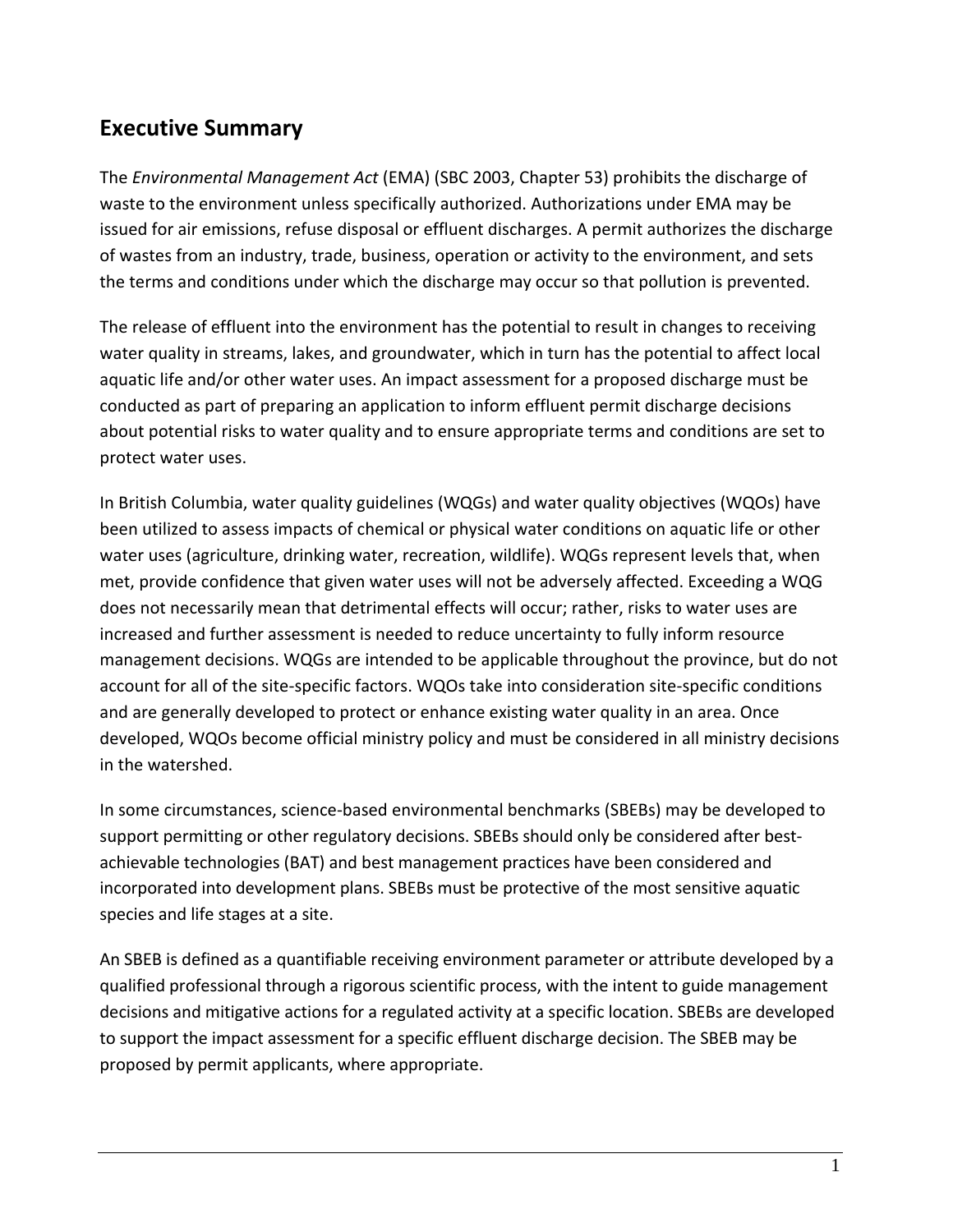This document provides a framework for the development and acceptance of SBEBs including:

- when SBEBs can be developed;
- the process for developing SBEBs;
- acceptable approaches and the minimum scientific requirements; and,
- how SBEBs can be used in effluent permitting.

The SBEB development process occurs in two phases:

- 1. The proponent provides rationale for the use of SBEBs and submits an SBEB development plan to the ministry for review and acceptance.
- 2. Once the SBEB development plan, including methods and study design for SBEB development, has been accepted by the ministry, the proponent conducts studies and collects all required data in support of proposed SBEB(s) to submit to the ministry for final review and sign-off.

Prior to submitting an SBEB development plan for review and acceptance by the ministry, it will be necessary to engage with First Nations and with stakeholders regarding the development of SBEBs as early in the process as possible. Consultation with First Nations is typically triggered by a decision that may potentially impact aboriginal interests, including treaty rights and recognized aboriginal rights. The adoption of an SBEB in a permit decision may trigger such consultation; the scope of which can be best determined under those particular circumstances. Typically consideration of such a decision is undertaken during the pre-application and application development phases. Proponents should be aware of any First Nations water quality policies made available by any nations in whose territory a project is located. The ministry will provide direction to proponents for delegated procedural aspects of consultation. Information regarding the proponent's role and obligations in procedural aspects of First Nations consultation is available in the *Guide to Involving Proponents When Consulting First Nations* (Government of BC 2014)*.*

The development of an SBEB must be based on sound science and peer-reviewed methods, or methods approved by the ministry, as described in this document.

The following conditions must be met when developing SBEBs:

- best-achievable technology (BAT) (MOE 2015a) and best management practices must first be incorporated into the mine plan;
- SBEBs must not result in exceedance of drinking water guidelines for human health;
- SBEBs must not be in conflict with codes, regulations, area-based management plans, existing WQOs, or provincial or federal legislation;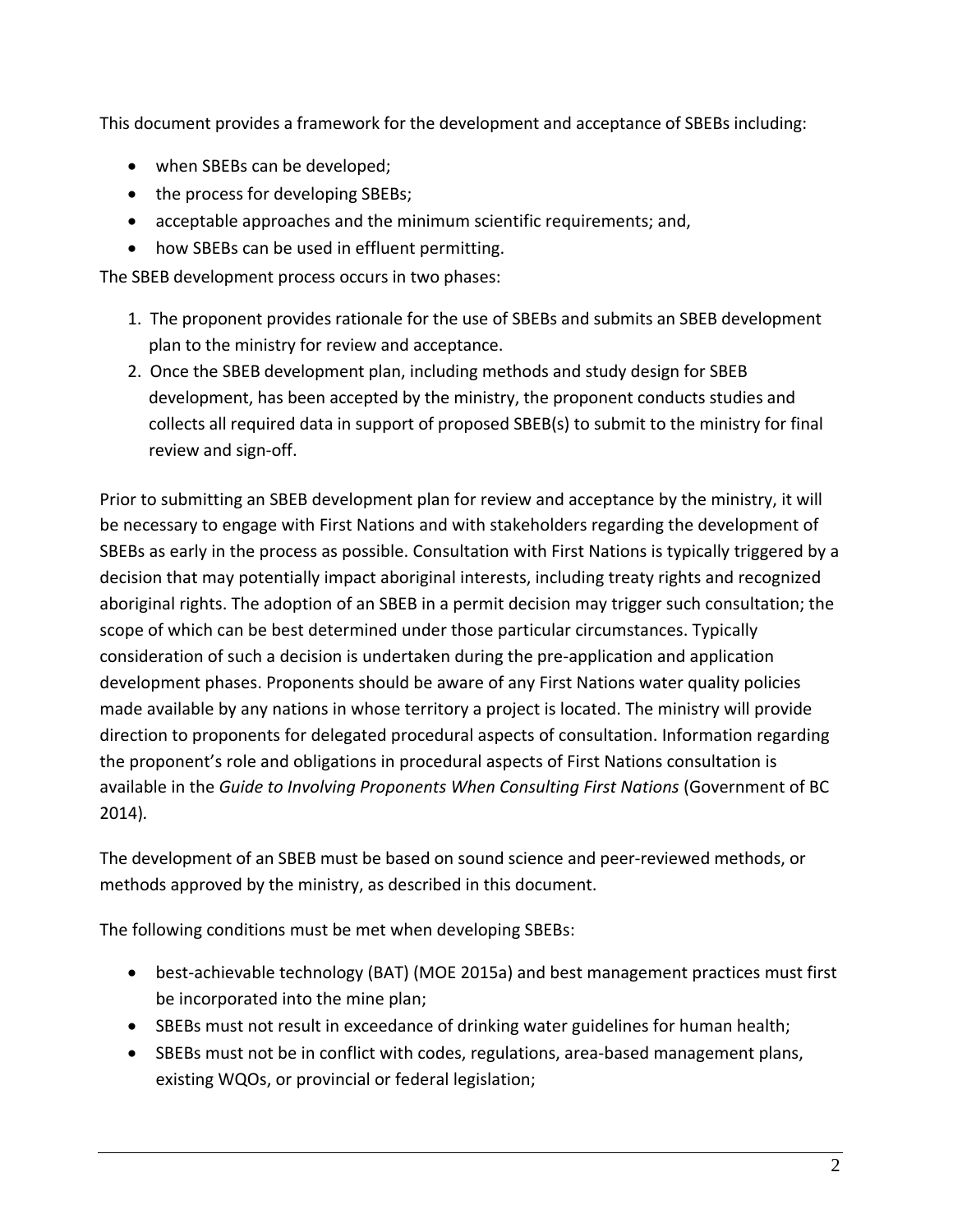- SBEBs must not result in the creation of a contaminated site as defined under the *Contaminated Sites Regulation* (CSR) (BC Reg 375/96); and,
- an adaptive management approach should be undertaken in a manner that ensures ongoing monitoring and protection of key values and interests related to water quality.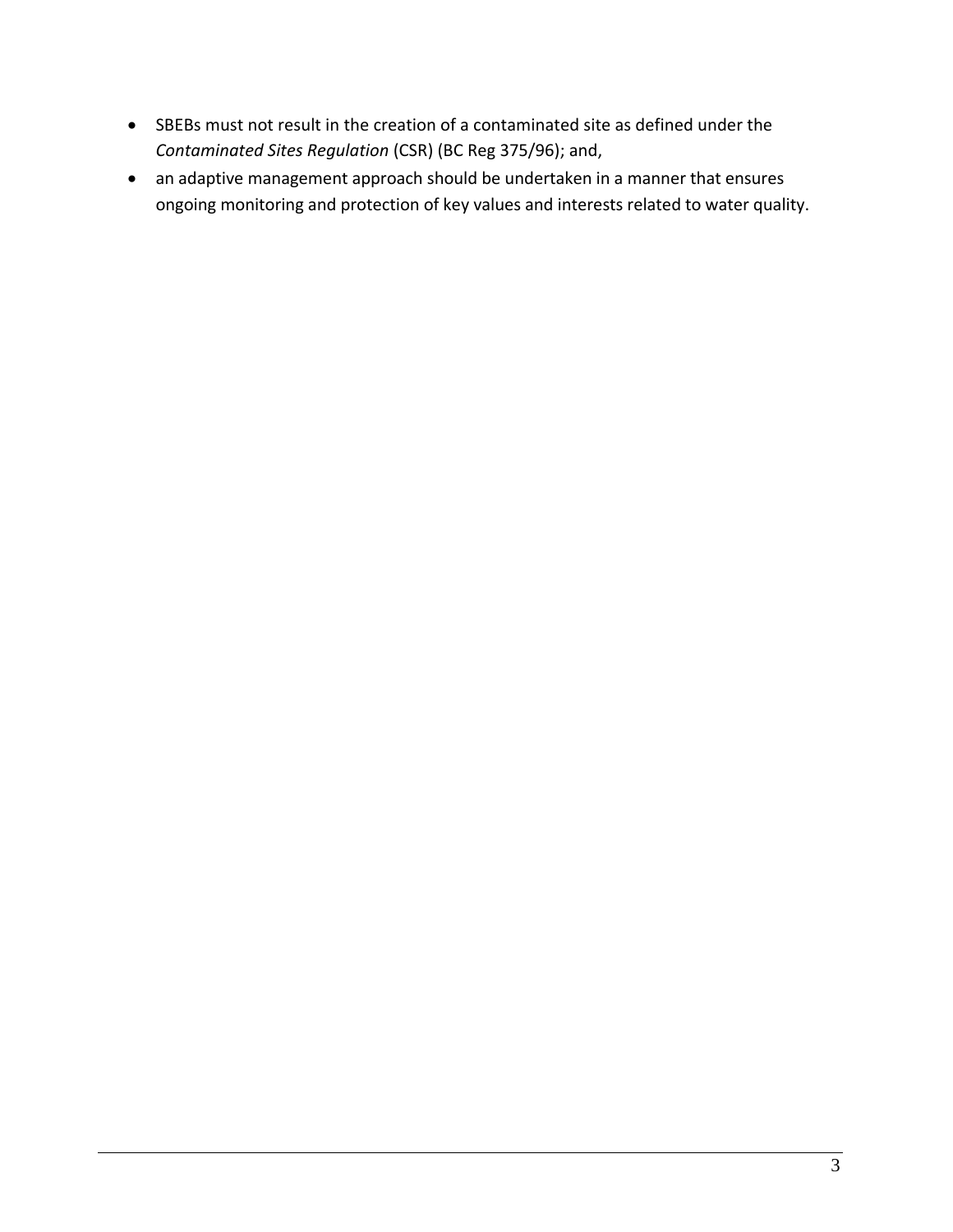### **Acronyms**

- AEMP aquatic effects monitoring plan
- BAT Best-achievable technology
- BC British Columbia
- CSR *Contaminated Sites Regulation*
- EIA Environmental impact assessment
- EMA *Environmental Management Act*
- IDZ Initial dilution zone
- MOE Ministry of Environment
- PCBs Polychlorinated biphenyls
- QP Qualified professional
- RISC Resources Inventory Standards Committee
- SBEB Science-based environmental benchmark
- SDM Statutory Decision Maker
- WQ Water quality
- WQG Water quality guideline
- WQO Water quality objective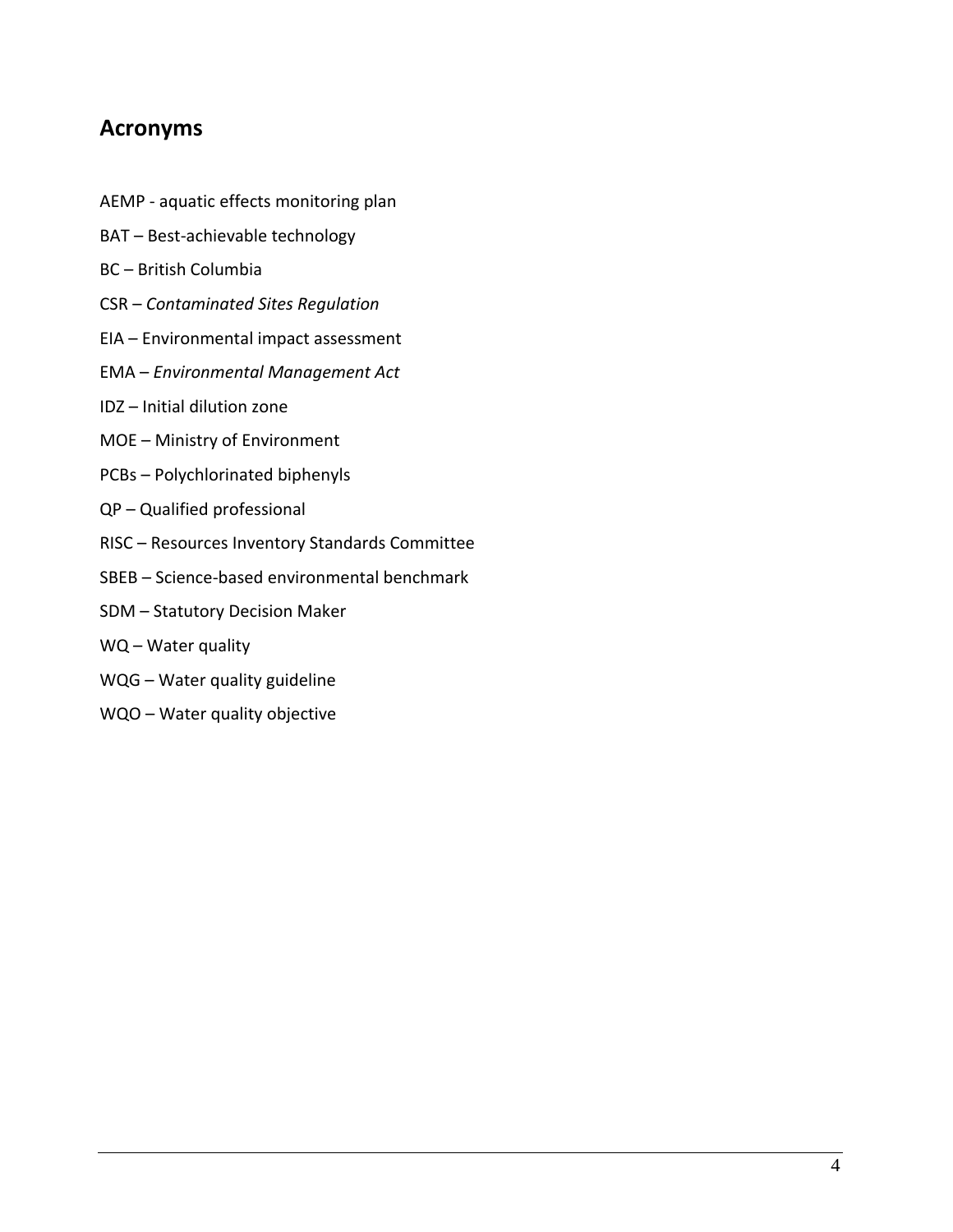### **Introduction**

 $\overline{a}$ 

The *Environmental Management Act* (EMA) prohibits the discharge of waste to the environment unless specifically authorized. While there are different types of authorizations under EMA, most mining operations require an effluent discharge permit.

To obtain an effluent discharge permit or permit amendment under the EMA in British Columbia (BC), a proponent must submit a permit application to the Ministry of Environment (hereafter referred to as the ministry, or MOE). A permit authorizes the discharge of wastes to the environment from an industry, trade, business, operation or activity, and sets the terms and conditions under which the discharge may occur so that pollution is prevented. The terms and conditions include limiting the quantity and quality of waste contaminants, monitoring the discharge and the receiving environment, and reporting information to the ministry.

The release of effluent into the environment has the potential to result in changes to receiving water quality in streams, lakes, and groundwater which in turn has the potential to affect local aquatic life and/or other water uses. An impact assessment for a proposed discharge must be conducted as part of preparing an application. The assessment informs effluent permit discharge decisions regarding potential risks to water uses so that appropriate terms and conditions may be set.

In BC, water quality guidelines (WQGs) and water quality objectives (WQOs) are used to assess water quality and inform management decisions (e.g., permitting decisions). Where WQGs and WQOs are met there is a high degree of certainty that water uses are protected. Concentrations above WQG levels do not imply that unacceptable risks are present, but that the potential for adverse effects is increased and additional investigation is needed for managing water resources. Where there is a need to define water quality on a site-specific basis (e.g., in watercourses where natural background<sup>1</sup> concentrations exceed WQGs), WQGs can be adapted as water quality objectives (WQOs) which take local conditions into account. WQOs are water quality conditions considered to be protective of the most sensitive designated water use for a specific waterbody. Where degradation of water quality has occurred, WQOs can be used to establish benchmarks to prevent further degradation and define goals for future improvements in water quality. Both WQGs and WQOs are approved by ministry Executive and constitute formal policy that must be considered in any decisions made within the MOE that affect water quality.

Situations where WQG exceedance may not result in impacts to aquatic life include: in receiving waters where natural background exceeds WQGs; where the most sensitive taxonomic groups

 $1$  "Natural background" refers to water quality not influenced by a discharge or anthropogenic source(s) of contamination.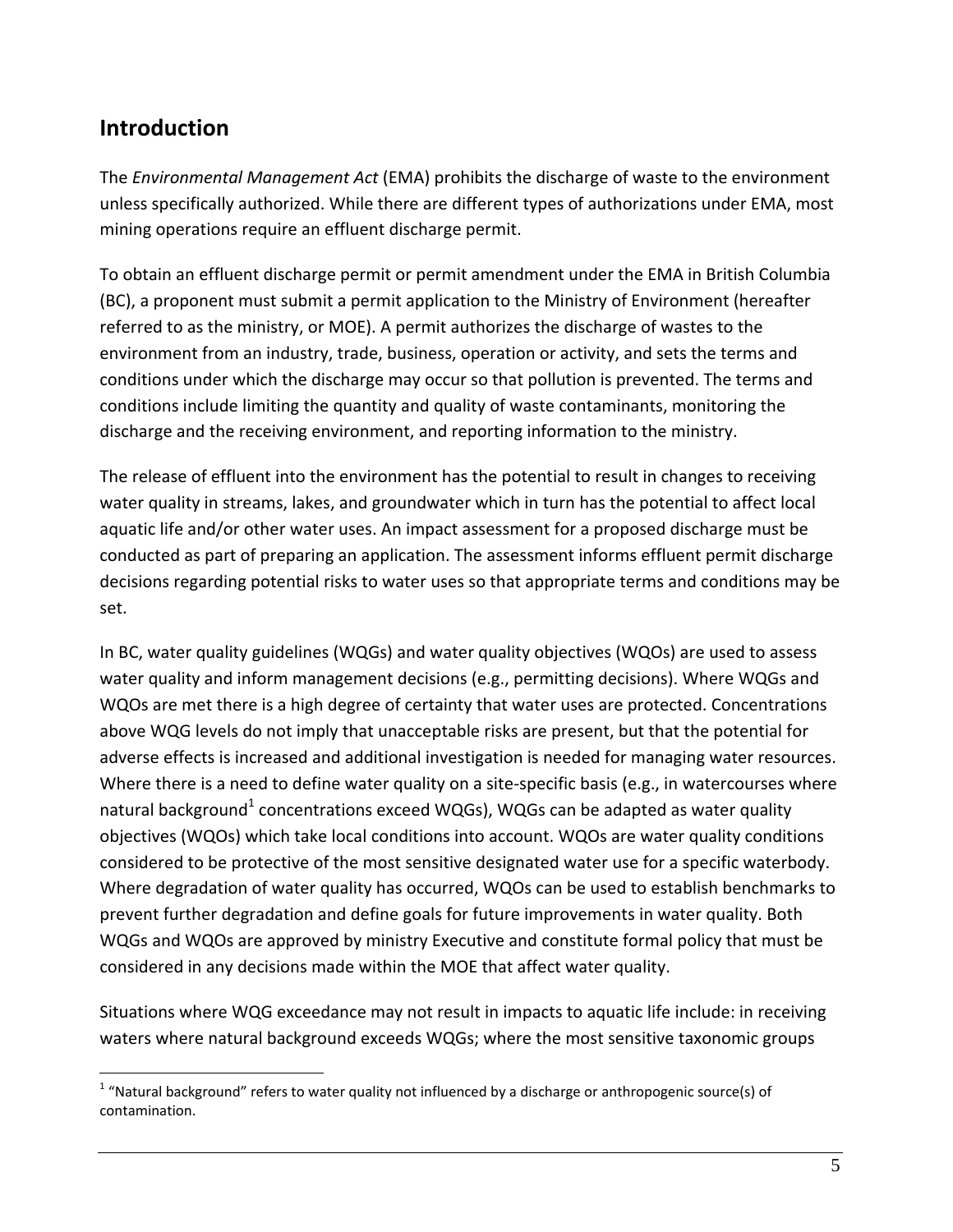used in the development of WQGs do not inhabit the area; and/or where natural background water quality conditions limit the toxicity of specific parameters.

In some circumstances, science-based environmental benchmarks (SBEBs) may be developed to support permitting or other management decisions.

SBEBs are intended to support decision-making in situations where alternatives to WQGs are protective of the most sensitive aquatic life at a site and in downstream environments. As such, SBEBs are an additional impact assessment tool, like WQGs or WQOs, used to inform the Statutory Decision Maker (SDM) when making permitting decisions pertaining to specific waste discharges.

This document provides the framework for the development and application of freshwater SBEBs for use in permitting under the EMA. It identifies when SBEBs may be acceptable and provides guidance on how to develop them. The development of SBEBs should not be initiated without first obtaining agreement from the ministry on the need for SBEBs, as well as on the methods to be used.

### **Aquatic Environmental Benchmarks Used in Permitting**

The fundamental approach to aquatic environmental impact assessment (EIA) in BC is through the use of WQGs, site-specific WQOs and SBEBs. To protect water resources, the WQGs for the most sensitive water use should be the foundation for any impact assessment in BC. When justified, WQOs are developed by following the process described in *Guidance for the Derivation and Application of Water Quality Objectives in British Columbia* (MOE 2013a). While WQOs are developed on a watershed basis, SBEBs are developed to inform resource management decisions at a specific site. SBEBs should be used within an adaptive management approach where new scientific information and monitoring program results inform ongoing management efforts.

#### **Water Quality Guidelines**

WQGs are generic numerical concentrations or narrative statements recommended to protect designated water uses (e.g., aquatic life, wildlife, drinking water, recreational use) on a provincial basis. Aquatic life WQGs are set after considering the scientific literature, results from toxicity tests, guidelines from other jurisdictions, and conditions in BC. It is recognized there is a level of uncertainty associated with the derivation of WQGs, which is accounted for by incorporating uncertainty factors. Both Approved (MOE 2015b) and Working (MOE 2015c) WQGs are the main tools used to assess water quality in BC and inform water quality-related management decisions. WQGs have no direct legal standing, but can be used to derive limits for effluent discharge permits and other authorizations, which are legally enforceable. WQGs represent levels that,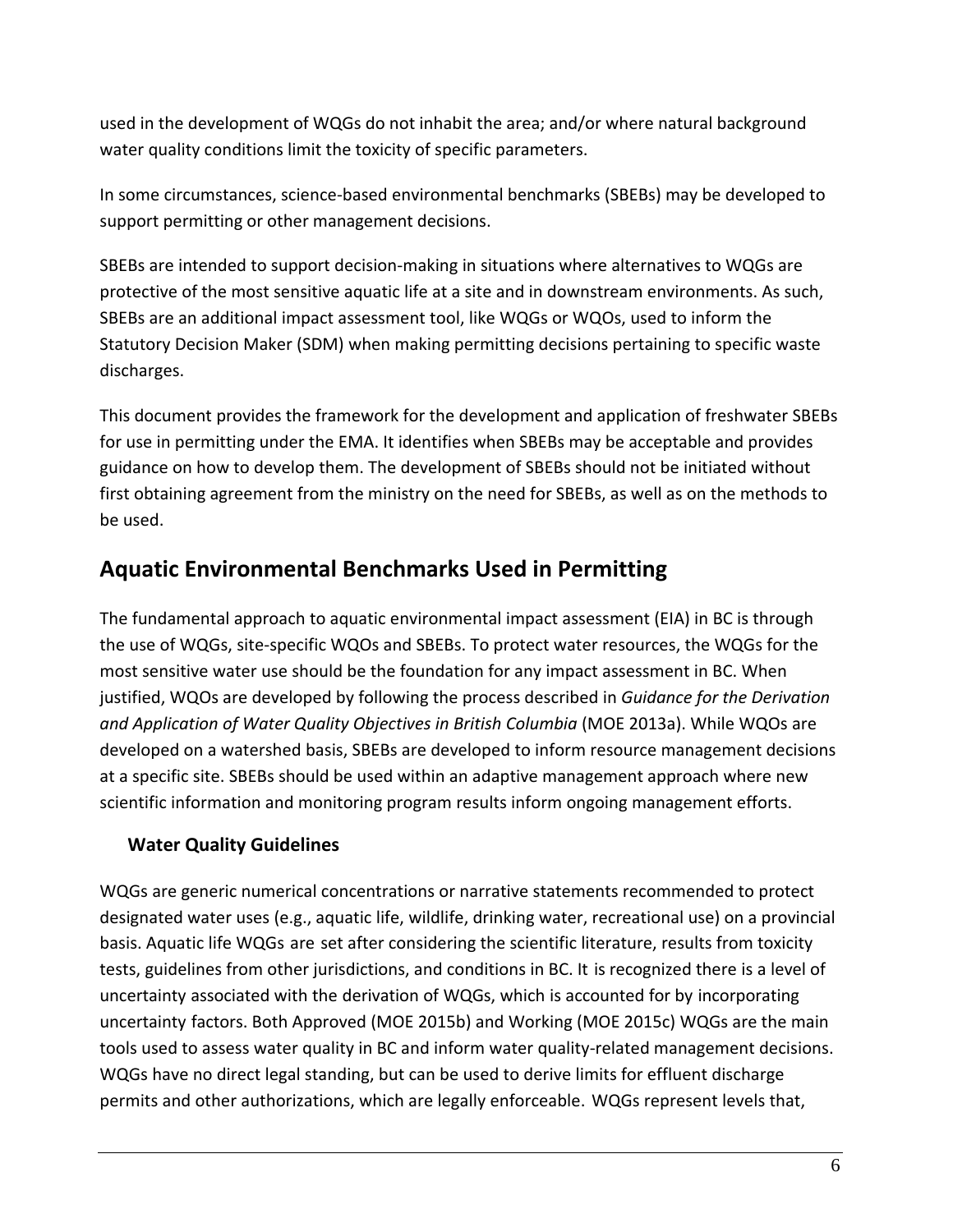when met, are highly unlikely to result in adverse effects on a given water use (MOE 2012a). Exceeding a WQG does not necessarily mean detrimental effects will occur; it simply means that the potential risk to water uses may be increased and should be considered in resource management decisions. Permitting decisions that affect water quality should be relatively straightforward in situations where the model projected parameter concentrations are below WQG levels.

#### **Water Quality Objectives**

WQOs are narrative statements or concentrations of substances that are established to protect water quality conditions in a specific watershed (MOE 2013a). WQOs may be developed for specific waterbodies based on designated water uses.

WQOs may be equivalent to WQGs (e.g., when natural background does not exceed WQGs), or adapted based on local conditions. Site-specific WQOs are appropriate when naturally elevated concentrations of a given substance occur at a site or where species used to derive the WQG do not exist. Ideally, WQOs are established prior to development occurring to inform future management decisions that may influence water quality. Where development has occurred and water quality has been impacted, WQOs can be established to reduce the risk of degradation to water quality and identify goals for improvement over time.

As part of the technical assessment, a rigourous evaluation of the watershed is carried out for the waterbody of interest to characterize impacts and activities that may influence the water quality. The assessment must include characterization of the unique hydrological processes, land uses, water uses, and existing water quality. A water quality assessment considers all sources of impacts on water quality including past, present, and if appropriate, future impacts. A comprehensive report is produced and reviewed externally by stakeholders, First Nations and other interested agencies. Once approved by ministry Executive, WQOs are adopted as formal ministry policy and must be considered by the ministry in resource management and permitting decisions (MOE 2013a).

#### **Science-Based Environmental Benchmarks**

 $\overline{a}$ 

SBEBs are receiving water quality benchmarks developed and applied to support a specific effluent discharge permit decision. SBEBs are site-specific (e.g., at the edge of an effluent's initial dilution zone<sup>2</sup> (IDZ)) and are intended to protect aquatic life where an existing or proposed

 $^2$  An initial dilution zone is the initial portion of the larger effluent mixing zone. The extent of an initial dilution zone is defined on a site-specific basis and considers water uses, aquatic life including migratory fish, and other waste discharges.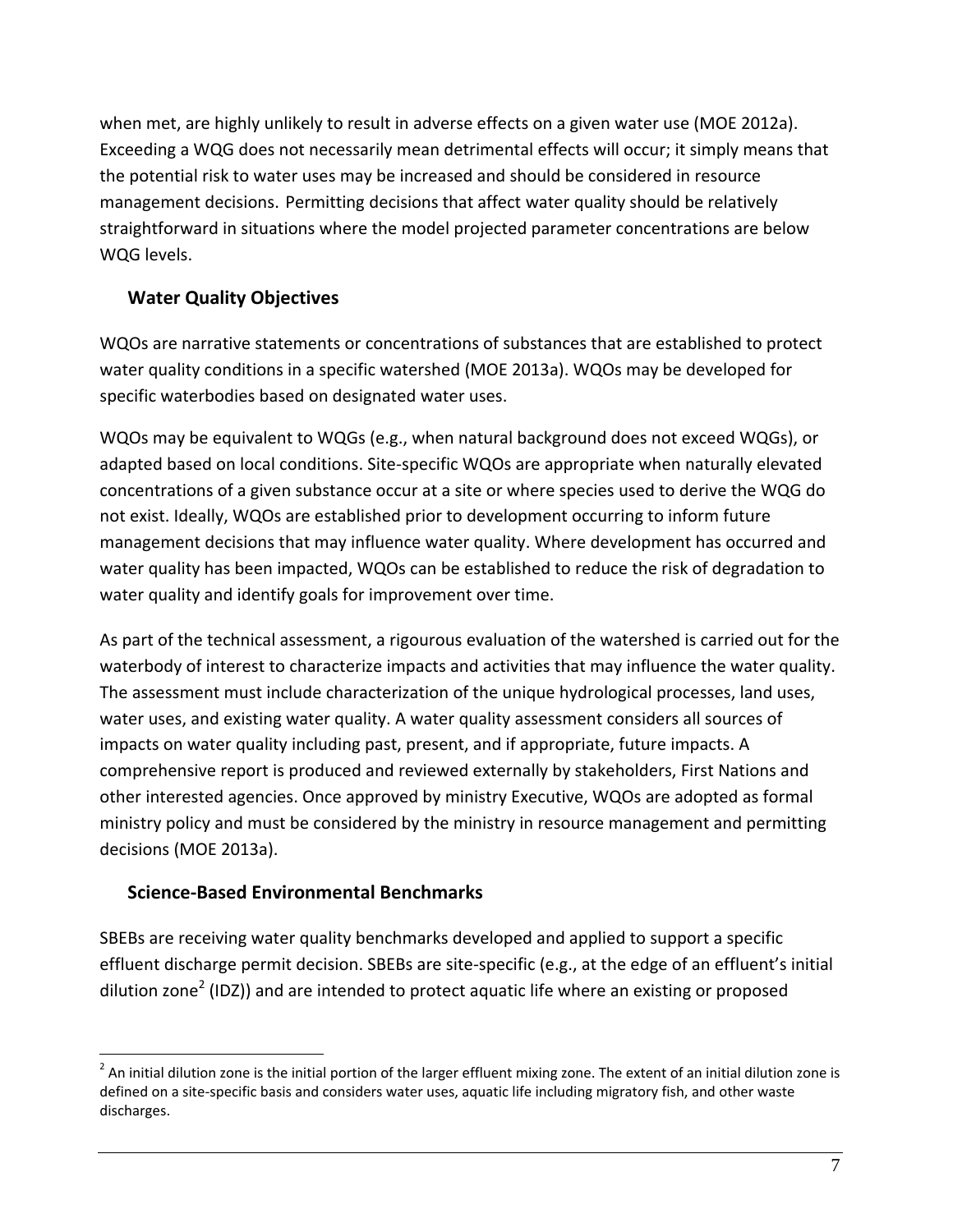permitted activity may result in effects to aquatic life due to changes in water quality, sediment quality, and biota.

The definition of an SBEB is: *a quantifiable receiving environment parameter or attribute protective of freshwater aquatic life that is developed by a qualified professionalthrough a rigorous scientific process with the intent to inform management decisions and guide mitigative actions for a regulated mining activity at a specific location.*

In the definition of an SBEB, a qualified professional (QP) means an applied scientist or technologist specializing in an applied science or technology applicable to the duty or function including, if applicable, and without limiting this, agrology, biology, chemistry, engineering, geology, or hydrogeology and who is registered with the appropriate professional organization, is acting under that organization's code of ethics and is subject to disciplinary action by that organization. A QP, through suitable education, experience, accreditation and/or knowledge, may be reasonably relied on to provide advice within their area of expertise. Further information regarding QP requirements may be found on the Environmental Protection websites (MOE 2010).

SBEBs should be developed to protect water quality for the most sensitive aquatic life (e.g., species and life stage) at a site and in downstream receiving environments to the extent the mine operations have influence. For this document, the term "site" pertains to a location in a waterbody where an existing or proposed permitted activity may result in effects to aquatic life due to changes in water quality, sediment quality, and biota. The extent of the site will be determined by the conceptual site model. SBEBs can be attributes of water, sediment and/or biota that are applied at specific locations to protect aquatic resources at the site and in downstream receiving environments.

When developing an SBEB, an aquatic effects monitoring program (AEMP) is also needed to verify that the SBEB is protective of aquatic life. The extent and implementation schedule of such a program depends on the situation and may be prescribed in the effluent permit or an approved plan. The monitoring results are to be used in an adaptive management approach. Adaptive management is a systematic process for continually improving management and practices to meet objectives by learning from the outcomes of operational programs. An adaptive management cycle typically includes five steps: assessment, design, implementation, evaluation, and adjustment (Figure 1).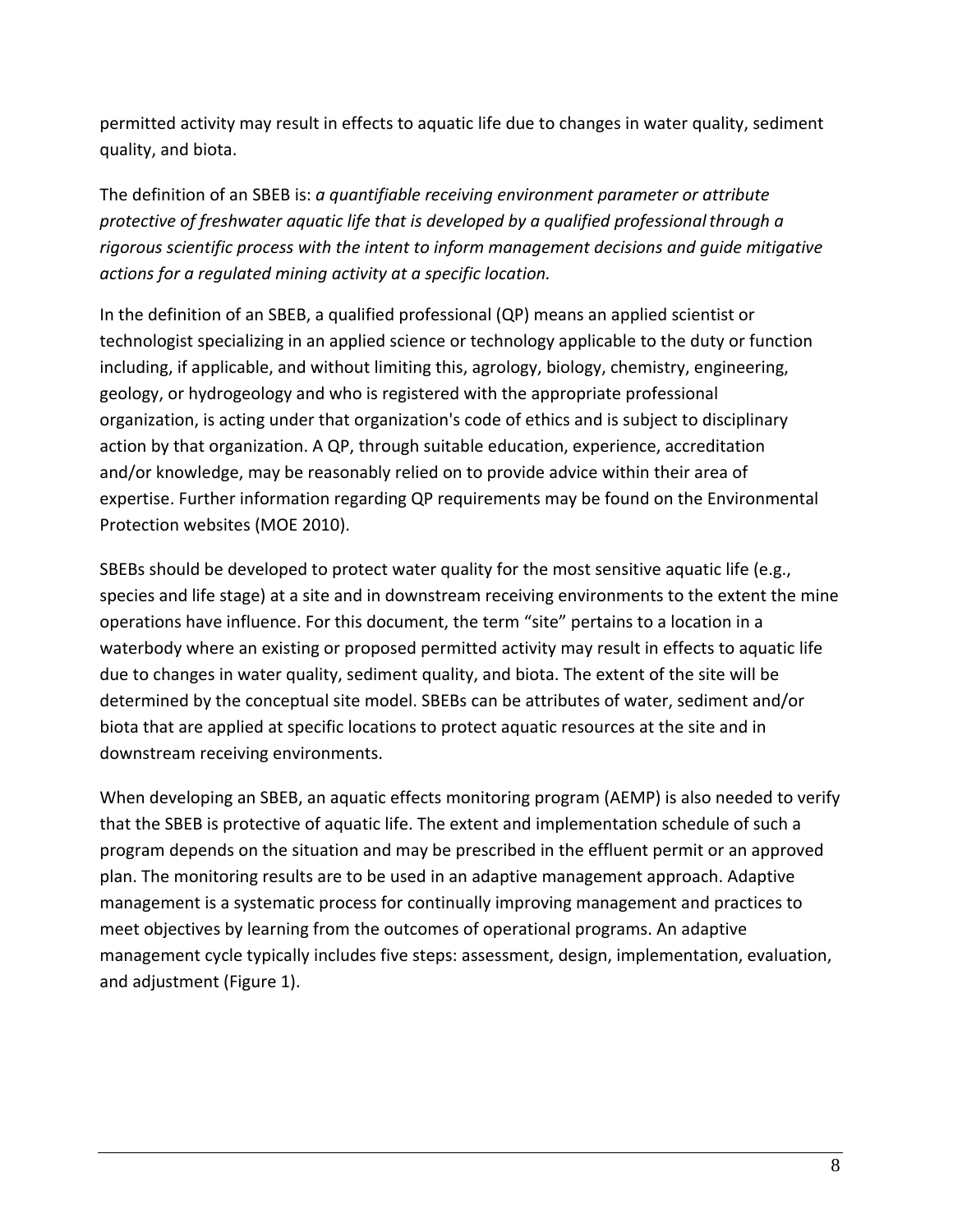In the context of SBEBs, an adaptive management approach may be applied to ensure that:

- SBEBs are achieved through permit conditions;
- SBEBs protect the environment, human health and other water uses, where they exist; and,
- the monitoring program meets its objectives.



Figure 1. Steps in the adaptive management cycle.

The primary differences between SBEBs and WQOs are:

- WQOs are intended to assist in maintaining or enhancing water quality and/or to protect the most sensitive water use in an entire waterbody; whereas SBEBs focus on ensuring any site-specific changes to ambient water quality as a result of a particular permitted activity, are still protective of aquatic life;
- WQOs are developed to protect the most sensitive water use such as aquatic life, wildlife, drinking water, and recreation; whereas SBEBs are developed for freshwater aquatic life only. However, all existing water uses must be protected at a site;
- SBEBs inform SDM decisions for a specific permit and therefore are not subject to the same process and level of ministry approval that is required for establishing WQOs as policy;
- WQOs are considered for all decisions in a watershed, whereas SBEBs are specific to a single permitted activity in a watershed; and,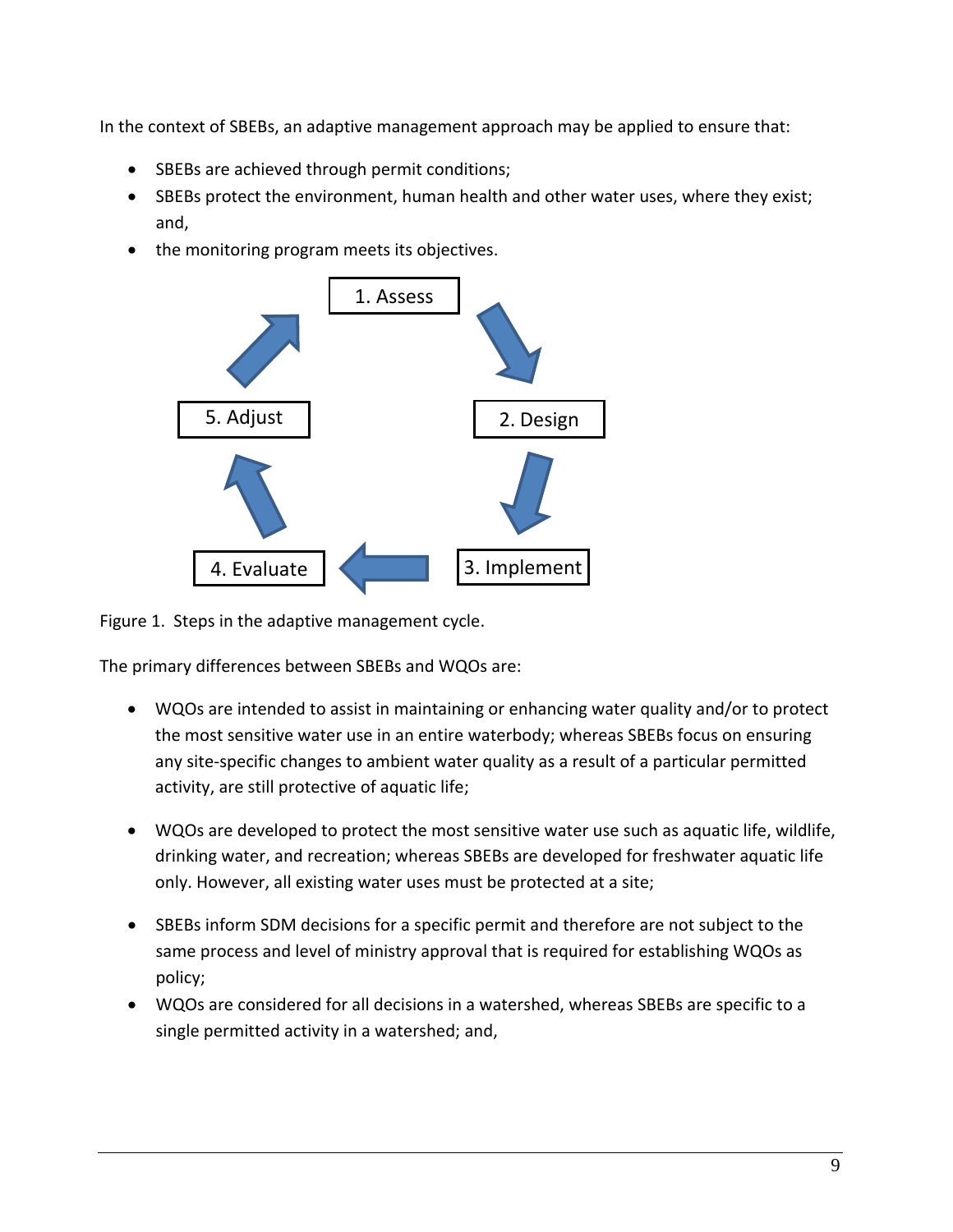WQOs attainment monitoring and reporting is done by the ministry; whereas attainment and effectiveness monitoring and adaptive management approaches for SBEBs are developed on a permit-by-permit basis.

### **When to Use Science-Based Environmental Benchmarks**

The ministry will only consider the use of an SBEB if the following exists:

- best-achievable technology (BAT) (BC MOE 2015) has been incorporated into the proposed or existing project along with best management practices;
- sufficient site condition data are available to assess the effects of proposed or existing changes to water quality, sediment quality and/or biota for the most sensitive aquatic species and life stage at the site; and,
- an evaluation of current and/or model-projected future water quality has been completed and site conditions suggest that exceedances to WQGs will not likely result in effects to aquatic life and/or cumulative effects. Clear rationale must be provided.

The development of an SBEB should only be undertaken when existing scientific data indicate that benchmarks greater than WQGs can still be protective of the most sensitive aquatic life and life stages at a particular location and in downstream receiving environments. When cumulative effects<sup>3</sup> exist, or are projected based on modelling, from either permitted activities or non-point source inputs, then discussions with the ministry are necessary to determine if SBEBs are appropriate or whether other benchmarks such as WQOs should be considered. SBEBs for parameters of concern from mining activities will only be considered in the following situations:

- best-achievable technology (BAT) (MOE 2015a) has been incorporated into the proposed or existing project along with best management practices;
- all other existing water uses can be protected;

 $\overline{a}$ 

- new peer-reviewed scientific literature exists that is applicable to the site and/or biota, but was not available when the WQG was developed or updated; and/or,
- site characteristics make a site-specific assessment more appropriate, including the following circumstances:
	- o natural background water quality exceeds WQGs;

 $3$  Cumulative effects are changes to the environment that are caused by project related activities in combination with other past, present and foreseeable (or planned) future human activities.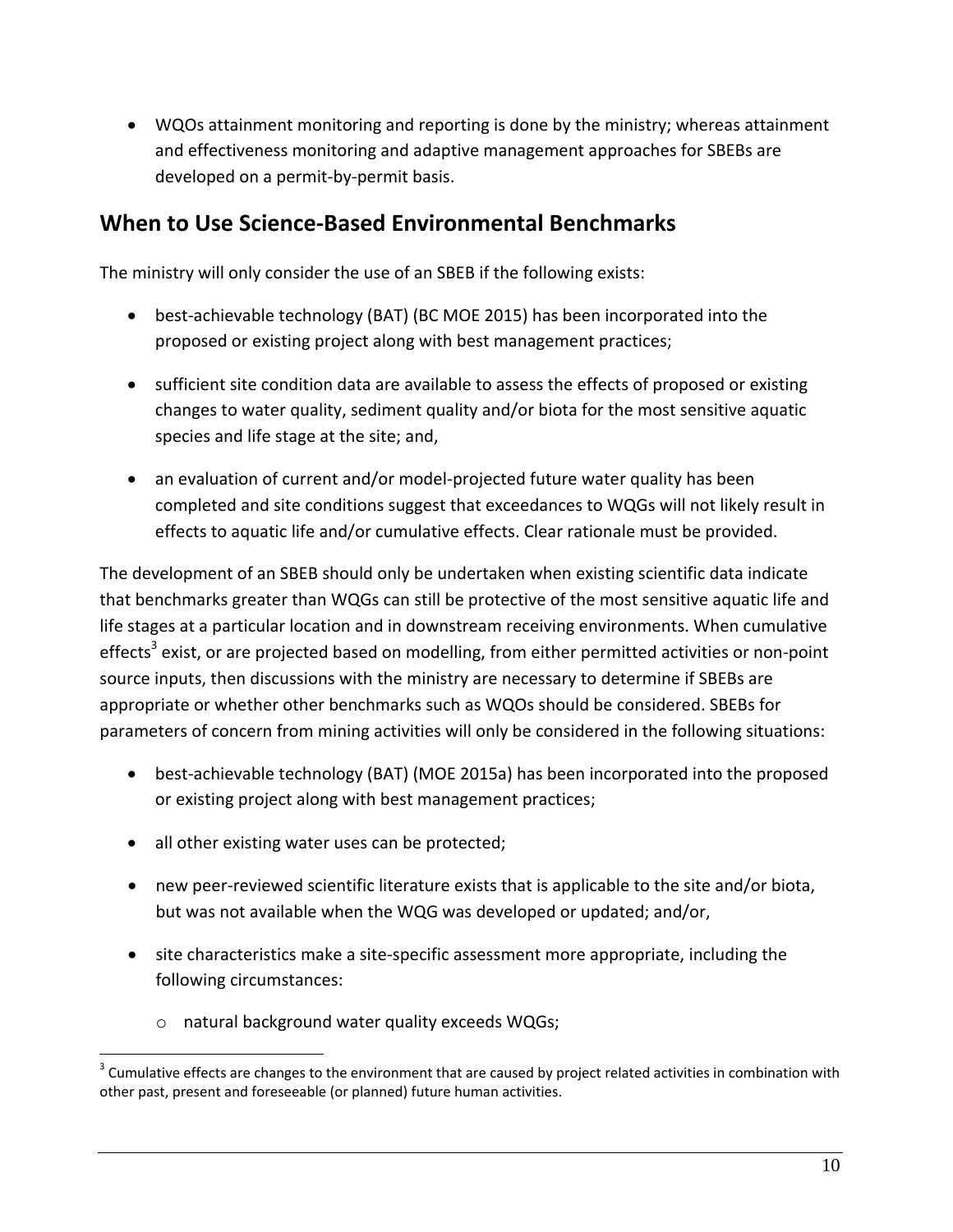- o the most sensitive species or taxonomic group used in the development of the WQGs are naturally absent at the site; and,
- o site-specific conditions (based on natural background) at the site have the potential to modify toxicity of one or more parameters (e.g., naturally elevated levels of dissolved organic carbon in water or organic carbon in sediments).

The decision tree in Figure 2 should be consulted when determining which water quality approach is most appropriate for the situation.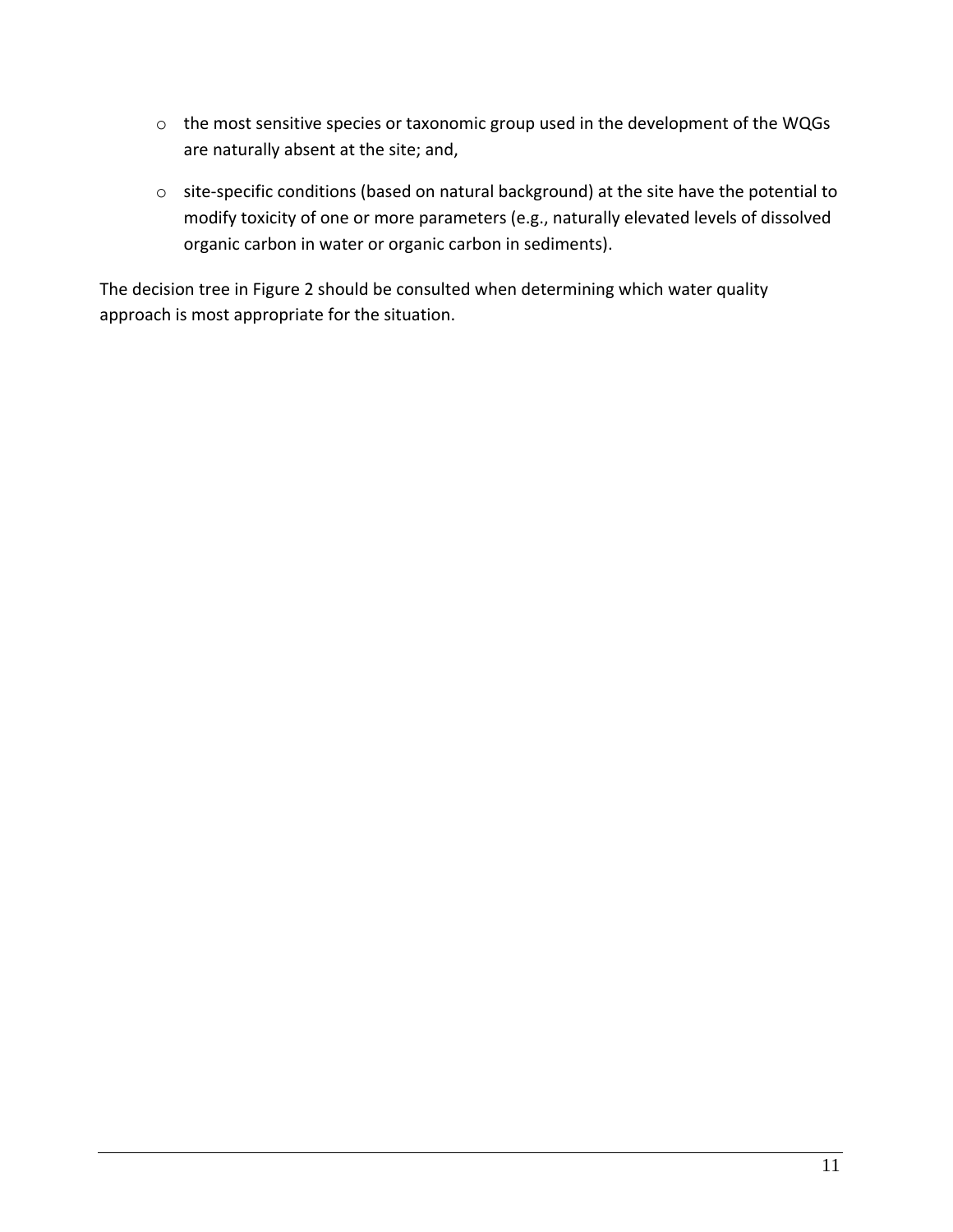

Figure 2. Decision tree to determine whether SBEBs are the appropriate tool for a specific effluent permit application under EMA.

\_\_\_\_\_\_\_\_\_\_\_\_\_\_\_\_\_\_\_\_\_\_\_\_\_\_\_\_\_\_\_\_\_\_\_\_\_\_\_\_\_\_\_\_\_\_\_\_\_\_\_\_\_\_\_\_\_\_\_\_\_\_\_\_\_\_\_\_\_\_\_\_\_\_\_\_\_\_\_\_\_\_\_\_\_\_\_\_\_\_\_\_\_\_\_\_\_\_\_\_\_\_\_\_\_\_\_\_\_\_\_\_\_\_\_\_\_\_\_\_\_\_\_\_\_\_\_\_\_\_\_\_\_\_\_\_\_\_\_\_\_\_\_\_\_\_\_\_\_\_\_\_\_\_\_\_\_\_\_\_\_\_\_\_\_\_\_\_\_\_\_\_\_\_\_\_\_\_\_\_\_\_\_\_\_\_\_\_\_\_\_\_\_\_\_\_\_\_\_\_\_\_\_\_\_\_\_\_\_\_\_\_\_\_\_\_\_\_\_\_\_\_\_\_\_\_\_\_\_\_\_\_\_\_\_\_\_\_\_\_\_\_\_\_\_\_\_\_\_\_\_\_\_\_\_\_\_\_\_\_\_\_\_\_\_\_\_\_\_\_\_\_\_\_\_\_\_\_\_\_\_\_\_\_\_\_\_\_\_\_\_\_\_\_\_\_\_\_\_\_\_\_\_\_\_\_\_\_\_\_\_\_\_\_\_\_\_\_\_\_\_\_\_\_\_\_\_\_\_\_\_\_\_\_\_\_\_\_\_\_\_\_\_\_\_\_\_\_\_\_\_\_\_\_\_\_\_\_\_\_\_\_\_\_\_\_\_\_\_\_\_\_\_\_\_\_\_\_\_\_\_\_\_\_\_\_\_\_\_\_\_\_\_\_\_\_\_\_\_\_\_\_\_\_\_\_\_\_\_\_\_\_\_\_\_\_\_\_\_\_\_\_\_\_\_\_\_\_\_\_

12

<sup>4</sup>**Note:** if historical activities preclude evaluation of natural background and no appropriate reference sites exist, additional management plans may be required to improve water quality to acceptable levels based on appropriate benchmarks.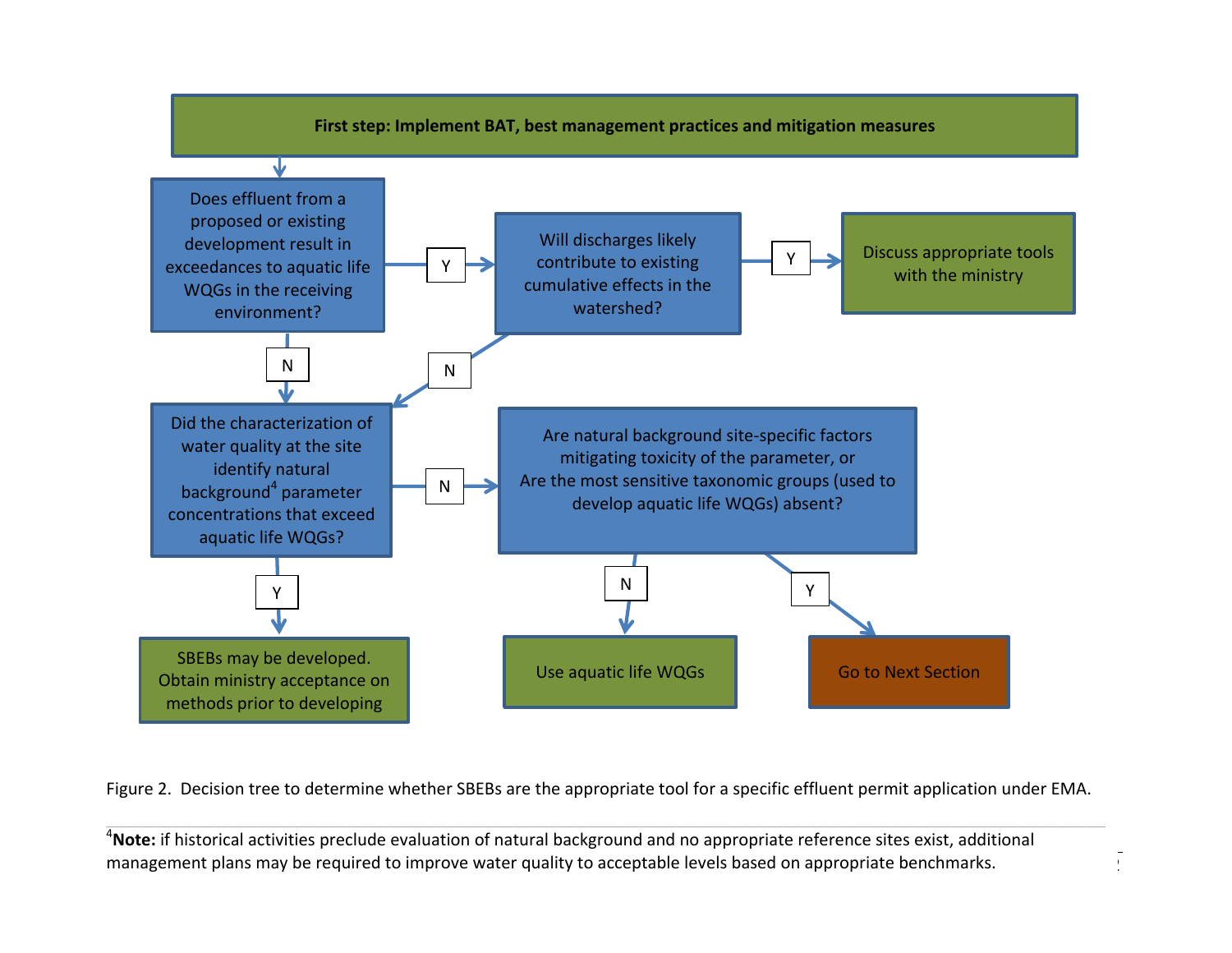

Figure 2 (con't). Decision tree to determine whether SBEBs are the appropriate tool for a specific effluent permit application under EMA.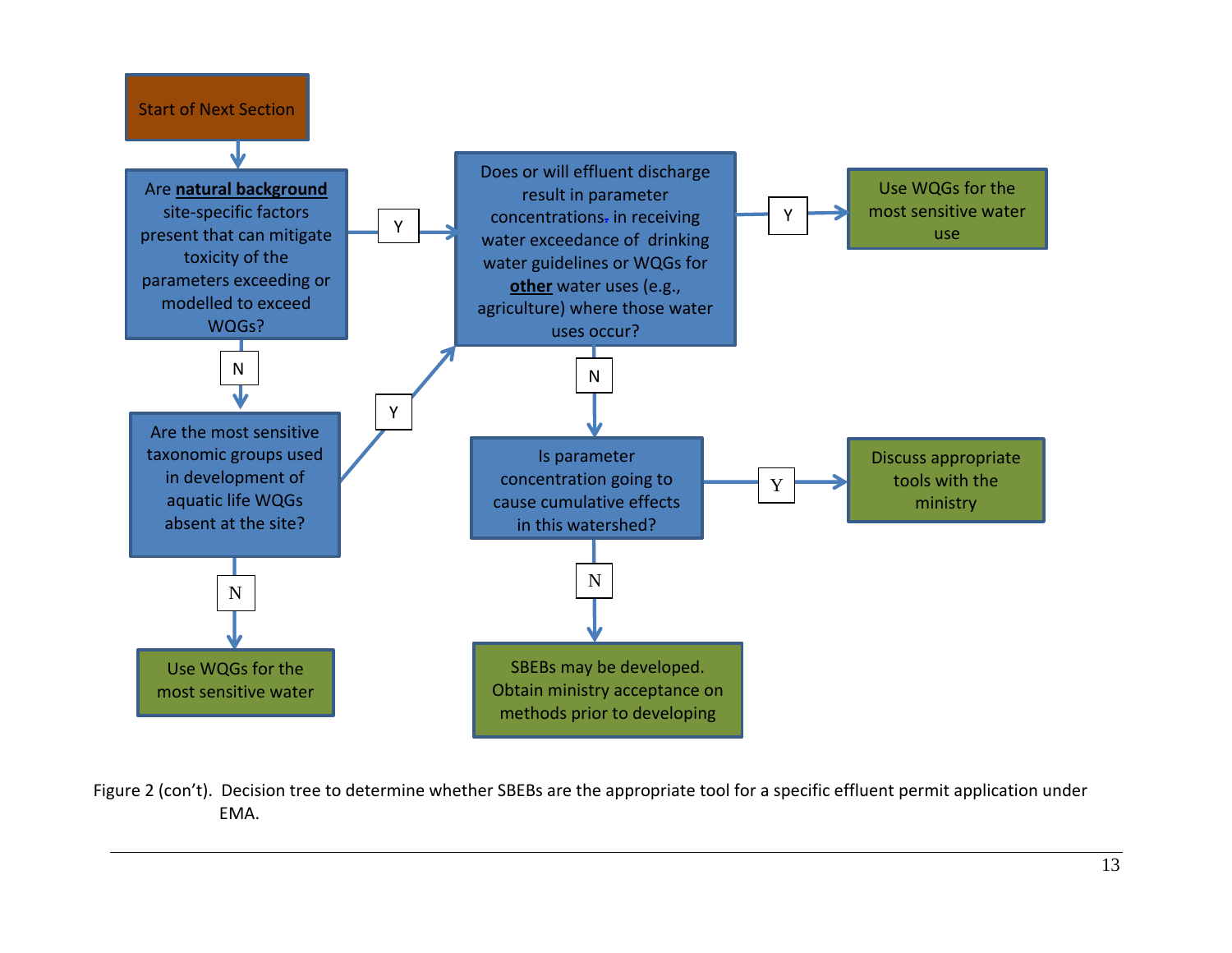### **Restrictions on Use of Science-Based Environmental Benchmarks**

SBEBs must not cause exceedance of drinking water guidelines for human health at any location in the province. Guidelines applicable to other water uses, such as agricultural, cannot be exceeded where those uses could occur. SBEBs cannot be developed where a WQO already exists for the same parameter nor should they result in exceedances of existing WQOs. SBEBs must not conflict with existing approved area-based management plans (as defined under EMA). SBEBs must comply with all other applicable provincial and federal policy, codes, regulations and legislation. SBEBs must not result in the creation of a contaminated site. SBEBs are not applicable to mercury or to persistent organic pollutants (e.g., polychlorinated biphenyls (PCBs)). SBEBs developed for parameters that are nutrients, must consider both toxicology and nutrient enhancement. A nutrient management plan may be required to prevent risk of eutrophication in the near and far field of the receiving environment.

### **Process for Developing a Science-Based Environmental Benchmark**

SBEBs are intended to inform site-specific management decisions regarding effluent discharges into receiving environments. SBEBs are typically proposed by applicants as part of an effluent discharge application. Proposed SBEBs must be submitted as a stand-alone document. Qualified professionals provide the required scientific assessment and supporting information for proposed SBEBs. Each parameter of concern may require its own SBEB and therefore several SBEBs may need to be developed for an individual site. Large volumes of data and large reports already available in permit applications should be summarized and clearly cited in SBEB documents.

#### **Phase 1 – SBEB Development Plan**

It will be necessary to engage with First Nations and stakeholders regarding the development of SBEBs as early in the process as possible. Consultation with First Nations is typically triggered by a decision that may potentially impact aboriginal interests, including treaty rights and recognized aboriginal rights. The adoption of an SBEB in a permit decision may trigger such consultation; the scope of which can be best determined under those particular circumstances. Typically consideration of such a decision is undertaken during the pre-application and application development phases. Proponents should be aware of any First Nations water quality policies made available by any nations in whose territory a project is located. The ministry will provide direction to proponents for delegated procedural aspects of consultation. Information regarding the proponent's role and obligations in procedural aspects of First Nations consultation is available in the *Guide to Involving Proponents When Consulting First Nations* (Government of BC 2014)*.*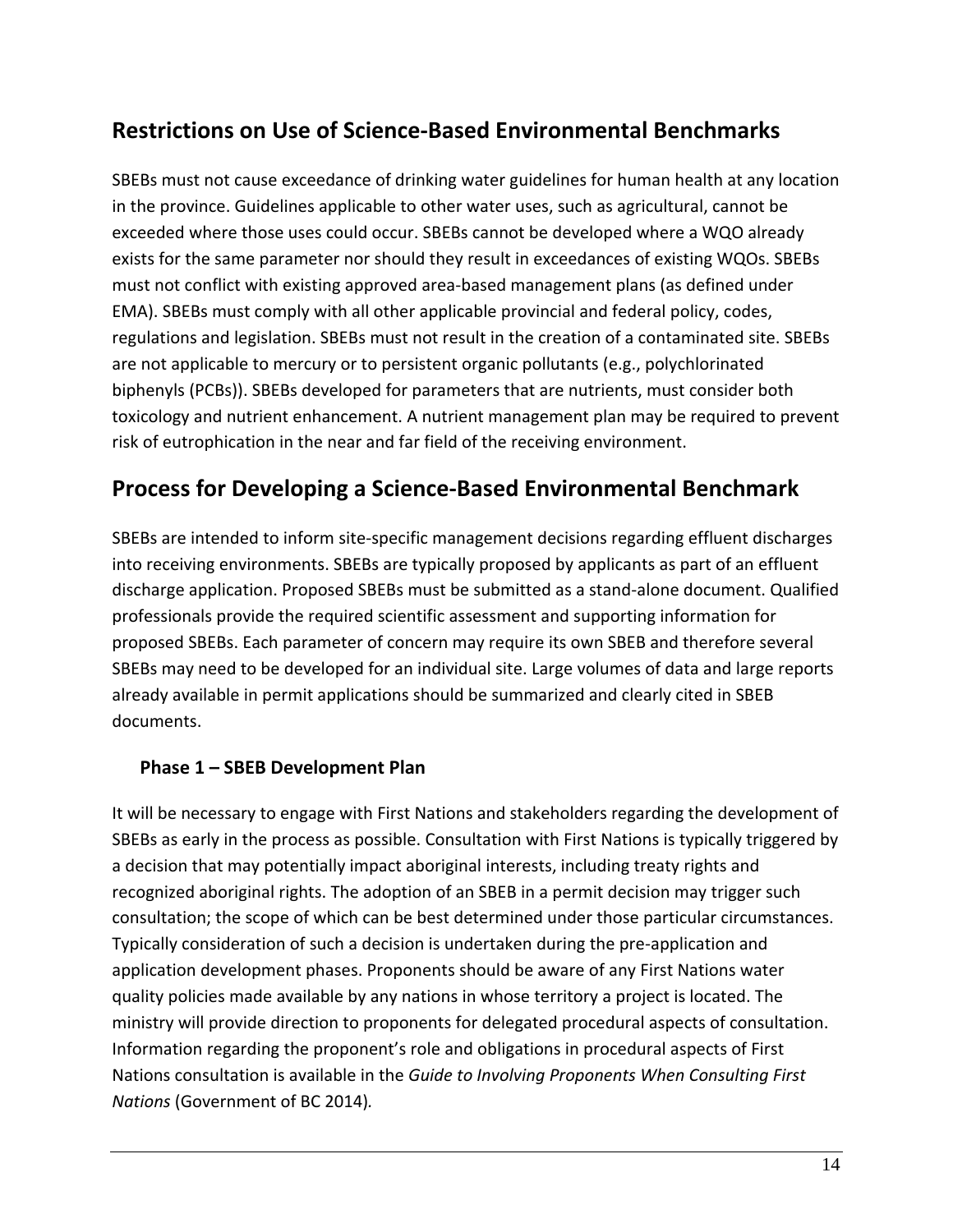Prior to proposing an SBEB for consideration, an SBEB development plan must be submitted to the ministry for review and acceptance. The SBEB development plan should follow a problem formulation process similar to that described in the US EPA's *Framework for Ecological Risk Assessment* (i.e., as Phase 1 - Problem Formulation) (US EPA 1992). Part of the problem formulation process is the development of a conceptual site model that defines the sources, fate and pathways of the parameters of concern as well as the aquatic receptors and likely effects. The ministry's Land Remediation Branch provides guidance on conceptual site models (Landis *et al*. 1998), which may be used to generate a similar model for parameters involved in SBEBs.

It is recommended that the applicant meets with the ministry prior to submitting an SBEB development plan to discuss and clarify suitable design requirements. In some instances, previous or historical activities may preclude evaluation of natural background conditions for parameters of concern, and/or there may be no appropriate reference sites. In such cases, additional management planning may be required to improve water quality within suitable timelines to acceptable levels as indicated by an appropriate benchmark.

To avoid implementing costly projects that may not meet the requirements of the ministry, an SBEB development plan should be submitted at least three months prior to the start of any additional SBEB-related laboratory tests, field work, or research. A development schedule should be included with an SBEB development plan and reviewed to ensure it is achievable by both the ministry and the applicant.

The SBEB development plan must include the following items (please see **Appendix A** for a detailed list):

- the rationale for developing an SBEB versus using WQGs;
- documentation of the BAT (BC MOE 2015) and best management practice options that were incorporated into the existing or proposed mine plan and any that were rejected;
- comprehensive site characterization;
- effluent characterization and receiving water model projections;
- problem formulation and high level conceptual site model
- proposed scientific approaches for SBEB development;
- the completed **Appendix A** checklist indicating which items are included in the SBEB development plan submission; and,
- raw data tables.

Once an SBEB development plan is submitted, ministry staff will review the content of an SBEB development plan to assess the adequacy of the submission and the acceptability of the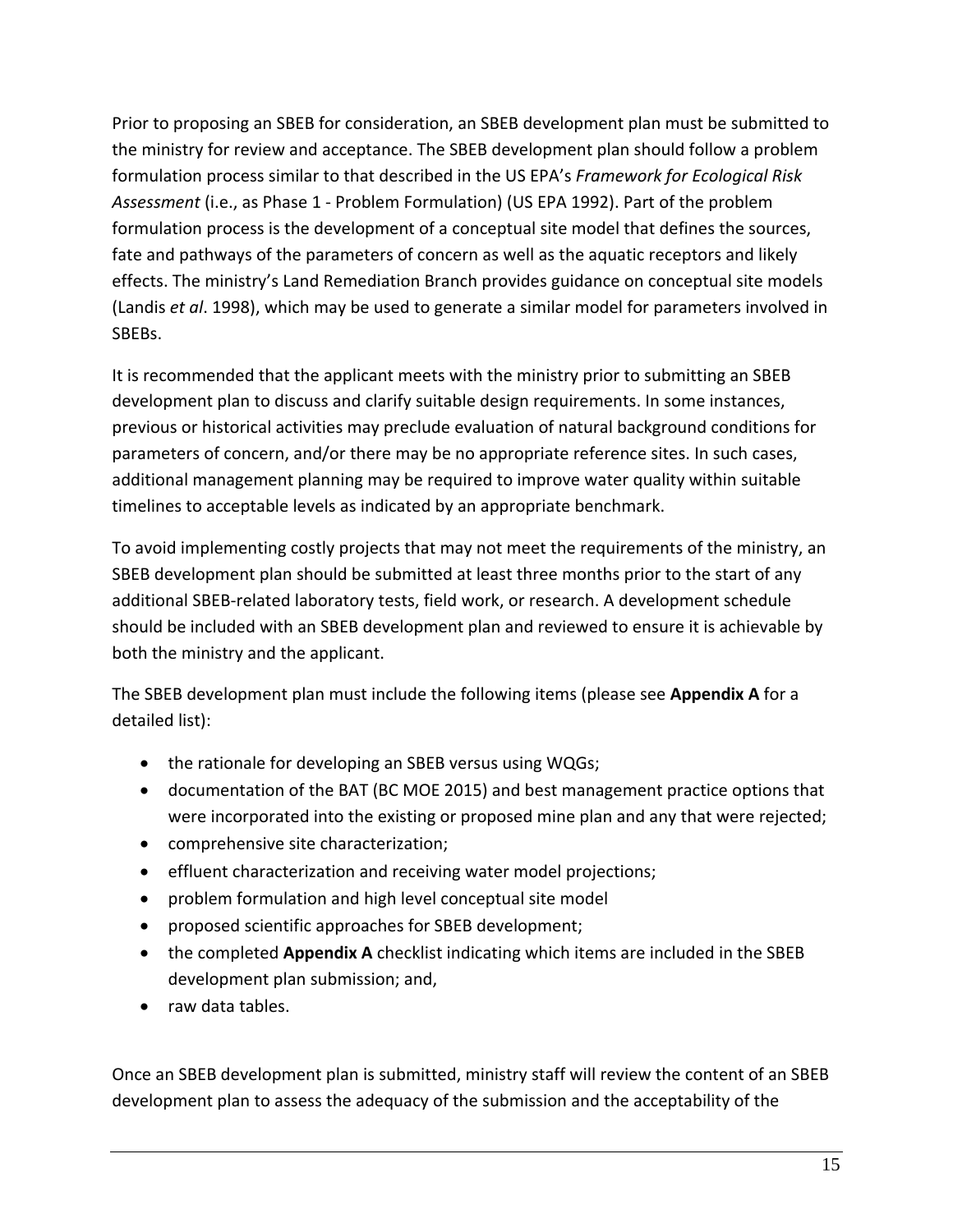methods. If the methods proposed in a plan do not already exist in guidance documents, the ministry may use additional expertise to determine if the approaches being proposed are scientifically defensible and acceptable to MOE. A meeting with the ministry should be scheduled to discuss the rationale, the approach to lines of evidence, scope, data collection and analytical methods. The meeting may be combined with other meetings at the pre-application stage of the mine permit application process as described in the ministry's effluent permitting process guidance document (MOE 2013a). Further work may be needed by the applicant as a result of this meeting to achieve agreement on an SBEB development plan. Once an agreement is reached, SBEB development should follow the agreed approach and methods. Changes to the schedule and contingency procedures should be discussed with the ministry as soon as possible and any adjustments agreed to by the MOE and proponent should be documented.

#### **Phase 2 – SBEB Submission**

Once the applicant has ministry agreement on the SBEB development plan, data collection for the proposed SBEB may proceed.

A proposed SBEB must be prepared by a QP and submitted along with relevant data and accompanying documents to the ministry for review and sign-off. The document must include the following items (please see **Appendix B** for a detailed list):

- summary of the ministry-accepted SBEB development plan (if applicable, with conditions);
- description of the lines of evidence and scientific approaches used;
- study results, data analysis and resulting rationale for proposed SBEBs;
- proposed aquatic effects monitoring plan (AEMP); and,
- the completed **Appendix B** checklist indicating which items are included in the SBEB submission.

Once submitted, the ministry Environmental Impact Assessment (EIA) Biologist will review the SBEB and provide comments and advice to the relevant EIA Mining Section Head for sign-off and submission to the SDM under the EMA. The ministry may consult internal and/or external scientific expertise to assist with the review of the SBEB. The length of the review will depend partly on the intricacy of the site, the aquatic receptors of concern, the level of potential risk and the amount of uncertainty associated with an SBEB, as well as the complexity in the lines of evidence. SBEBs may be above or below WQGs, depending on the protection required for sensitive uses or species. A well-structured, clear, concise document that includes all the required information will condense the time needed for review.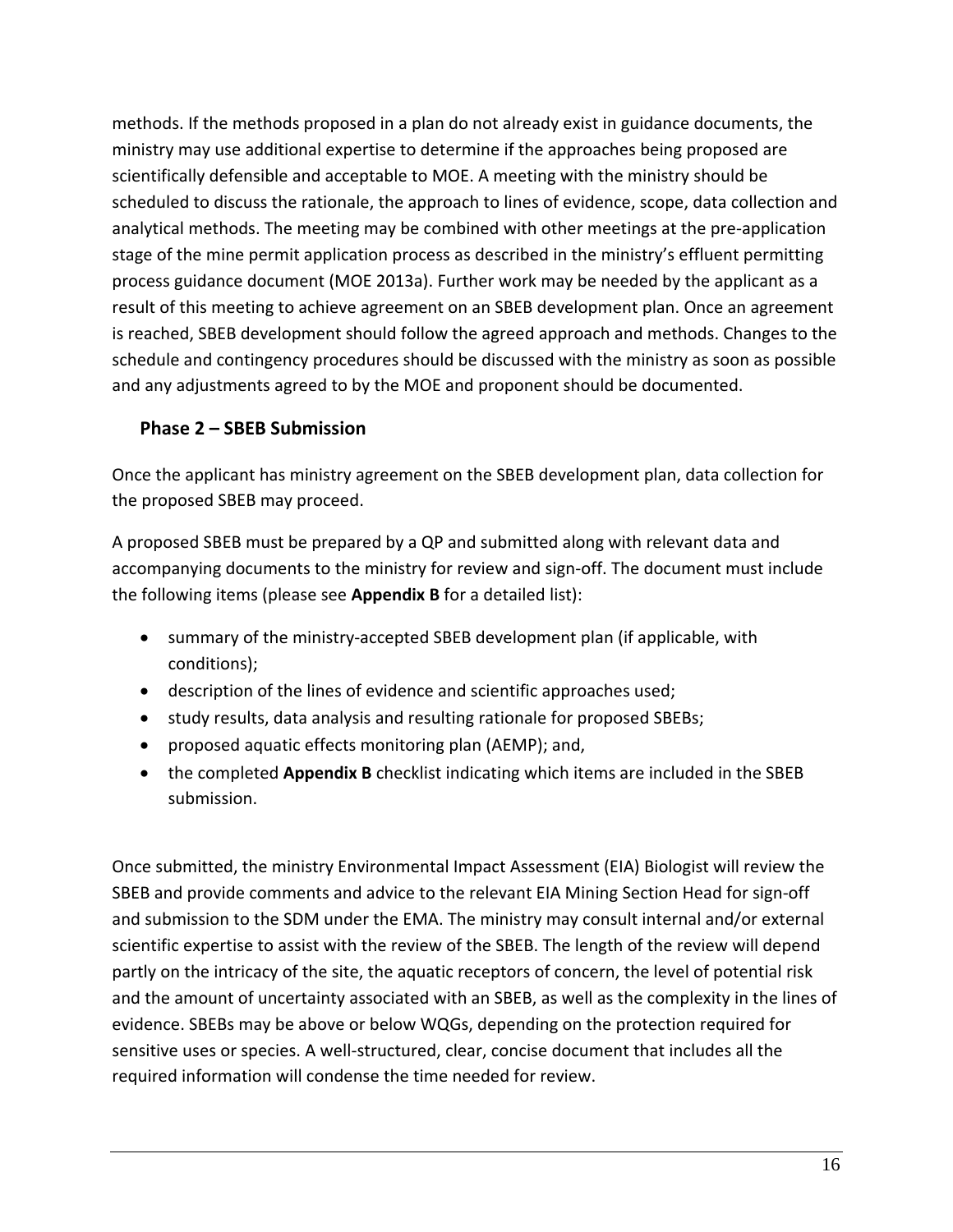If the review identifies requirements for additional work, this will likely result in longer permit processing timelines. A follow-up meeting or other communication between the ministry and the applicant may be necessary for clarification or to discuss the additional information requirements.

An example of the steps involved in SBEB development is illustrated in Figure 3. Timelines should coincide with the project design and mine permit application processes and will depend greatly on the time needed for the applicant's collection of site characterization and SBEB supporting data and subsequent analysis and interpretation. The timelines for the development of SBEBs should be established at the development phase.



Figure 3. Steps in the design and development of science-based environmental benchmarks.

## **Use of Science-Based Environmental Benchmarks in Permitting Decisions**

BAT (MOE 2015a) and best management practice options must be thoroughly explored before SBEBs are considered and developed. SBEBs may not be used instead of the application of BAT, but can be considered, if applicable, to manage any residual risks after implementation of BAT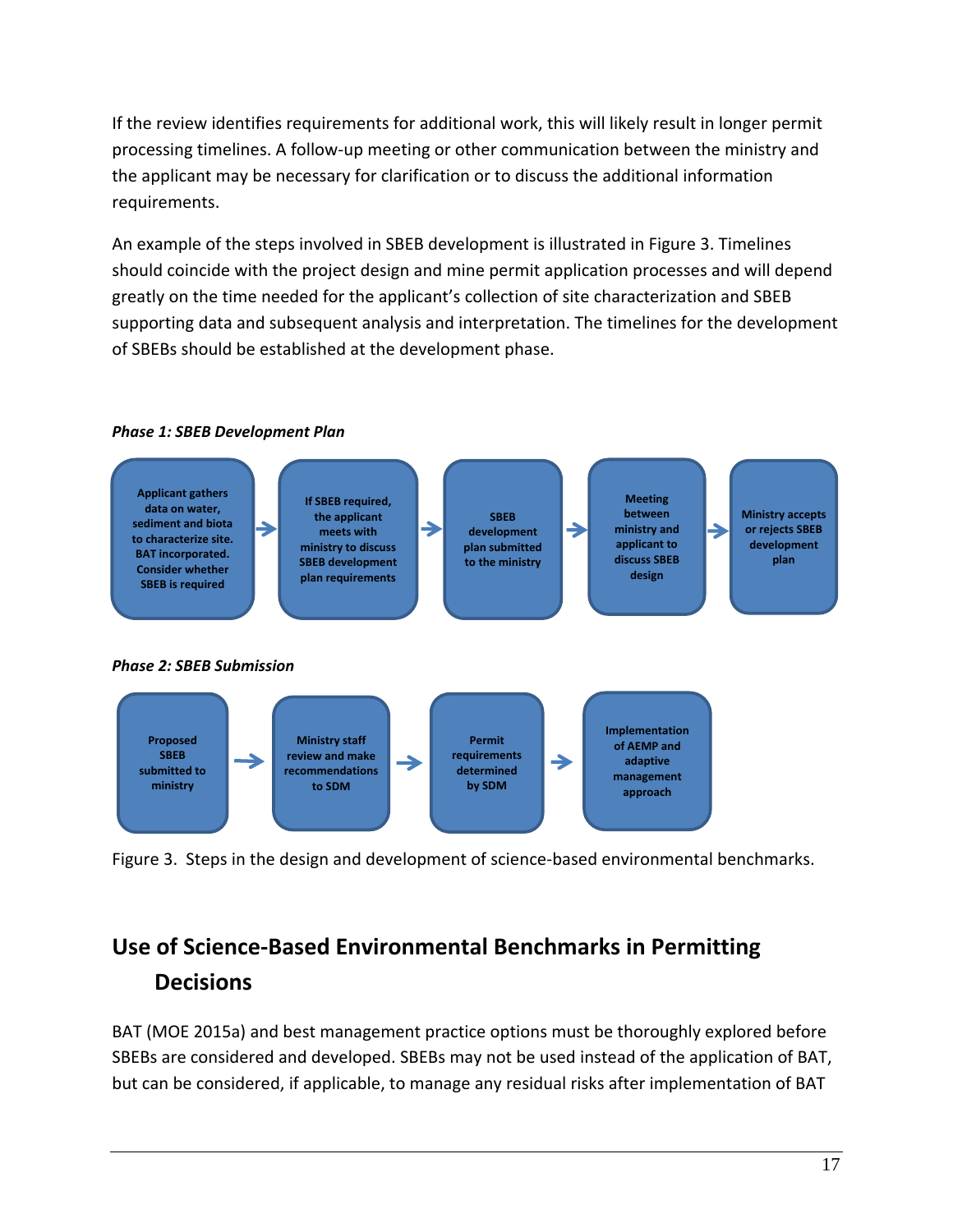and best management practices. If SBEBs are accepted by the ministry, SBEBs will be considered in statutory decisions for specific applications.If SBEBs are accepted by the ministry, recommendations on their use will be included in the EIA Section's review comments of the permit application to the SDM.

SBEBs inform and support discharge standards set as "end-of-pipe limits" or as receiving environment "site performance objectives". Site performance objectives may be standards that must be met, conditions that must be true for a discharge to occur, or triggers for implementation of adaptive management measures.

## **Minimum Requirements for Science-Based Environmental Benchmarks**

A proposed SBEB must be signed-off by qualified professionals and must be based on science that meets the criteria listed below. Proposed SBEBs may require an uncertainty factor to account for unknowns such as changes to site conditions, differences between laboratory and field characteristics, differences between laboratory and site species, and potential parameter mixtures in the field. If no uncertainty factor is applied, clear rationale must be provided. Additional information regarding the use of uncertainty factors can be found in *Derivation of Water Quality Guidelines for the Protection of Aquatic Life in British Columbia* (MOE 2012a).

#### **Minimum Requirements**

All applicant-initiated scientific studies and testing must be site-specific and involve ministry acceptable scientific methods including proper quality assurance and appropriate statistical analyses. Existing ministry guidance on monitoring specific to mining, such as sampling protocols, and data and analytical requirements must be considered and, where appropriate, incorporated into developing SBEBs. Minimum data requirements for SBEB development should be consistent with those for developing water quality guidelines (see details below).

Ministry water quality reference documents are available on-line at [http://www2.gov.bc.ca/gov/content/environment/air-land-water/water/water-quality/water](http://www2.gov.bc.ca/gov/content/environment/air-land-water/water/water-quality/water-quality-reference-documents)[quality-reference-documents.](http://www2.gov.bc.ca/gov/content/environment/air-land-water/water/water-quality/water-quality-reference-documents) The Resource Inventory Standards Committee (RISC) documents related to aquatic ecosystems provide additional guidance and may be found at [https://www.for.gov.bc.ca/hts/risc/pubs/aquatic/index.htm.](https://www.for.gov.bc.ca/hts/risc/pubs/aquatic/index.htm)

#### **Site Characterization**

Site characterization must follow the guidance outlined in the ministry's *Water and Air Baseline Monitoring Guidance* document (MOE 2012). To characterize short-term, seasonal, or between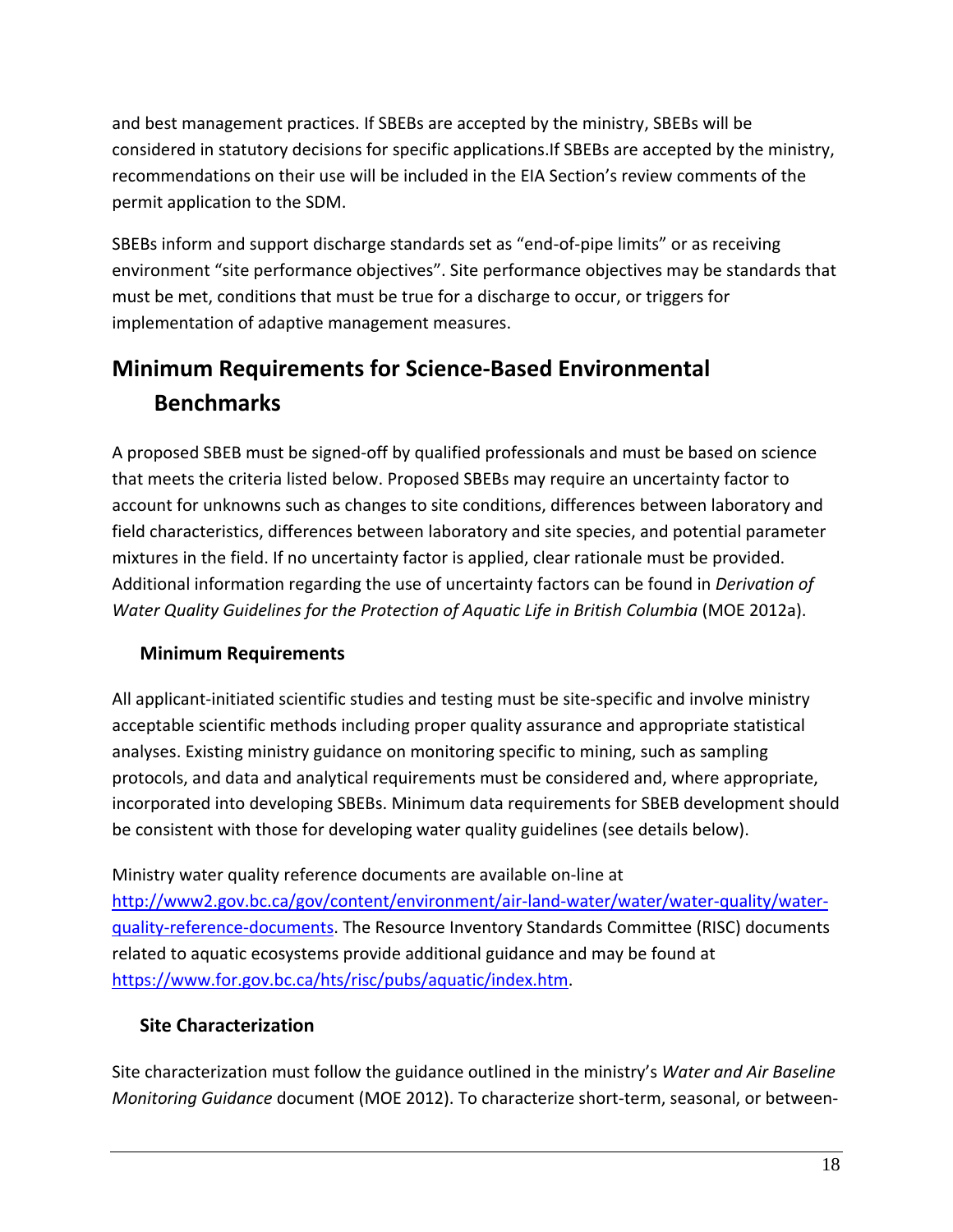year variability in water quality conditions with reasonable certainty to support SBEB development, a mandatory minimum of 18 to 24 months of monthly site water quality data is required. Additional 5 samples collected over approximately 30 days may be required for critical periods of the year to compare with MOE guidelines.

Seasonal variations in water quality must be considered in development of SBEBs and need to be incorporated into modelling projections for water quality through all stages of mine life, from construction to closure. This comprehensive approach to the water quality analysis is necessary to ensure the lines of evidence are relevant to the worst-case scenarios in the receiving environment and applicable to the most sensitive species or taxonomic group and life stages.

All SBEBs must be based on the most sensitive species or taxonomic group and life stages applicable to the site. A thorough biological inventory of species (including rare and/or endangered species) located at the site will be necessary to identify the most sensitive species and life stages for SBEB parameters being developed. Non-invasive species that have been known to occur historically (before land or resource development) at the site must also be considered when developing SBEBs.

### **Acceptable Approaches to Science-Based Environmental Benchmarks**

The scientific approaches listed below for SBEB development can be complicated and costly; therefore, discussions with the ministry must begin prior to initiating any studies. SBEB development plans must be accepted by the ministry before embarking on SBEB development. It is strongly advised that engagement with First Nations and with stakeholders also begin early in the process.

Site inventories of biota, habitat use, and receiving environment conditions are necessary to select the most suitable scientific approaches for SBEBs. All lines of evidence must rely on rigorous scientific methods. Where multiple SBEBs are developed, a mixture toxicity study may be required in order to validate that all SBEBs will be protective of aquatic life at the site. For each SBEB, toxicity testing should include at least one vertebrate and one invertebrate representative of the most sensitive local taxonomic groups and life stages. Toxicity testing may also be required on plants and/or algae if they are known to be sensitive to the parameter that the SBEB is being developed for. Where previously degraded sites exist, communities of aquatic life may be altered. In these instances, information from a suitable reference site should be used to identify species that may be relevant to the site and subsequently, in refining the toxicological data set, used for deriving SBEBs.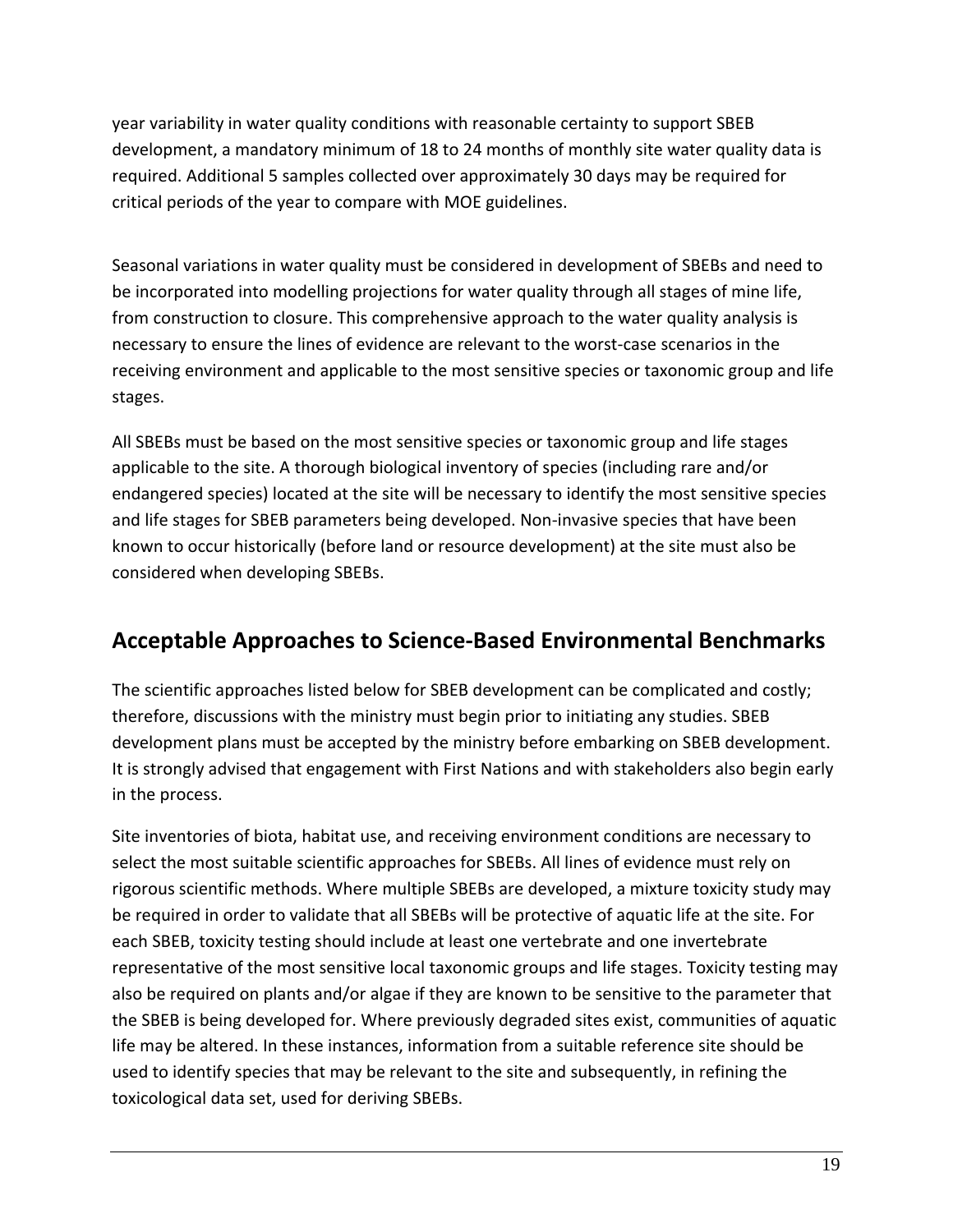Examples of acceptable scientific approaches for existing and proposed mine projects or discharges include but are not limited to:

- **•** scientific literature review for new science;
- conventional toxicity testing (including mixture studies);
- background concentration procedure;
- recalculation procedure;
- resident species approach;
- water effects ratio (US EPA 1994, 2001);
- toxicity modelling;
- toxicity testing with alternative approaches (e.g., omics, molecular approaches to predict toxicity); and,
- other lines of evidence such as benthic community structure.

Ideally SBEBs should be based on at least two lines of evidence (e.g., toxicity testing and literature review). At least one line of evidence must be generated from site-specific information. Development of an SBEB based solely on peer-reviewed scientific literature will not be accepted. Existing mine projects or discharges with more complex situations may require more than two lines of evidence.

Further information and guidance on scientific approaches acceptable to the ministry are provided below.

#### **Scientific Literature Review**

In situations where WQOs or WQGs do not exist, or newer substantiated information has become available following WQG development for a particular parameter, a review of all available scientific literature can be conducted for SBEB development. If this approach is used to develop an SBEB, all literature reviewed must be applicable to species or taxonomic groups present at the site. A list of all the scientific literature reviewed for this line of evidence must be provided in table format. All literature must be classified using the criteria in **Appendix C** as primary, secondary or unacceptable with rationale for the classification. This classification process must be signed by a qualified professional. Peer-reviewed scientific literature used directly for the establishment of an SBEB must meet the primary classification as described in **Appendix C**.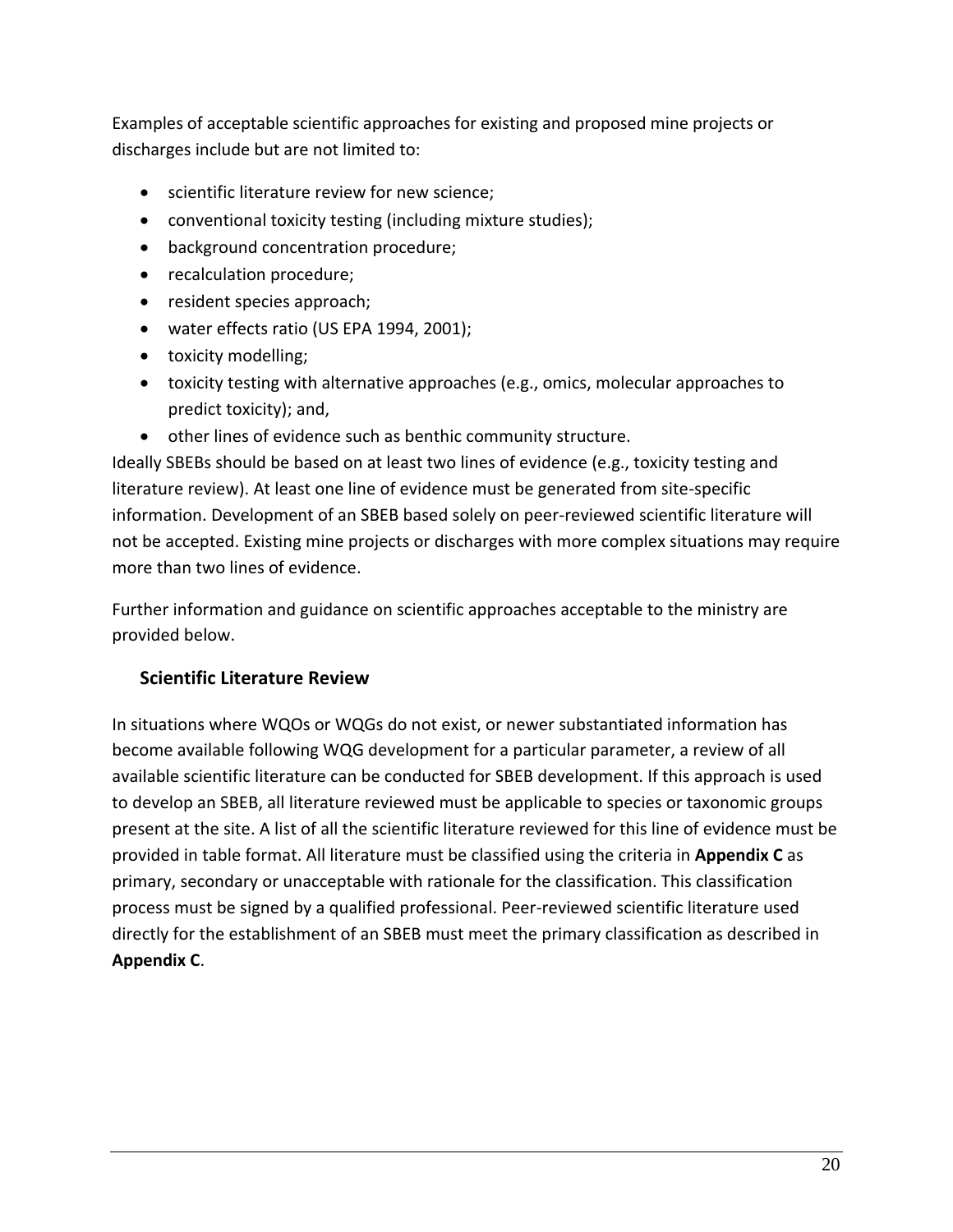### **Background Concentration Procedure, Residence Species Approach, Water Effects Ratio and Recalculation Procedure**

The selected lines of evidence should, at a minimum, meet the methods and standards set out in the ministry's *Guidance for the Derivation and Application of Water Quality Objectives in British Columbia* (BC MOE 2013a).

#### **Conventional Toxicity Testing**

Standard toxicity testing as a line of evidence for an SBEB should follow approved standard methods. If deviations are required, strong rationale at the SBEB design phase should be provided. All applicant-initiated toxicity testing must meet the primary data requirements described in **Appendix C**. Guidance on toxicity testing protocols may be found in the Environment and Climate Change Canada biological test methods and guidance documents (ECCC 2016). Protocols from other jurisdictions (e.g., US EPA 2002) may be used if provided to, and accepted by the ministry at the SBEB development plan phase.

#### **Toxicity Testing with Alternative Approaches**

As research in ecotoxicology evolves, alternative ways to determine effects on the environment may become available. New approaches such as genomics can be considered for SBEBs if they can be demonstrated to provide ecologically relevant, reliable and repeatable measurements. Rationale for the use of alternative lines of evidence must include guidance documents or peerreviewed scientific literature demonstrating that the proposed approach uses validated methods that provide repeatable and quantifiable parameters.

#### **Toxicity Modelling**

For SBEB development, only standard, peer-reviewed scientifically defensible models that are vetted through the ministry at the SBEB development plan stage are acceptable. For selenium bioaccumulation modelling, guidance on an acceptable approach is provided in the ministry's *Companion Document to Ambient Water Quality Guidelines for Selenium Update* (MOE 2014). Also consult **Appendix C** for guidance on toxicity data classification requirements in BC.

#### **Other Options for Lines of Evidence**

In addition to parameter concentrations in water, sediment and biota, attributes of the receiving environment will be considered for SBEBs such as benthic invertebrate community structure and algal species composition. If available, peer-reviewed scientific literature and standardized protocols relevant to the attributes being considered should be used by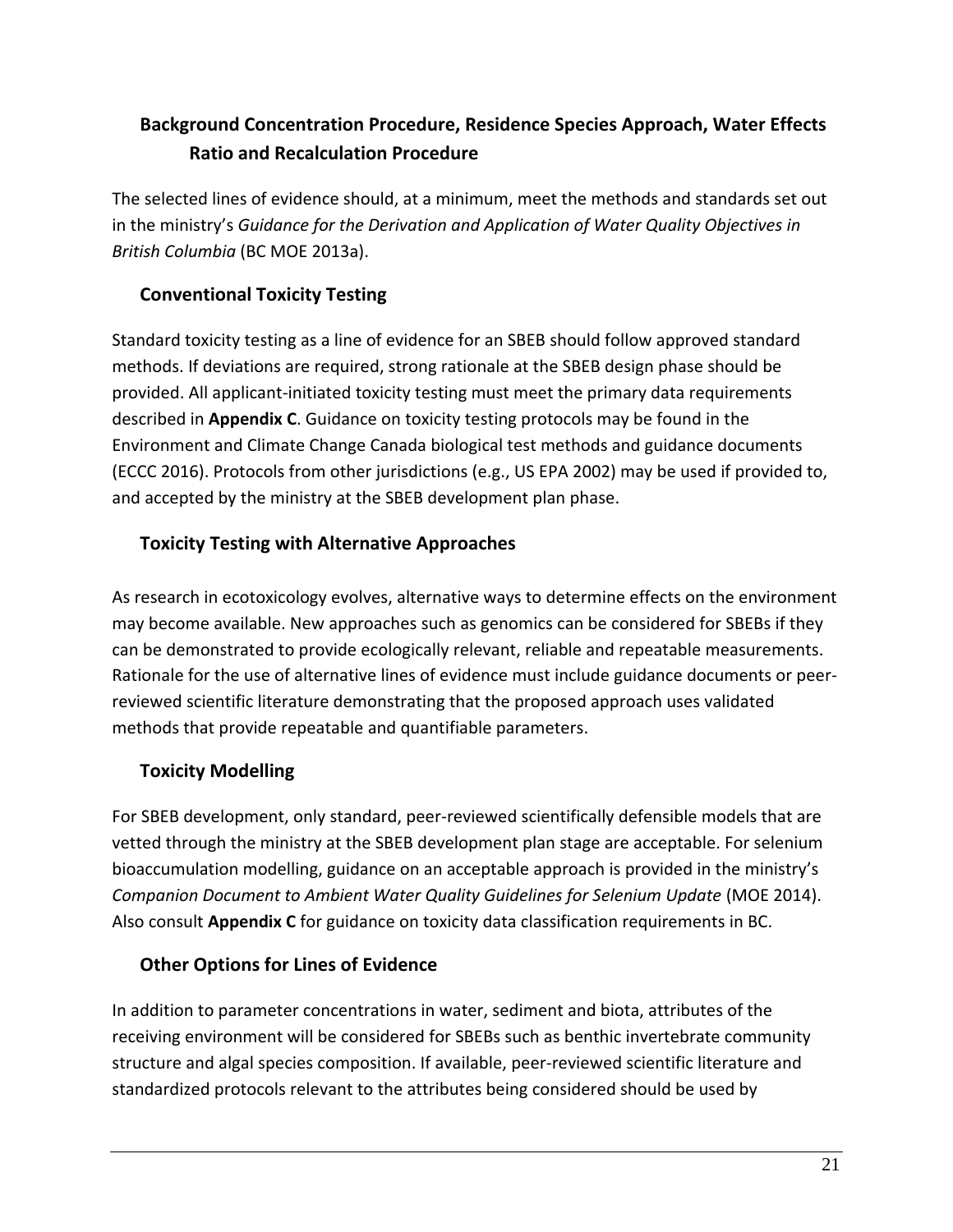proponents and submitted with SBEB development plan designs. Scientific approaches for these lines of evidence need to be discussed and accepted by the ministry before embarking on data collection or analysis for SBEB development. These methods may require additional expertise when reviewing SBEB development plans.

### **SBEB Monitoring Plan**

A comprehensive monitoring program is part of an adaptive management approach that includes monitoring and evaluation, adjustment and mitigation. Monitoring prior to the establishment of SBEBs provides a baseline in the adaptive management approach. As part of an adaptive management approach, SBEBs are used to set permit requirements and effectiveness monitoring evaluates whether SBEBs are achieved and are protecting aquatic life. The information is then used to adjust permit requirements as needed. This approach should also identify feasible mitigation measures if unexpected effects occur and new information suggests changes to permit requirements and/or monitoring programs are appropriate.

Effectiveness monitoring is critical to the implementation of SBEBs within the context of an adaptive management approach. Therefore, an aquatic effects monitoring plan (AEMP) must be included as part of the SBEB submission to the ministry. The AEMP is the program used to evaluate the effectiveness of the EMA permit, including related SBEBs. The SBEB proposal must include an AEMP to determine the effects of effluent discharges, seepages, and mining related disturbances, separately and cumulatively on the receiving environment. This program provides weight of evidence assessment information using a range of tools commensurate with the risk posed by the project.

The AEMP will likely include measures related to water, sediment, benthic invertebrates and fish. Other ecosystem components or assessment endpoints (e.g., periphyton, or tissue analysis of fish or other wildlife species) may also be appropriate as identified in the background impact prediction studies and SBEB proposal. The AEMP should be planned in consultation with ministry staff and First Nations. The monitoring plan should demonstrate both the achievement of an SBEB as well as its effectiveness in protecting the most sensitive water uses at the site in the receiving environment. Monitoring will need to be comprehensive and sensitive enough to verify SBEB achievement and detect SBEB-related effects on water uses. Qualified professionals developing monitoring plans should follow the standards and procedures provided in BC guidance documents and published by the RISC, available at <https://www.for.gov.bc.ca/hts/risc/pubs/aquatic/index.htm>.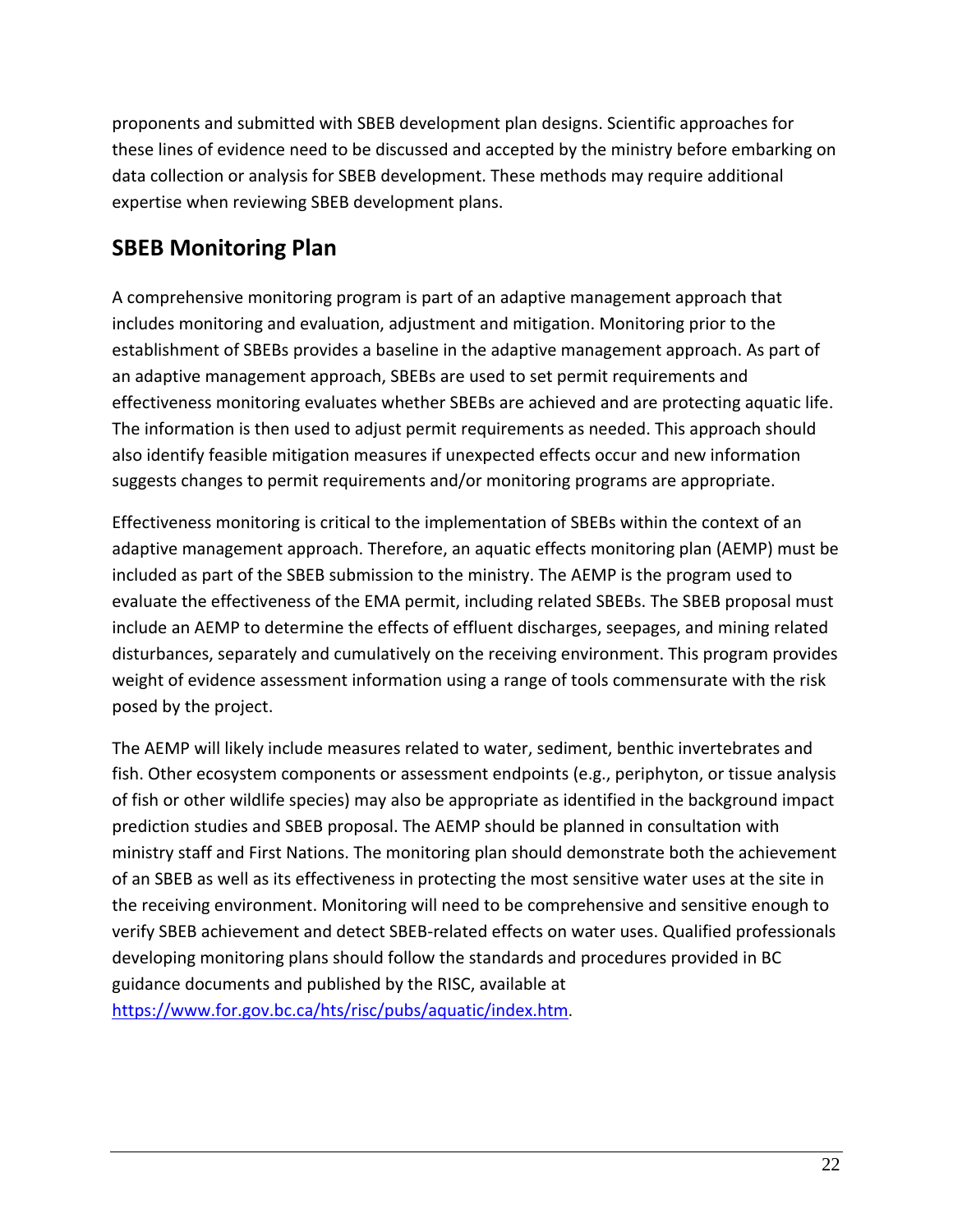### **References**

- *Contaminated Sites Regulation*, 1996, BC Reg 375/96, OC 1480/96 and M271/2004. Accessed on-line at [http://www.bclaws.ca/EPLibraries/bclaws\\_new/document/ID/freeside/375\\_96\\_00](http://www.bclaws.ca/EPLibraries/bclaws_new/document/ID/freeside/375_96_00)
- ECCC (Environment and Climate Change Canada). 2016. Biological test method series. Biological test methods and guidance documents. Accessed on-line at <https://www.ec.gc.ca/faunescience-wildlifescience/default.asp?lang=En&n=0BB80E7B-1>
- *Environmental Management Act*, SBC 2003, Chapter 53. Accessed on-line at [http://www.bclaws.ca/EPLibraries/bclaws\\_new/document/ID/freeside/03053\\_00](http://www.bclaws.ca/EPLibraries/bclaws_new/document/ID/freeside/03053_00)
- Government of BC (Government of British Columbia). 2014. Guide to involving proponents when consulting First Nations. Victoria, BC (CA): British Columbia Ministry of Aboriginal Relations and Reconciliation. 28p. Accessed on-line at [http://www2.gov.bc.ca/gov/content/environment/natural-resource](http://www2.gov.bc.ca/gov/content/environment/natural-resource-stewardship/consulting-with-first-nations)[stewardship/consulting-with-first-nations](http://www2.gov.bc.ca/gov/content/environment/natural-resource-stewardship/consulting-with-first-nations)
- INAC (Indian and Northern Affairs Canada). 2009. Guidelines for designing and implementing aquatic effects monitoring programs for development projects in the Northwest Territories: Overview Report and Technical Guidance Documents Volumes 1 to 6. Yellowknife, NT (CA): Water Resources Division, Indian and Northern Affairs.
- Landis, W.G., A.J. Markiewicz, V. Wilson, A. Fairbrother, and G. Mann. 1998. Recommended guidance and checklist for tier 1 ecological risk assessment of contaminated sites in British Columbia. Victoria BC (CA): BC Ministry of Environment, Lands, and Parks, Environment and Resource Management Department. Accessed on-line at [http://www.env.gov.bc.ca/epd/remediation/policy\\_procedure\\_protocol/protocols/tier1/](http://www.env.gov.bc.ca/epd/remediation/policy_procedure_protocol/protocols/tier1/)
- MOE (Ministry of Environment). 2015a. Fact sheet Waste discharges Best achievable technology. Web-based information accessed on-line at http://www2.gov.bc.ca/assets/gov/environment/waste-management/industrialwaste/industrial-waste/pulp-paper-wood/best\_achievable\_control\_tech.pdf
- MOE (Ministry of Environment). 2015b.British Columbia approved water quality guidelines: Aquatic life, wildlife and agriculture. Summary report. Victoria, BC (CA): BC Ministry of Environment. 36p. Accessed on-line at [http://www2.gov.bc.ca/assets/gov/environment/air-land](http://www2.gov.bc.ca/assets/gov/environment/air-land-water/water/waterquality/waterqualityguidesobjs/approved-wat-qual-guides/final_approved_wqg_summary_march_2016.pdf)[water/water/waterquality/waterqualityguidesobjs/approved-wat-qual](http://www2.gov.bc.ca/assets/gov/environment/air-land-water/water/waterquality/waterqualityguidesobjs/approved-wat-qual-guides/final_approved_wqg_summary_march_2016.pdf)[guides/final\\_approved\\_wqg\\_summary\\_march\\_2016.pdf](http://www2.gov.bc.ca/assets/gov/environment/air-land-water/water/waterquality/waterqualityguidesobjs/approved-wat-qual-guides/final_approved_wqg_summary_march_2016.pdf)
- MOE (Ministry of Environment). 2015c. Working water quality guidelines for British Columbia (2015). Victoria, BC (CA): BC Ministry of Environment. 34p. Accessed on-line at [http://www2.gov.bc.ca/assets/gov/environment/air-land](http://www2.gov.bc.ca/assets/gov/environment/air-land-water/water/waterquality/waterqualityguidesobjs/final_2015_wwqgs_26_nov_2015.pdf)[water/water/waterquality/waterqualityguidesobjs/final\\_2015\\_wwqgs\\_26\\_nov\\_2015.pdf](http://www2.gov.bc.ca/assets/gov/environment/air-land-water/water/waterquality/waterqualityguidesobjs/final_2015_wwqgs_26_nov_2015.pdf)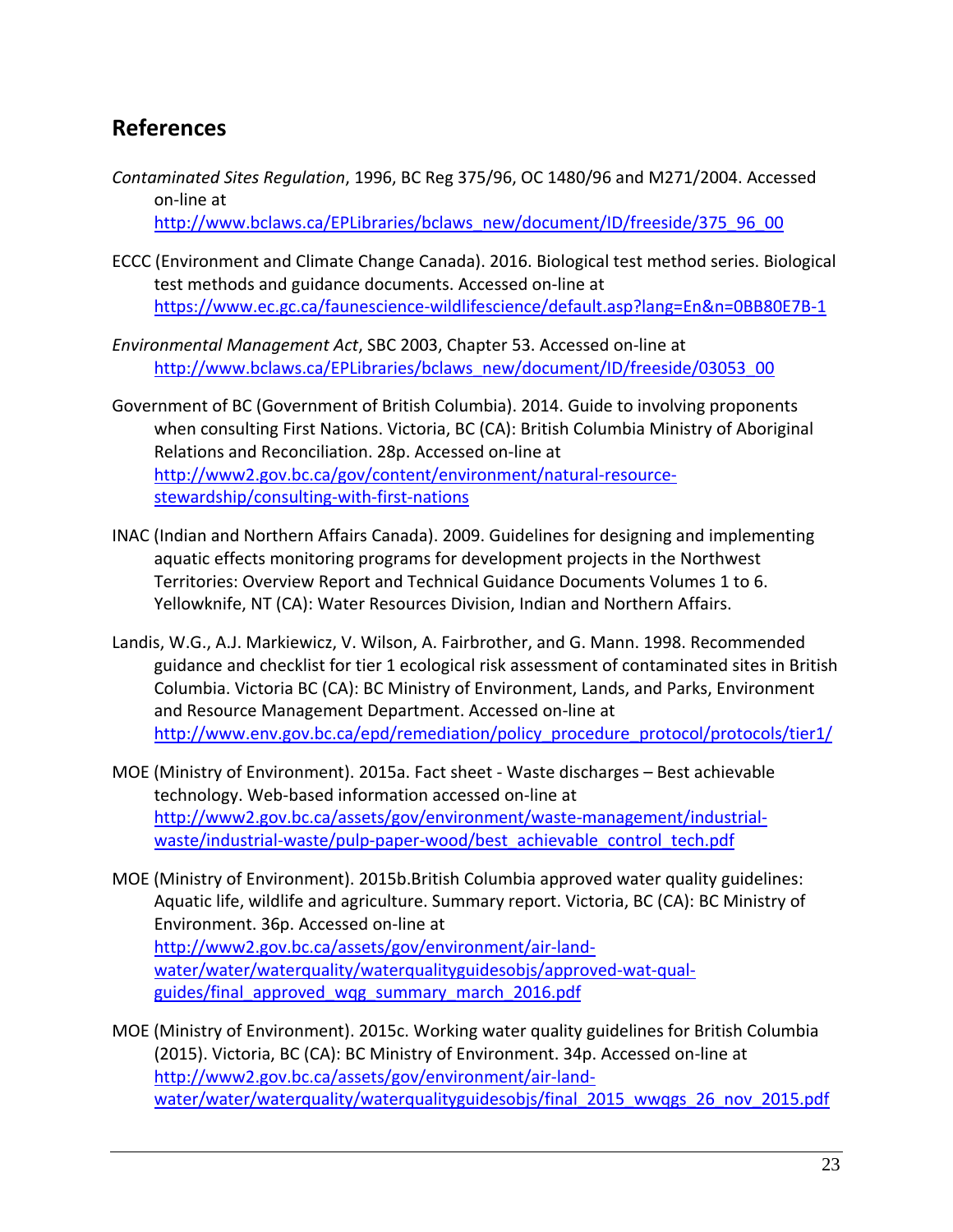- MOE (Ministry of Environment). 2014. Companion document to: Ambient water quality guideline for selenium - Update. Victoria, BC (CA): BC Ministry of Environment, Water Protection and Sustainability Branch, Environmental Sustainability and Strategic Policy Division. 28 p. Accessed on-line at [http://www2.gov.bc.ca/assets/gov/environment/air](http://www2.gov.bc.ca/assets/gov/environment/air-land-water/water/waterquality/waterqualityguidesobjs/approved-wat-qual-guides/selenium/companiondocument2014.pdf)[land-water/water/waterquality/waterqualityguidesobjs/approved-wat-qual](http://www2.gov.bc.ca/assets/gov/environment/air-land-water/water/waterquality/waterqualityguidesobjs/approved-wat-qual-guides/selenium/companiondocument2014.pdf)[guides/selenium/companiondocument2014.pdf](http://www2.gov.bc.ca/assets/gov/environment/air-land-water/water/waterquality/waterqualityguidesobjs/approved-wat-qual-guides/selenium/companiondocument2014.pdf)
- MOE (Ministry of Environment). 2013a. Guidance for the derivation and application of water quality objectives in British Columbia. Victoria, BC (CA): BC Ministry of Environment, Water Protection and Sustainability Branch. 146p. Accessed on-line at [http://www.env.gov.bc.ca/wat/wq/pdf/wqo\\_2013.pdf](http://www.env.gov.bc.ca/wat/wq/pdf/wqo_2013.pdf)
- MOE (Ministry of Environment). 2013b. The effluent permitting process under the *Environmental Management Act*. An overview for mine project applicants. Victoria BC (CA): BC Ministry of Environment. 19p. Accessed on-line at [http://www2.gov.bc.ca/assets/gov/environment/waste-management/industrial](http://www2.gov.bc.ca/assets/gov/environment/waste-management/industrial-waste/industrial-waste/effluent_permitting_guidance_doc_mining_proponents_apr2013.pdf)[waste/industrial](http://www2.gov.bc.ca/assets/gov/environment/waste-management/industrial-waste/industrial-waste/effluent_permitting_guidance_doc_mining_proponents_apr2013.pdf)waste/effluent permitting guidance doc mining proponents apr2013.pdf
- MOE (Ministry of Environment). 2012a. Derivation of water quality guidelines to protect aquatic life in British Columbia. Victoria, BC (CA): BC Ministry of Environment, Water Protection and Sustainability Branch. Accessed on-line at [http://www.env.gov.bc.ca/wat/wq/pdf/wq](http://www.env.gov.bc.ca/wat/wq/pdf/wq-derivation.pdf)[derivation.pdf](http://www.env.gov.bc.ca/wat/wq/pdf/wq-derivation.pdf)
- MOE (Ministry of Environment). 2012b. Water and air baseline monitoring guidance document for mine proponents and operators. Victoria, BC (CA): BC Ministry of Environment. 194p. Accessed on-line at [http://www2.gov.bc.ca/assets/gov/environment/waste](http://www2.gov.bc.ca/assets/gov/environment/waste-management/industrial-waste/industrial-waste/water_air_baseline_monitoring.pdf)[management/industrial-waste/industrial-waste/water\\_air\\_baseline\\_monitoring.pdf](http://www2.gov.bc.ca/assets/gov/environment/waste-management/industrial-waste/industrial-waste/water_air_baseline_monitoring.pdf)
- MOE (Ministry of Environment). 2010. Guidance on Applications for Permits under the Environmental Management Act - TECHNICAL ASSESSMENT Recommended content of a technical assessment report for submission by the applicant as part of the application for a permit or a significant amendment. Victoria, BC (CA): BC Ministry of Environiment. 7p. Accessed on-line at: [http://www2.gov.bc.ca/assets/gov/environment/waste](http://www2.gov.bc.ca/assets/gov/environment/waste-management/waste-discharge-authorization/assessment.pdf)[management/waste-discharge-authorization/assessment.pdf](http://www2.gov.bc.ca/assets/gov/environment/waste-management/waste-discharge-authorization/assessment.pdf)
- US EPA (United States Environment Protection Agency). 1992. Framework for ecological risk assessment. Washington DC (US): US Environmental Protection Agency, Risk Assessment Forum. EPA/630/R-92/001. 57p. Accessed on-line at [http://www.epa.gov/sites/production/files/2014-](http://www.epa.gov/sites/production/files/2014-11/documents/framework_eco_assessment.pdf) 11/documents/framework eco\_assessment.pdf
- US EPA (United States Environmental Protection Agency). 1994. Interim guidance on the determination and use of water-effect ratios for metals. Washington, DC (US): US Environmental Protection Agency, Office of Water. EPA-823-B94-001. 186p. Accessed online at<http://www2.epa.gov/wqs-tech/metals-criteria-policy-and-guidance>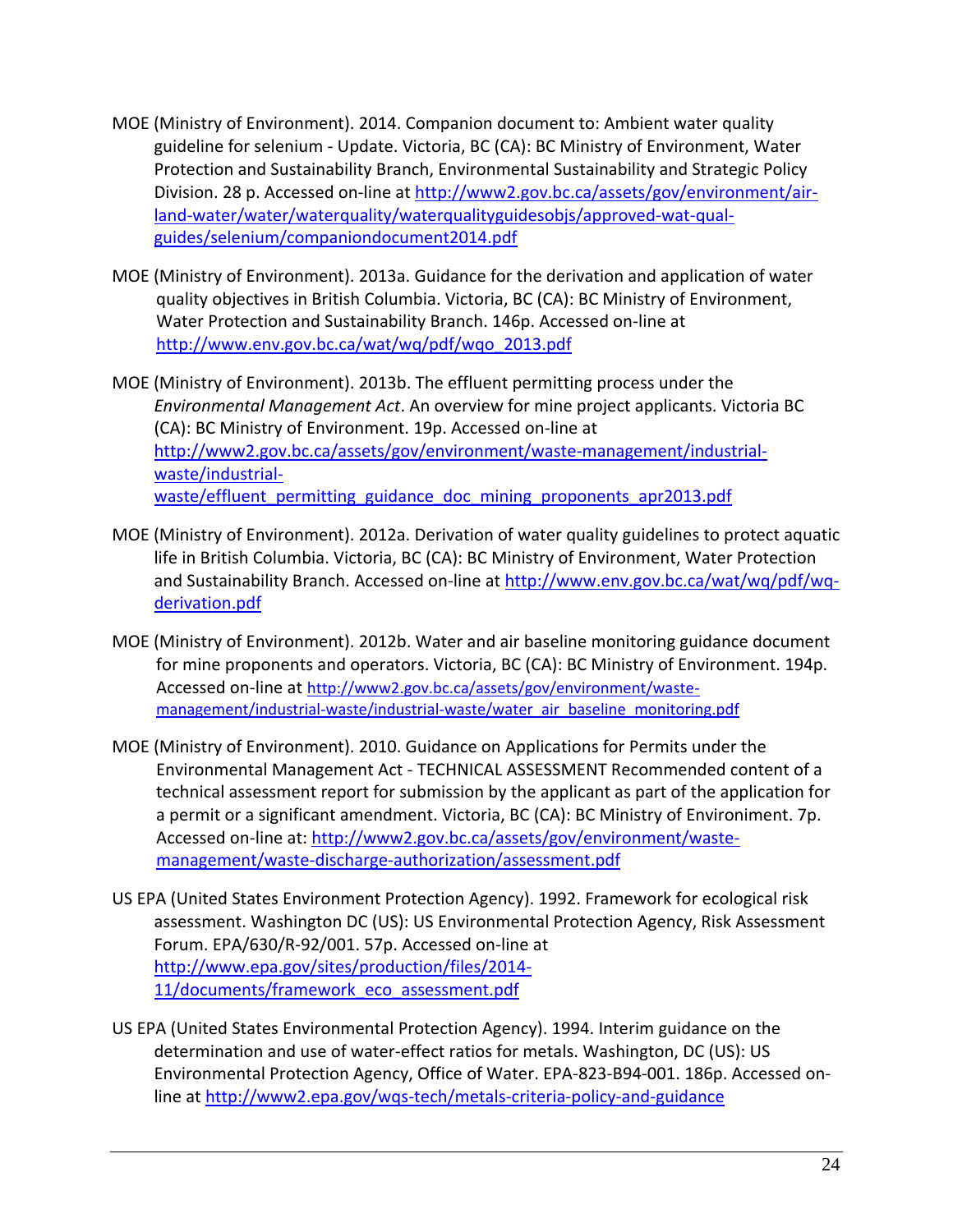- US EPA (United States Environmental Protection Agency). 2001. Streamlined water effects ratio procedure for discharges of copper. Washington, DC (US): U.S. Environmental Protection Agency, Office of Water. EPA-822-R-01-005. 41p. [http://www2.epa.gov/wqs](http://www2.epa.gov/wqs-tech/streamlined-water-effect-ratio-procedure-discharges-copper)[tech/streamlined-water-effect-ratio-procedure-discharges-copper](http://www2.epa.gov/wqs-tech/streamlined-water-effect-ratio-procedure-discharges-copper)
- US EPA (United States Environmental Protection Agency). 2002. Methods for measuring the acute toxicity of effluents and receiving waters to freshwater and marine organisms. Fifth Ed. Washington, DC (US): U.S. Environmental Protection Agency, Office of Water. EPA-821-R-02-012. 275p. Accessed on-line at [https://www.dep.state.fl.us/water/wastewater/docs/atx.pdf.](https://www.dep.state.fl.us/water/wastewater/docs/atx.pdf)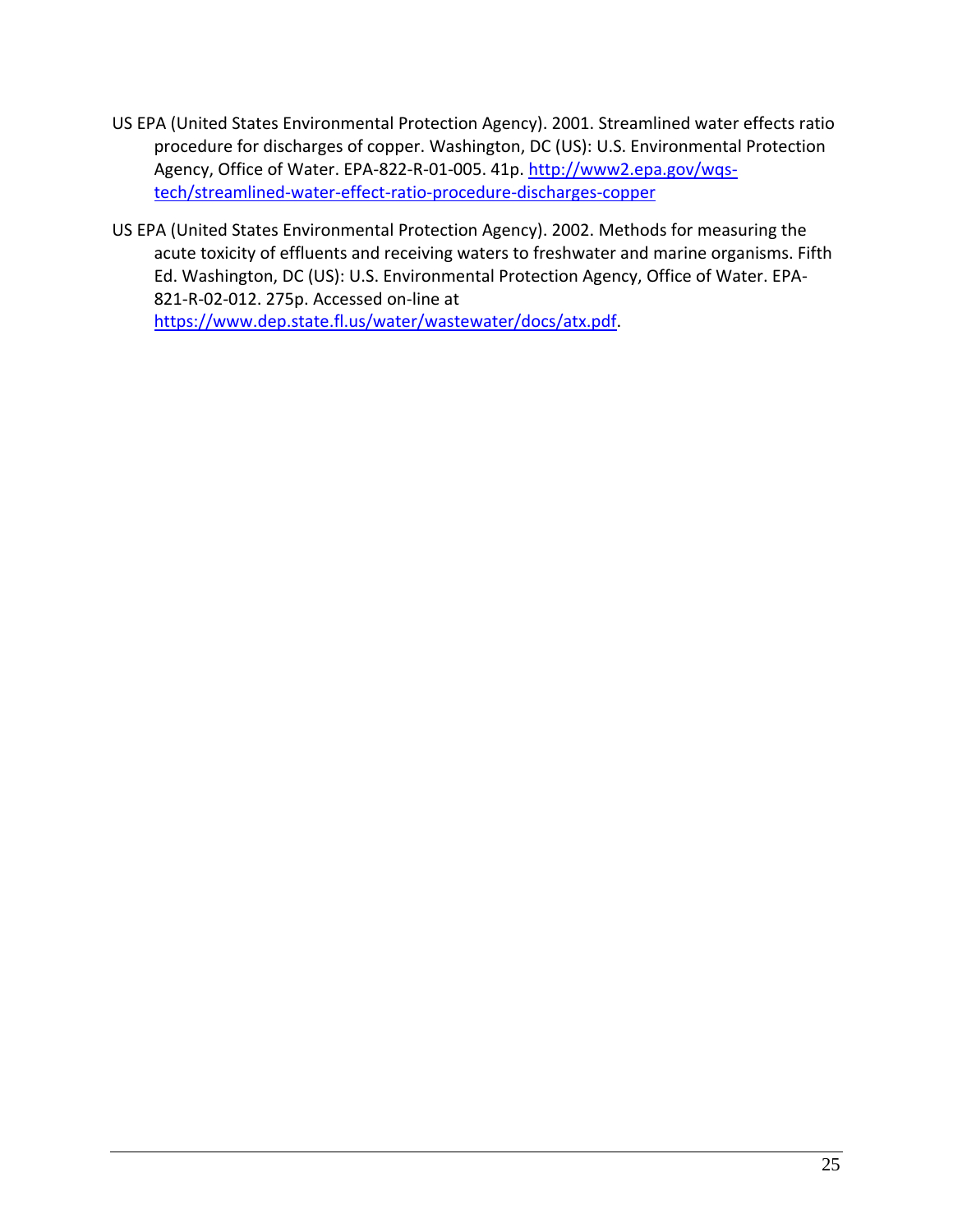| The SBEB Development Plan should include the items listed below and this table must be part of the plan submission. <sup>4</sup>        |          |                             |              |                   |                                                                |                 |  |  |  |  |
|-----------------------------------------------------------------------------------------------------------------------------------------|----------|-----------------------------|--------------|-------------------|----------------------------------------------------------------|-----------------|--|--|--|--|
|                                                                                                                                         |          | <b>Information Provided</b> |              |                   |                                                                |                 |  |  |  |  |
| <b>Information Requirements</b>                                                                                                         | Provided | Provided<br>Partially       | Not Provided | Applicable<br>Not | Location in<br><b>Document</b><br>(page number and<br>section) | <b>Comments</b> |  |  |  |  |
| <b>Qualified Professionals</b>                                                                                                          |          |                             |              |                   |                                                                |                 |  |  |  |  |
| Qualified professionals has (have) developed and signed the SBEB<br>Development Plan                                                    |          |                             |              |                   |                                                                |                 |  |  |  |  |
| The qualified professionals are practicing in the area of their<br>expertise                                                            |          |                             |              |                   |                                                                |                 |  |  |  |  |
| <b>Site Characterization Information</b>                                                                                                |          |                             |              |                   |                                                                |                 |  |  |  |  |
| Inventory of water quality (18 to 24 months), sediment quality,<br>and biota for critical sites, including spatial and temporal trends. |          |                             |              |                   |                                                                |                 |  |  |  |  |
| Inventory of all water uses in the area affected by the mine,<br>including drinking water and/or agriculture.                           |          |                             |              |                   |                                                                |                 |  |  |  |  |
| Identification of critical aquatic life receptors at the site,<br>including sensitive species, taxonomic groups and/or life stages.     |          |                             |              |                   |                                                                |                 |  |  |  |  |
| Identification of applicable trends related to flows, TSS, or other<br>measures reflective of site conditions.                          |          |                             |              |                   |                                                                |                 |  |  |  |  |
| Data tables including basic statistics such as maximum,<br>minimum, median, and mean with confidence intervals.                         |          |                             |              |                   |                                                                |                 |  |  |  |  |

 4 The SBEB Development Plan must be a stand-alone document with all the referenced applicant-produced information included in an appendix (or multiple appendices).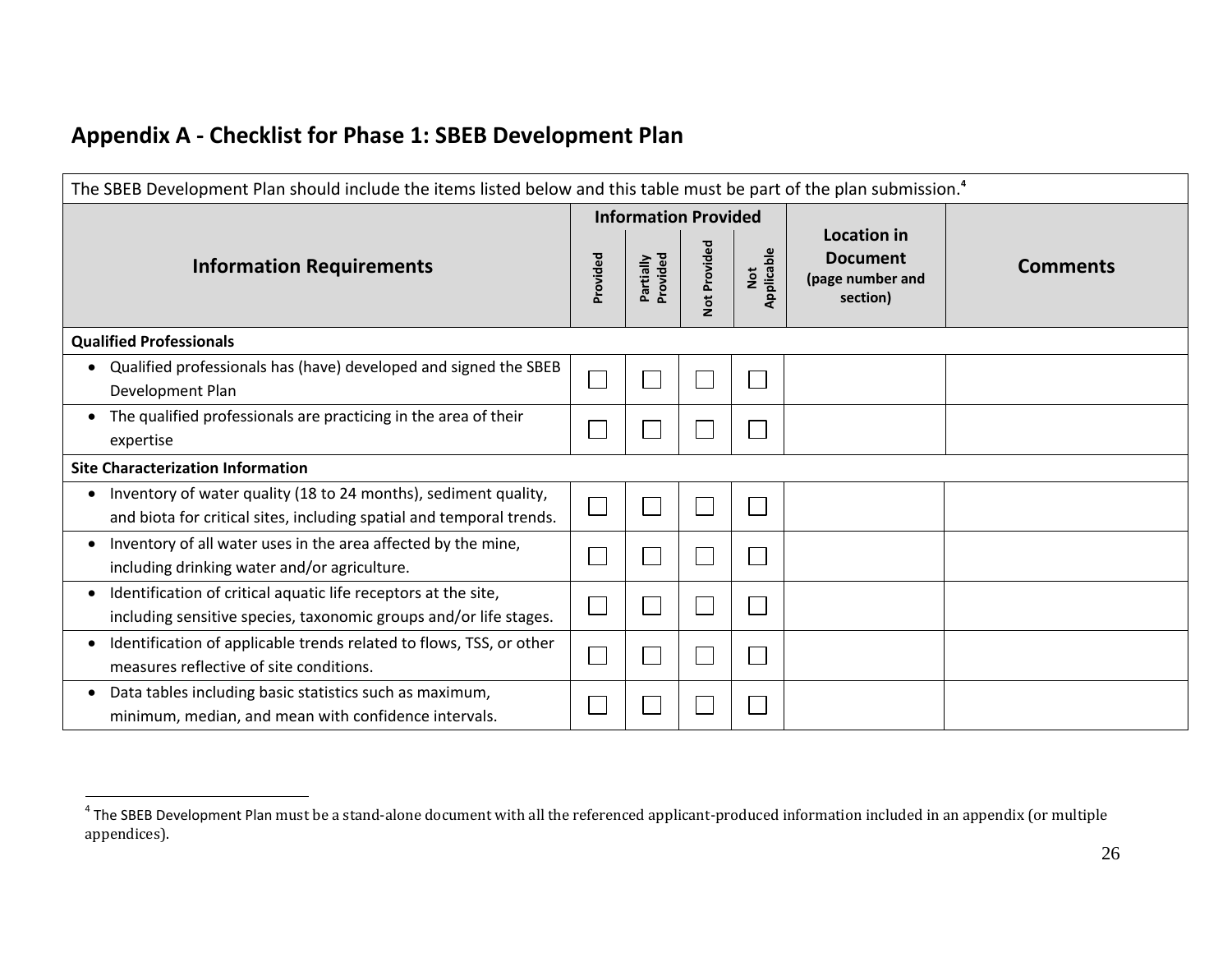| The SBEB Development Plan should include the items listed below and this table must be part of the plan submission. <sup>4</sup>                                                                                                          |          |                             |              |                   |                                                                       |                 |  |  |  |
|-------------------------------------------------------------------------------------------------------------------------------------------------------------------------------------------------------------------------------------------|----------|-----------------------------|--------------|-------------------|-----------------------------------------------------------------------|-----------------|--|--|--|
|                                                                                                                                                                                                                                           |          | <b>Information Provided</b> |              |                   |                                                                       |                 |  |  |  |
| <b>Information Requirements</b>                                                                                                                                                                                                           | Provided | Provided<br>Partially       | Not Provided | Applicable<br>Not | <b>Location in</b><br><b>Document</b><br>(page number and<br>section) | <b>Comments</b> |  |  |  |
| WQGs and pertinent parameters for derivation including<br>hardness, pH, chloride, dissolved organic carbon and<br>temperature. Ensure dependent WQGs are calculated using<br>pertinent parameters from the same sample event, not a mean. |          |                             |              |                   |                                                                       |                 |  |  |  |
| Summary of WQG exceedances by parameter, including<br>frequencies and magnitudes of exceedance.                                                                                                                                           |          |                             |              |                   |                                                                       |                 |  |  |  |
| Site Characterization Information (cont'd)                                                                                                                                                                                                |          |                             |              |                   |                                                                       |                 |  |  |  |
| All relevant raw data tabled in an appendix or appendices.                                                                                                                                                                                |          |                             |              |                   |                                                                       |                 |  |  |  |
| <b>Effluent Characterization and Model Projections</b>                                                                                                                                                                                    |          |                             |              |                   |                                                                       |                 |  |  |  |
| Identification of applicable best-achievable technology (BAT) and<br>best management practices for existing and proposed mine<br>operations pertaining to water quality.                                                                  |          |                             |              |                   |                                                                       |                 |  |  |  |
| Description of how best management practices and BAT have or<br>will influence existing and/or model projected water quality in<br>the effluent and receiving waters.                                                                     |          |                             |              |                   |                                                                       |                 |  |  |  |
| • Characteristics of existing permitted mine effluent discharges<br>and any seepage, including seasonal flow rates and model<br>projected changes for future project phases.                                                              |          |                             |              |                   |                                                                       |                 |  |  |  |
| Identification of parameters exceeding WQGs in existing and/or<br>model-projected effluent and receiving waters.                                                                                                                          |          |                             |              |                   |                                                                       |                 |  |  |  |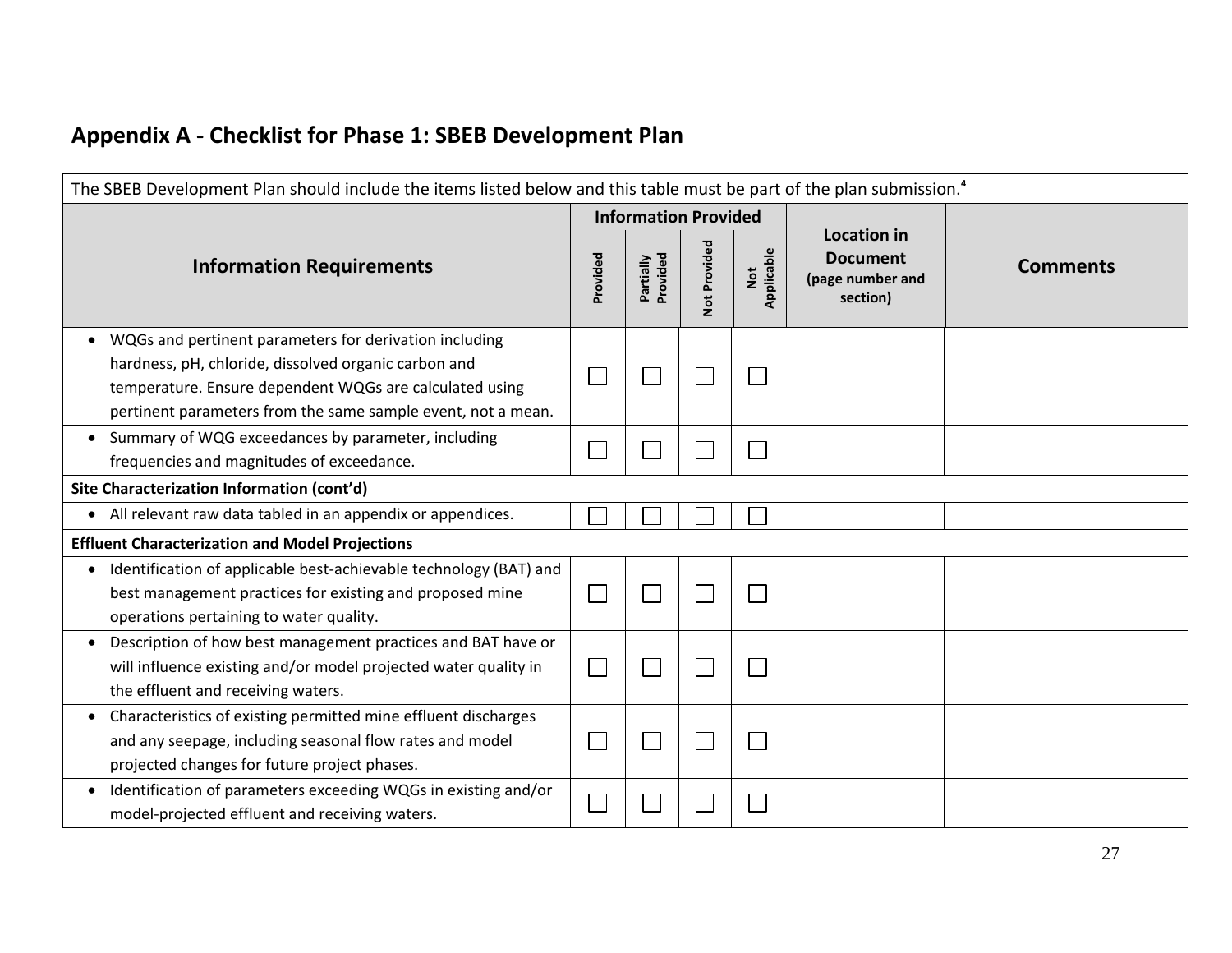| The SBEB Development Plan should include the items listed below and this table must be part of the plan submission. <sup>4</sup>                                                            |          |                             |              |                   |                                                 |                 |  |  |  |
|---------------------------------------------------------------------------------------------------------------------------------------------------------------------------------------------|----------|-----------------------------|--------------|-------------------|-------------------------------------------------|-----------------|--|--|--|
|                                                                                                                                                                                             |          | <b>Information Provided</b> |              |                   | Location in                                     |                 |  |  |  |
| <b>Information Requirements</b>                                                                                                                                                             | Provided | Provided<br>Partially       | Not Provided | Not<br>Applicable | <b>Document</b><br>(page number and<br>section) | <b>Comments</b> |  |  |  |
| Identification of the project phase and seasons for which worst-<br>case water quality is projected in receiving waters.                                                                    |          |                             |              |                   |                                                 |                 |  |  |  |
| Identification and description of site-specific toxicity modifying<br>factors (e.g., water hardness, pH, temperature, chloride,<br>dissolved organic carbon) in the receiving environment.  |          |                             |              |                   |                                                 |                 |  |  |  |
| Rationale for the development of SBEBs                                                                                                                                                      |          |                             |              |                   |                                                 |                 |  |  |  |
| Problem formulation that describes the purpose of the work<br>including questions to be addressed.                                                                                          |          |                             |              |                   |                                                 |                 |  |  |  |
| High-level conceptual site model that defines the sources, fate<br>and pathways of the parameters of concern as well as the<br>aquatic receptors and potential effect on these at the site. |          |                             |              |                   |                                                 |                 |  |  |  |
| Description of parameters SBEBs will be developed for.                                                                                                                                      |          |                             |              |                   |                                                 |                 |  |  |  |
| Rationale for the use of SBEBs vs. WQGs.                                                                                                                                                    |          |                             |              |                   |                                                 |                 |  |  |  |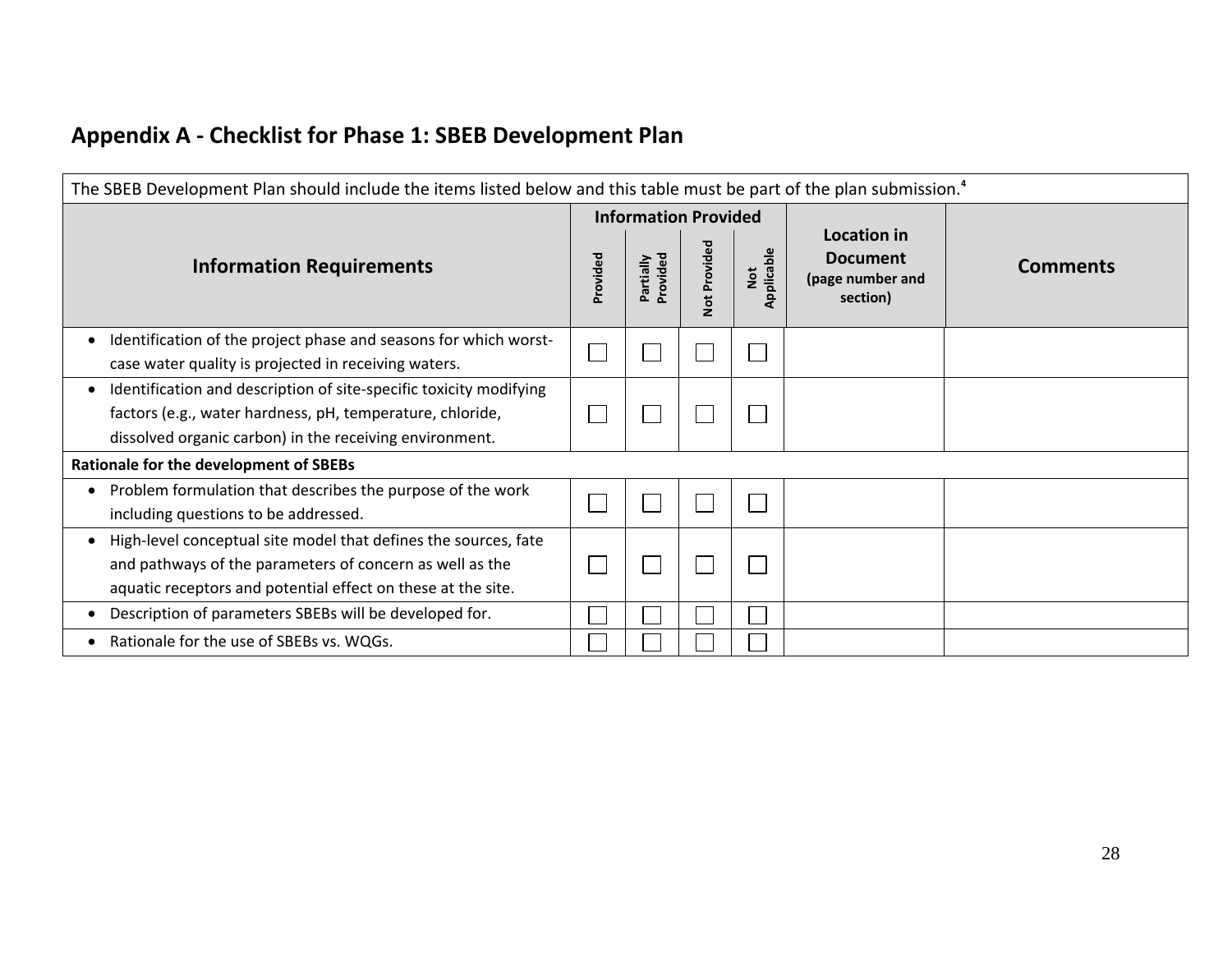| The SBEB Development Plan should include the items listed below and this table must be part of the plan submission. <sup>4</sup>                                                                                                |          |                             |              |                   |                                                                       |                 |  |  |  |  |  |
|---------------------------------------------------------------------------------------------------------------------------------------------------------------------------------------------------------------------------------|----------|-----------------------------|--------------|-------------------|-----------------------------------------------------------------------|-----------------|--|--|--|--|--|
|                                                                                                                                                                                                                                 |          | <b>Information Provided</b> |              |                   |                                                                       |                 |  |  |  |  |  |
| <b>Information Requirements</b>                                                                                                                                                                                                 | Provided | Partially<br>Provided       | Not Provided | Applicable<br>Not | <b>Location in</b><br><b>Document</b><br>(page number and<br>section) | <b>Comments</b> |  |  |  |  |  |
| <b>Proposed Scientific Approaches for SBEB Development</b>                                                                                                                                                                      |          |                             |              |                   |                                                                       |                 |  |  |  |  |  |
| • Identification and evaluation of scientific approaches used to<br>develop the SBEB(s) with justification for the scientific<br>approaches chosen.                                                                             |          |                             |              |                   |                                                                       |                 |  |  |  |  |  |
| Description of the selected scientific approaches, including<br>methods, standards and/or protocols, species, and endpoints,<br>quality assurance/quality control (QA/QC) procedures, rationale<br>for the selected approaches. |          |                             |              |                   |                                                                       |                 |  |  |  |  |  |
| Proposed data analyses (including statistical methods and data<br>quality objectives).                                                                                                                                          |          |                             |              |                   |                                                                       |                 |  |  |  |  |  |
| Explanation of how results of scientific approaches address<br>questions from the problem formulation.                                                                                                                          |          |                             |              |                   |                                                                       |                 |  |  |  |  |  |
| Discussion of uncertainty related to the scientific approaches<br>used.                                                                                                                                                         |          |                             |              |                   |                                                                       |                 |  |  |  |  |  |
| Proposed Scientific Approaches for SBEB Development (cont'd)                                                                                                                                                                    |          |                             |              |                   |                                                                       |                 |  |  |  |  |  |
| • A detailed schedule of SBEB development, including timelines<br>for laboratory work, field work, statistical analysis, document<br>write-up, and meetings.                                                                    |          |                             |              |                   |                                                                       |                 |  |  |  |  |  |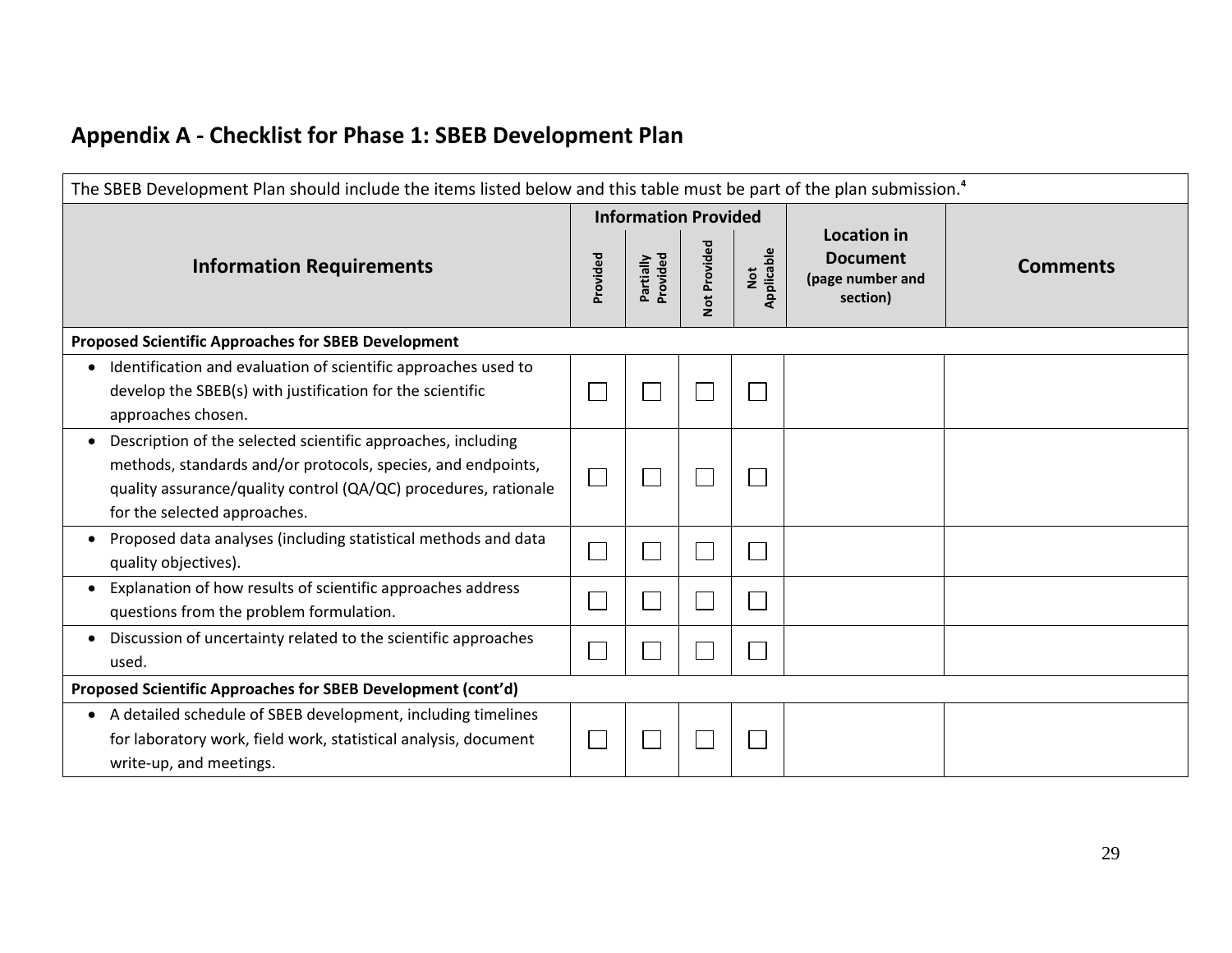| The SBEB Development Plan should include the items listed below and this table must be part of the plan submission. <sup>4</sup>                                                             |          |                                         |                 |                        |                                                                |                 |  |  |  |
|----------------------------------------------------------------------------------------------------------------------------------------------------------------------------------------------|----------|-----------------------------------------|-----------------|------------------------|----------------------------------------------------------------|-----------------|--|--|--|
| <b>Information Requirements</b>                                                                                                                                                              | Provided | <b>Information Provided</b><br>$\Omega$ | vided<br>ġ<br>ă | plicable<br><b>Not</b> | Location in<br><b>Document</b><br>(page number and<br>section) | <b>Comments</b> |  |  |  |
| Deliverables associated with the SBEB development, including<br>documents in support of the proposed SBEBs, such as laboratory<br>results, inventory data, statistical methods and analyses. |          |                                         |                 |                        |                                                                |                 |  |  |  |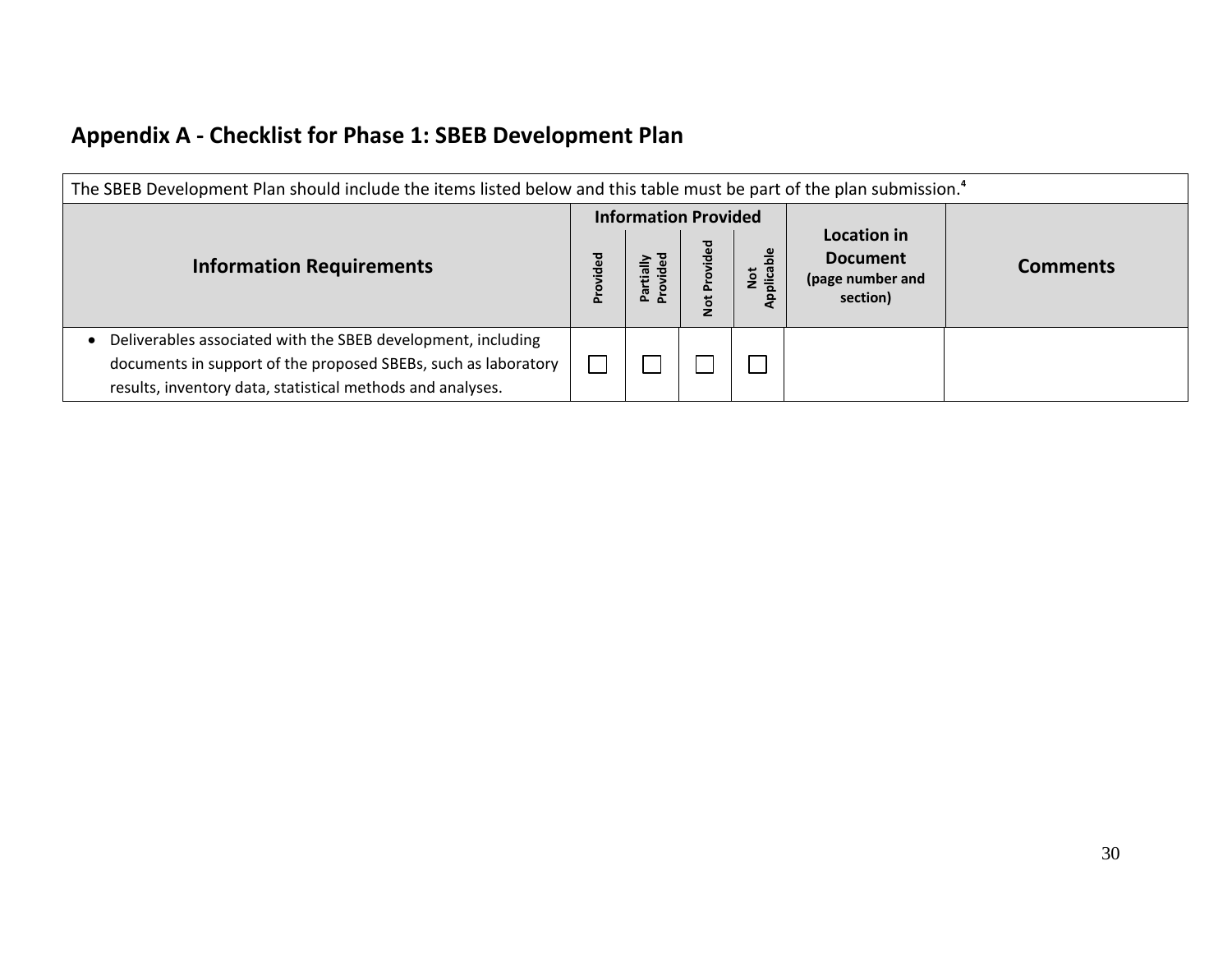| This checklist identifies items to be included into the submission of a proposed SBEB.                                         |                             |                       |                 |                             |                                                                       |                 |  |  |  |  |
|--------------------------------------------------------------------------------------------------------------------------------|-----------------------------|-----------------------|-----------------|-----------------------------|-----------------------------------------------------------------------|-----------------|--|--|--|--|
|                                                                                                                                | <b>Information Provided</b> |                       |                 |                             |                                                                       |                 |  |  |  |  |
| <b>Information Requirements</b>                                                                                                | Provided                    | Partially<br>Provided | Not<br>Provided | Not<br>Applicable           | <b>Location</b> in<br><b>Document</b><br>(page number and<br>section) | <b>Comments</b> |  |  |  |  |
| <b>Qualified Professionals</b>                                                                                                 |                             |                       |                 |                             |                                                                       |                 |  |  |  |  |
| Qualified professional(s) has (have) developed and signed<br>the SBEB submission.                                              |                             |                       |                 | Ξ                           |                                                                       |                 |  |  |  |  |
| The qualified professionals are practicing in the area of their<br>$\bullet$<br>expertise.                                     | $\Box$                      |                       |                 | $\mathcal{L}_{\mathcal{A}}$ |                                                                       |                 |  |  |  |  |
| <b>Document Requirements</b>                                                                                                   |                             |                       |                 |                             |                                                                       |                 |  |  |  |  |
| Executive summary is included.<br>$\bullet$                                                                                    |                             |                       |                 |                             |                                                                       |                 |  |  |  |  |
| Raw data is included.<br>$\bullet$                                                                                             |                             |                       |                 |                             |                                                                       |                 |  |  |  |  |
| Graphs showing seasonal trends for parameters of concern<br>$\bullet$<br>and/or used to determine toxicity have been included. | $\Box$                      |                       |                 | Ξ                           |                                                                       |                 |  |  |  |  |
| Field notes for sampling and any field work were submitted.<br>$\bullet$                                                       |                             |                       |                 |                             |                                                                       |                 |  |  |  |  |
| Toxicity test laboratory reports and laboratory technician<br>$\bullet$<br>notes included.                                     | $\Box$                      |                       |                 | Ξ                           |                                                                       |                 |  |  |  |  |
| Toxicity test checklists are completed and included.<br>$\bullet$                                                              |                             |                       |                 |                             |                                                                       |                 |  |  |  |  |
| Literature review data classifications are included.<br>$\bullet$                                                              |                             |                       |                 |                             |                                                                       |                 |  |  |  |  |
| Aquatic effects monitoring plan (AEMP) is included.<br>$\bullet$                                                               |                             |                       |                 |                             |                                                                       |                 |  |  |  |  |
| Adaptive management approaches are included.<br>$\bullet$                                                                      |                             |                       |                 |                             |                                                                       |                 |  |  |  |  |
| Applicable drinking water guidelines and other WQGs are<br>listed.                                                             |                             |                       |                 |                             |                                                                       |                 |  |  |  |  |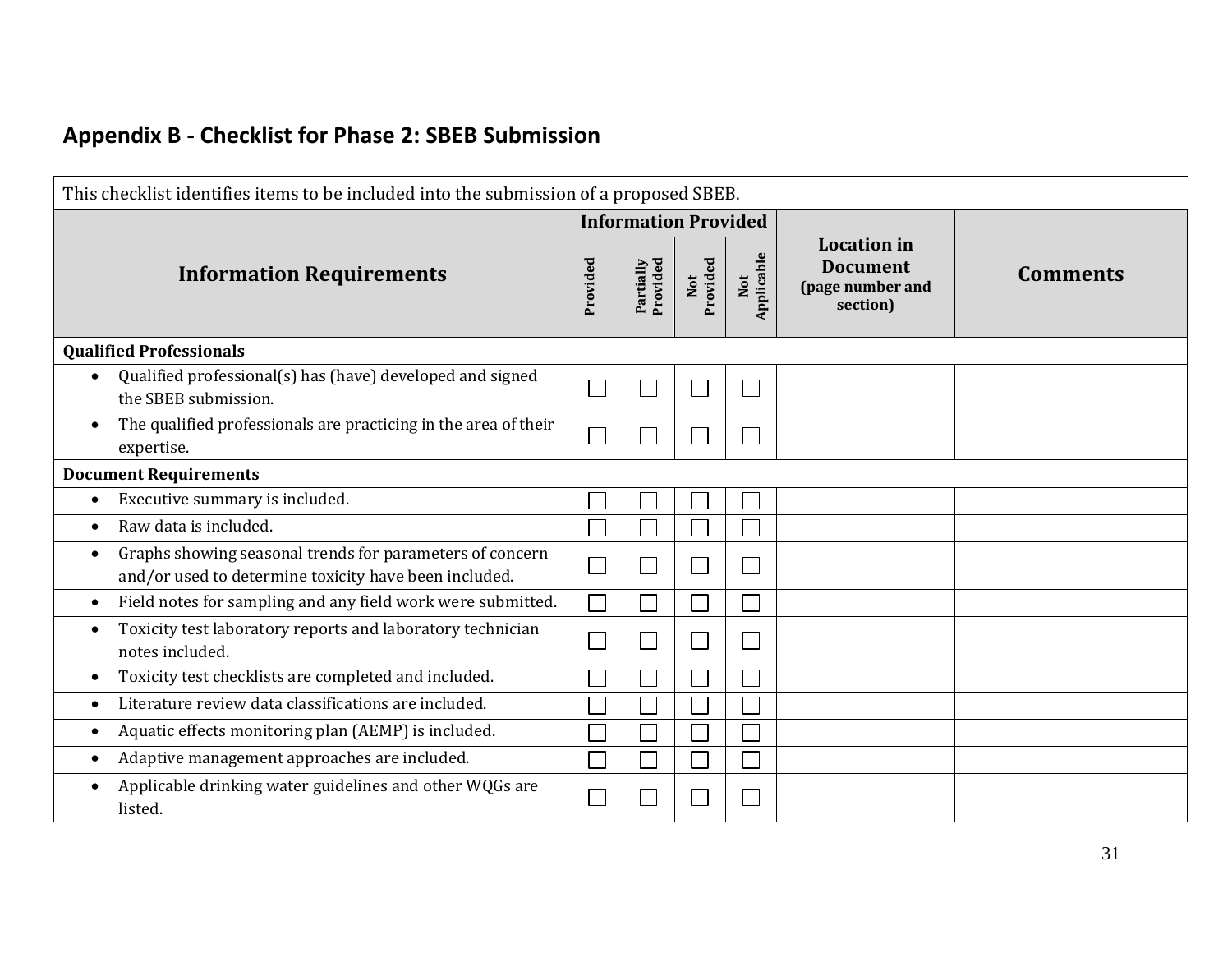| This checklist identifies items to be included into the submission of a proposed SBEB.                                                                                         |                          |                       |                 |                   |                                                                       |                 |  |  |  |  |
|--------------------------------------------------------------------------------------------------------------------------------------------------------------------------------|--------------------------|-----------------------|-----------------|-------------------|-----------------------------------------------------------------------|-----------------|--|--|--|--|
|                                                                                                                                                                                |                          |                       |                 |                   |                                                                       |                 |  |  |  |  |
| <b>Information Requirements</b>                                                                                                                                                | Provided                 | Provided<br>Partially | Not<br>Provided | Not<br>Applicable | <b>Location</b> in<br><b>Document</b><br>(page number and<br>section) | <b>Comments</b> |  |  |  |  |
| <b>SBEB Development History</b>                                                                                                                                                |                          |                       |                 |                   |                                                                       |                 |  |  |  |  |
| Summary of site conditions, effluent quality projections,<br>aquatic receptors, toxic factors unique to the site and<br>parameters for SBEB.                                   |                          |                       |                 |                   |                                                                       |                 |  |  |  |  |
| Summary of problem formulation and conceptual site model.<br>$\bullet$                                                                                                         |                          |                       |                 |                   |                                                                       |                 |  |  |  |  |
| <b>SBEB Development History (cont'd)</b>                                                                                                                                       |                          |                       |                 |                   |                                                                       |                 |  |  |  |  |
| Summary of the rationale for creating an SBEB vs. using<br>WQGs.                                                                                                               |                          |                       |                 |                   |                                                                       |                 |  |  |  |  |
| Summary of any conditions or directions during ministry<br>review of SBEB Development Plan                                                                                     |                          |                       |                 |                   |                                                                       |                 |  |  |  |  |
| Lines of Evidence/Scientific Approach                                                                                                                                          |                          |                       |                 |                   |                                                                       |                 |  |  |  |  |
| Summary of peer-reviewed scientific literature and/or<br>reference documents used to develop the approaches and<br>lines of evidence including methods used.                   |                          |                       |                 |                   |                                                                       |                 |  |  |  |  |
| A table describing key details of toxicology studies that were<br>$\bullet$<br>classified and used in SBEB development.                                                        | $\overline{\phantom{a}}$ |                       |                 |                   |                                                                       |                 |  |  |  |  |
| A detailed description of tests, models or sampling methods<br>used for SBEB development, including documentation of any<br>ministry-accepted changes to methods or protocols. |                          |                       |                 |                   |                                                                       |                 |  |  |  |  |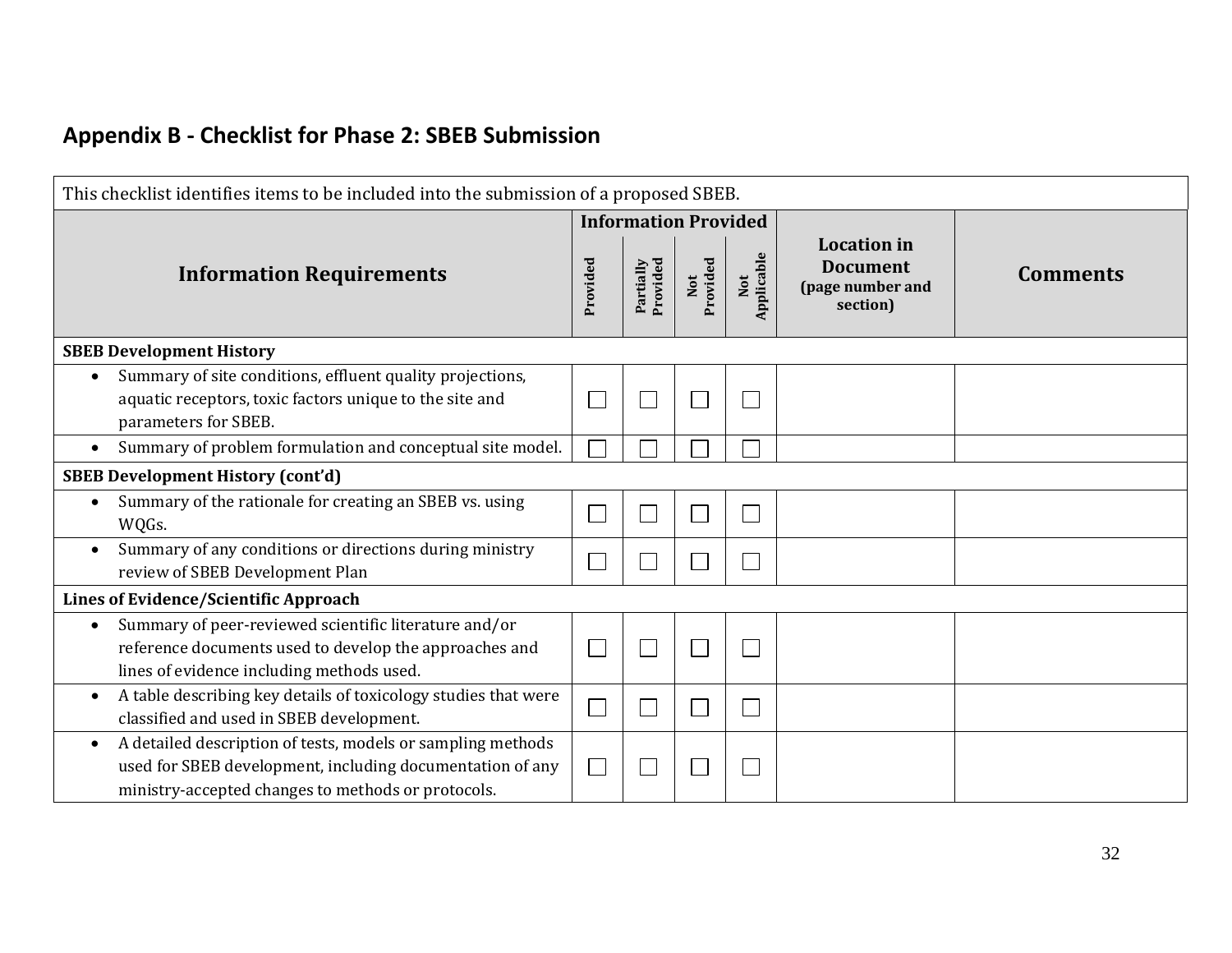| This checklist identifies items to be included into the submission of a proposed SBEB.                                                                          |          |                       |                 |                   |                                                                       |                 |  |  |  |
|-----------------------------------------------------------------------------------------------------------------------------------------------------------------|----------|-----------------------|-----------------|-------------------|-----------------------------------------------------------------------|-----------------|--|--|--|
|                                                                                                                                                                 |          |                       |                 |                   |                                                                       |                 |  |  |  |
| <b>Information Requirements</b>                                                                                                                                 | Provided | Provided<br>Partially | Not<br>Provided | Not<br>Applicable | <b>Location</b> in<br><b>Document</b><br>(page number and<br>section) | <b>Comments</b> |  |  |  |
| A detailed explanation of the quality assurance and quality<br>control procedures implemented.                                                                  |          |                       |                 |                   |                                                                       |                 |  |  |  |
| Sampling details and analysis results of water, sediments<br>and/or biota for toxicity tests applicable for SBEB<br>development.                                |          |                       |                 |                   |                                                                       |                 |  |  |  |
| Description of data quality and how data were handled that<br>did not meet data quality objectives.                                                             |          |                       |                 |                   |                                                                       |                 |  |  |  |
| Detailed summary of all statistical analyses, and statistical<br>results.                                                                                       |          |                       |                 |                   |                                                                       |                 |  |  |  |
| Data tabulation with summary statistics (i.e., maximum,<br>minimum, median, and mean with confidence intervals).                                                |          |                       |                 |                   |                                                                       |                 |  |  |  |
| Description of SBEB including discussion supporting the<br>$\bullet$<br>value or attribute proposed based on the lines of evidence.                             |          |                       |                 |                   |                                                                       |                 |  |  |  |
| Lines of Evidence/Scientific Approach (cont'd)                                                                                                                  |          |                       |                 |                   |                                                                       |                 |  |  |  |
| Demonstration of how SBEB will meet WQGs in the<br>downstream environment and will not conflict with area<br>based management plan or policies and legislation. |          |                       |                 |                   |                                                                       |                 |  |  |  |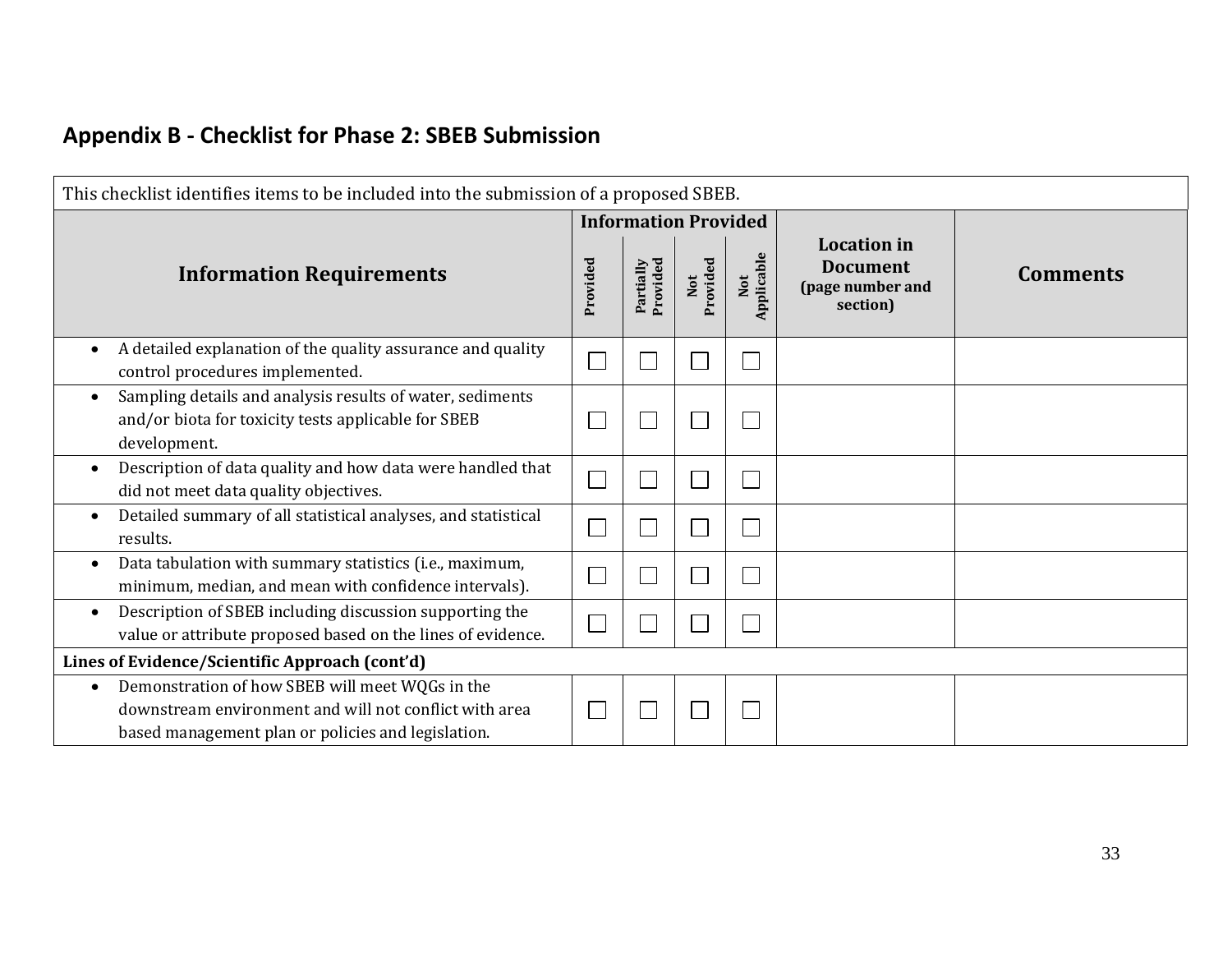| This checklist identifies items to be included into the submission of a proposed SBEB.                                                                                                                           |                                                                                                                                   |                             |                       |                 |                   |                                                                       |                 |  |  |
|------------------------------------------------------------------------------------------------------------------------------------------------------------------------------------------------------------------|-----------------------------------------------------------------------------------------------------------------------------------|-----------------------------|-----------------------|-----------------|-------------------|-----------------------------------------------------------------------|-----------------|--|--|
|                                                                                                                                                                                                                  |                                                                                                                                   |                             |                       |                 |                   |                                                                       |                 |  |  |
| <b>Information Requirements</b>                                                                                                                                                                                  |                                                                                                                                   | Provided                    | Provided<br>Partially | Not<br>Provided | Not<br>Applicable | <b>Location</b> in<br><b>Document</b><br>(page number and<br>section) | <b>Comments</b> |  |  |
| results, statistical analyses, water quality and species<br>development and resulting effectiveness in protecting<br>aquatic life.                                                                               | Discussion of uncertainties (including but not limited to test<br>variabilities, and toxicological uncertainties) related to SBEB | $\mathcal{L}_{\mathcal{A}}$ |                       |                 |                   |                                                                       |                 |  |  |
| Monitoring and Adaptive Management Approach to Mitigation or Future Monitoring                                                                                                                                   |                                                                                                                                   |                             |                       |                 |                   |                                                                       |                 |  |  |
| Detailed monitoring plan proposal to evaluate SBEB<br>in protecting aquatic life.                                                                                                                                | achievement in the receiving environment and effectiveness                                                                        | $\mathcal{L}_{\mathcal{A}}$ |                       |                 |                   |                                                                       |                 |  |  |
| Monitoring protocols, sampling and analysis methods,<br>statistical analyses methods, and QA/QC protocols.                                                                                                       |                                                                                                                                   | $\mathcal{L}_{\mathcal{A}}$ |                       |                 |                   |                                                                       |                 |  |  |
| Detailed explanation of how the monitoring program will<br>$\bullet$<br>accomplish its objective (i.e., why certain times of year<br>should be sampled, how the frequency evaluates the<br>effectiveness, etc.). |                                                                                                                                   |                             |                       |                 |                   |                                                                       |                 |  |  |
| permit.                                                                                                                                                                                                          | Description of an adaptive management approach under the                                                                          |                             |                       |                 |                   |                                                                       |                 |  |  |
| $\bullet$<br>SBEBs not be achieved or protective of aquatic life (e.g.,<br>treatment options, site management practices, further<br>research to reduce uncertainties related to an SBEB).                        | Detailed summary of contingency measures planned should                                                                           |                             |                       |                 |                   |                                                                       |                 |  |  |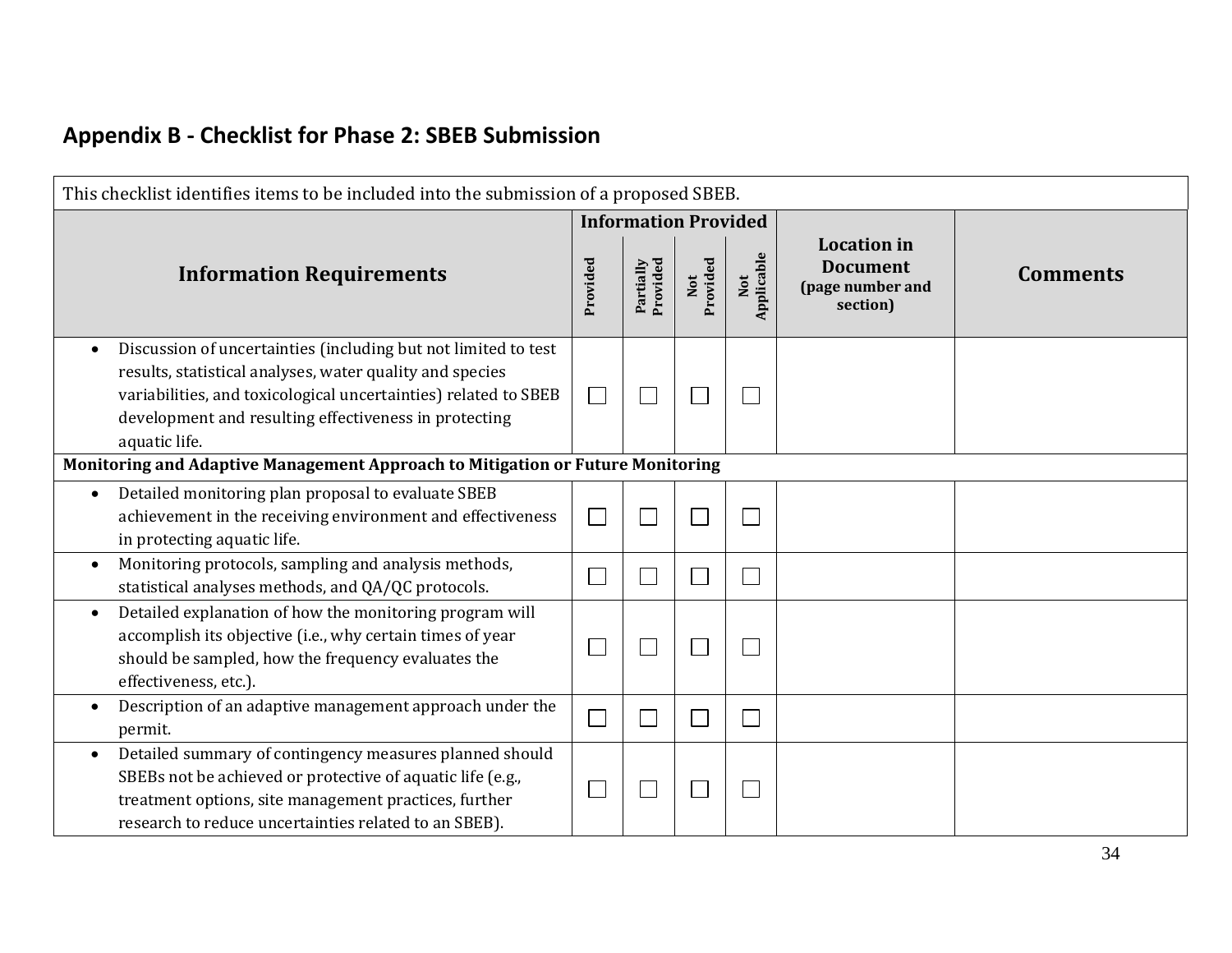| This checklist identifies items to be included into the submission of a proposed SBEB.                                           |  |                             |  |                 |                                                                       |                 |  |
|----------------------------------------------------------------------------------------------------------------------------------|--|-----------------------------|--|-----------------|-----------------------------------------------------------------------|-----------------|--|
| <b>Information Requirements</b>                                                                                                  |  | <b>Information Provided</b> |  | Not<br>plicable | <b>Location</b> in<br><b>Document</b><br>(page number and<br>section) | <b>Comments</b> |  |
| Planned reporting of monitoring result, including data<br>$\bullet$<br>analyses, reporting frequency, report content and format. |  |                             |  |                 |                                                                       |                 |  |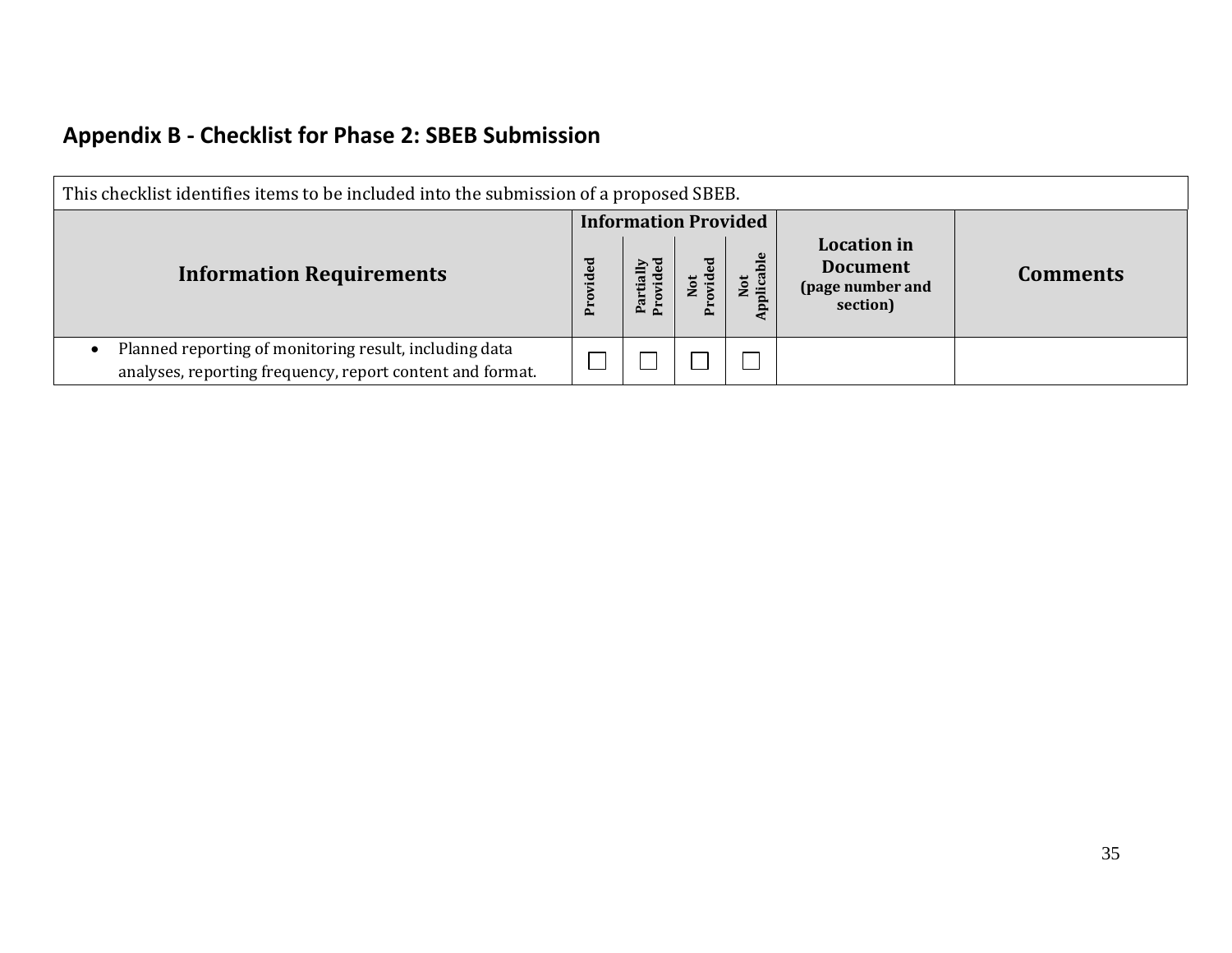### **Appendix C – Data Classification Guidance**

When peer-reviewed scientific literature is included in an SBEB document, it must be classified into primary, secondary, and unacceptable based on the criteria provided below. The classification process must be signed by a qualified professional and include a table describing key details of the study. The table should provide the title of the scientific paper, the author(s), the year, the species involved, the life stage(s), the endpoint(s) testing, the length of each test, all parameters of concern, the hardness or other parameters (applicable to toxicity or stress) and the type of test conducted. Any literature that refers to field situations should include the details of site conditions and any information relevant to the classification process.

Applicant-initiated toxicity testing for SBEB development must meet the primary data requirements as provided below. The attached checklist and data evaluation should be completed for each toxicity study reviewed.

#### **Data Classification**

#### **Primary Data:**

- Toxicity tests must employ currently acceptable laboratory practices of exposure and environmental controls. Other types of tests using more novel approaches (e.g., omics including genomics, proteomics, metabolomics) will be evaluated on a case-by-case basis;
- Toxicity test methods must have adequate replication, incorporate a sufficient number of concentrations and tests must demonstrate an appropriate doseresponse;
- As a minimum requirement, substance concentrations must be measured and reported at the beginning and end of the exposure period. Calculated concentrations or measurements taken in stock solutions are unacceptable;
- Generally, non-renewed static tests are unacceptable for primary data unless it can be shown that substance concentrations did not change during the test and that adequate environmental conditions for the test species were maintained;
- Preferred endpoints from a partial or full lifecycle test include a determination of effects on embryonic development, hatching, germination success, survival of juvenile stages, growth, photosynthesis, reproduction, and survival of adults;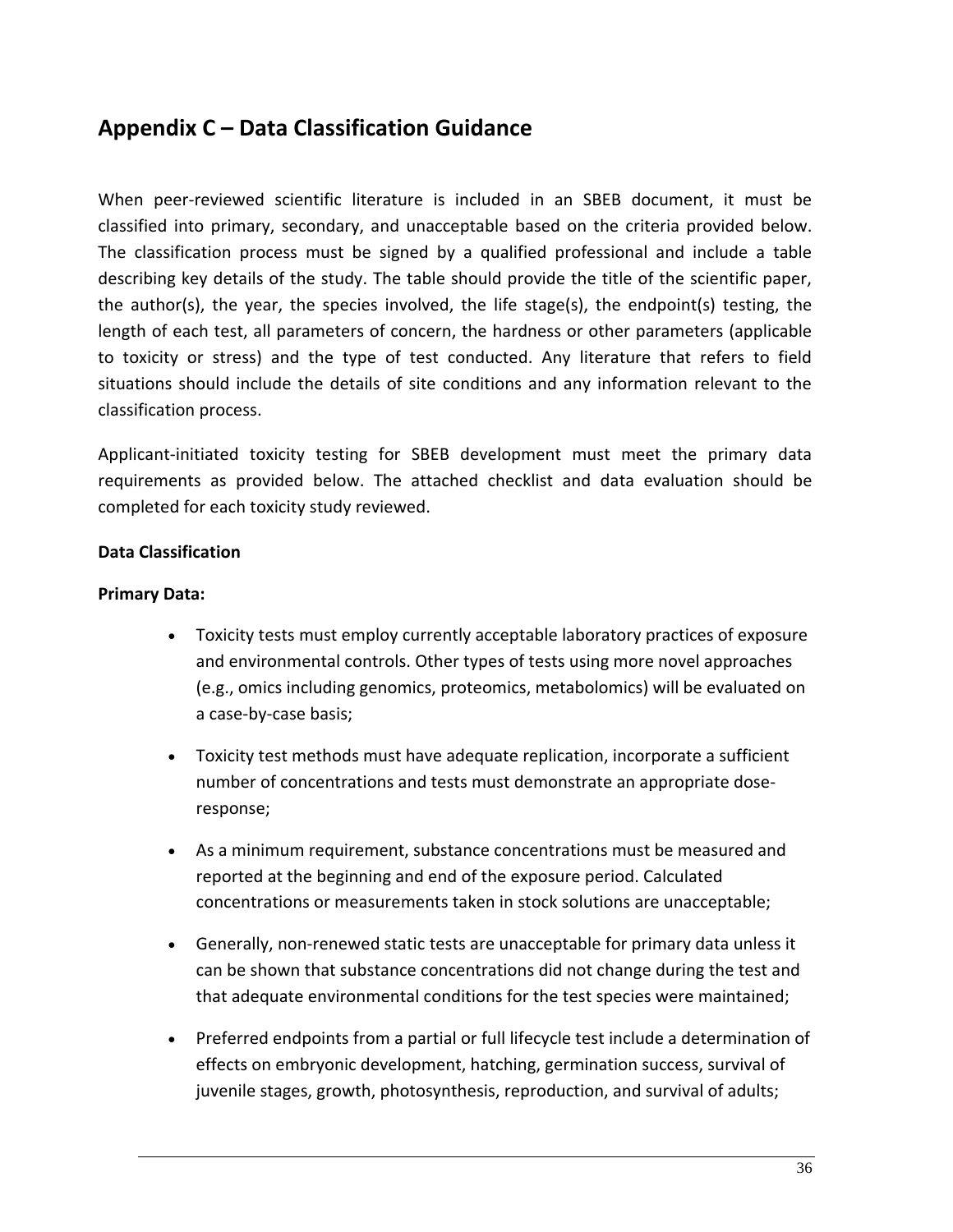- Endpoints should be demonstrated to be ecologically relevant toxic endpoints. These generally include but are not exclusive to reproduction, growth, development and survival of young and adults. Other endpoints (e.g., behaviour, deformities etc.) will be evaluated on a case-by-case basis;
- Response and survival of controls must be measured and reported, and appropriate for the life stage of the test species used; and,
- Measurements of abiotic variables such as temperature, pH, dissolved oxygen, and water hardness should be reported so that any factors that may affect toxicity can be included in the derivation process.

#### **Secondary Data:**

- Toxicity tests may employ a wider array of methods (e.g. measuring toxicity while test species are exposed to additional stresses such as low temperatures, lack of food, or high salinity);
- Static tests are acceptable;
- Preferred test endpoints include those listed for primary data as well as pathological, behavioural, enzymatic, and physiological effects. These endpoints should be linked to some ecological relevance;
- Calculated substance concentrations are acceptable;
- All relevant environmental variables should be measured and reported; and,
- The survival of controls must be measured and reported.

#### **Unacceptable Data:**

Toxicity data that do not meet the conditions of primary or secondary data.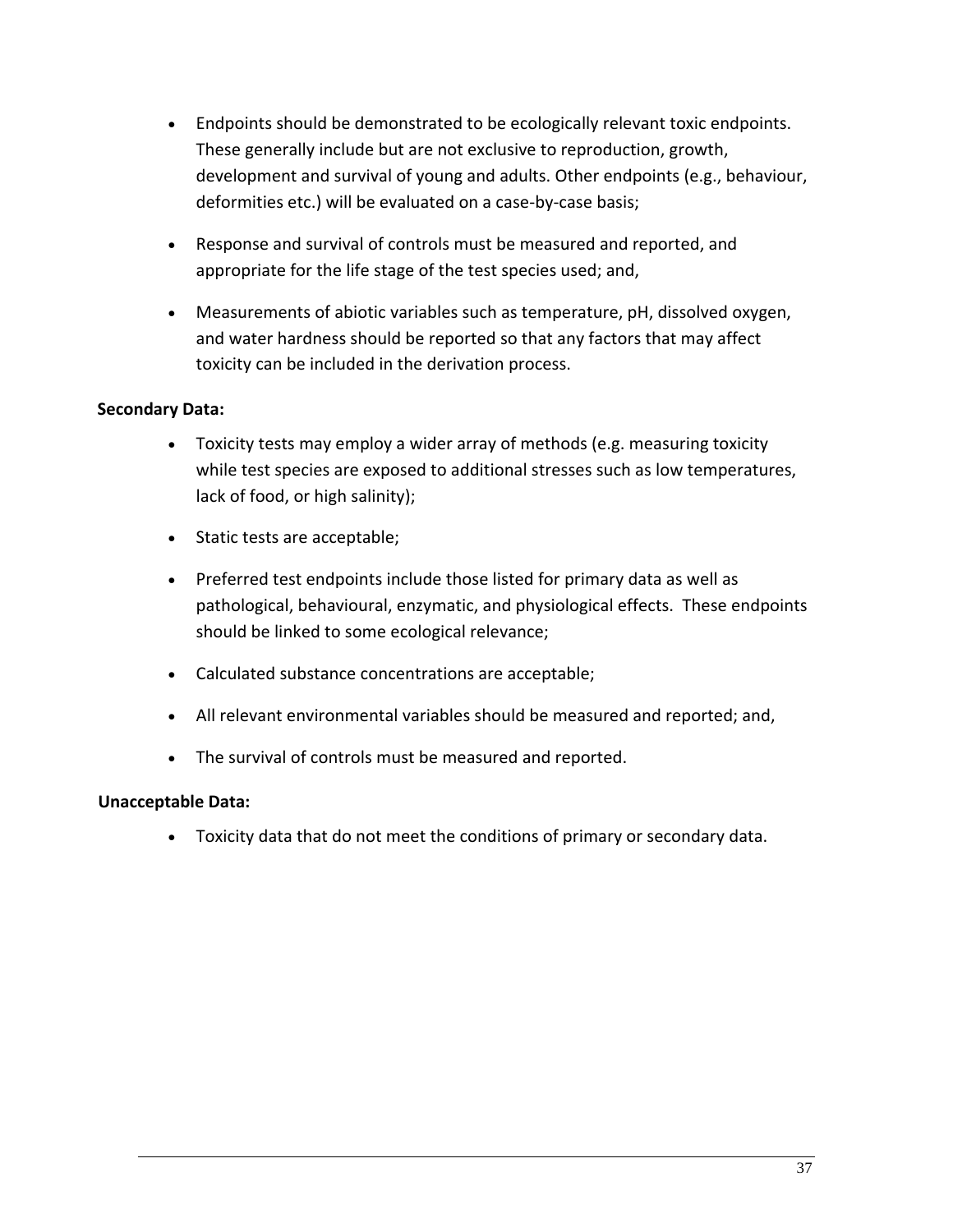#### **Literature Data Evaluation Checklist**

| <b>Organism Information:</b>                                                     |
|----------------------------------------------------------------------------------|
| Test Organism - Common: _______________________________ Latin:                   |
| Freshwater/Marine                                                                |
| Life Cycle Stage: egg / embryo / larva / tadpole / alevin / juvenile / adult     |
| <b>Toxicity Test Information:</b>                                                |
| Duration: ______ Endpoint: ______________ Effect: ______________________________ |
| Life Cycle Test Duration: full / partial                                         |
| Endpoint: Short-Term (Acute) / Long-term (Chronic)                               |
| Exposure (aquatic vs dietary, is it appropriate): ______________________________ |
|                                                                                  |
| <b>Chemical/Physical Properties:</b>                                             |
|                                                                                  |
| Carrier Solvent Used: Y / N (if yes, specify: __________________________________ |
|                                                                                  |
| $O2$ (mg/L): _________                                                           |
| Temperature (°C): $\frac{1}{\sqrt{1-\frac{1}{2}}}\$                              |
| Total Alkalinity (mg CaCO3/L): _________ or (meq/L): ___________                 |
| Total Hardness (mg CaCO3/L): _________                                           |
| Conductivity (mS/cm): ________                                                   |
| Freshwater () / Marine (): Salinity (‰): ______                                  |
|                                                                                  |
|                                                                                  |
|                                                                                  |